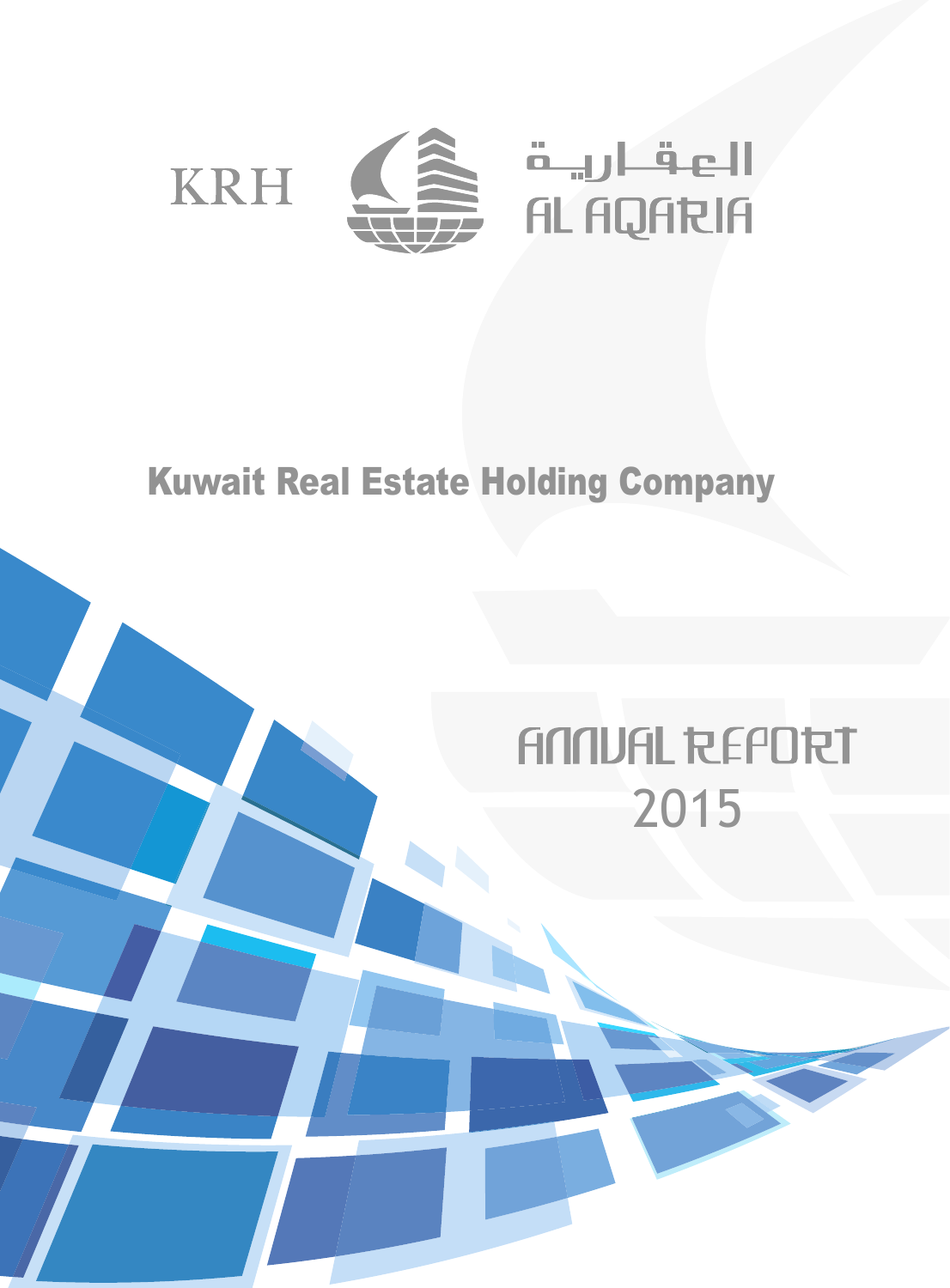Kuwait Real Estate Holding K.P.S.C KRH Al-Kharafi Tower - Al Qubla - Osama Bin - Monketh St. P.O. Box 26371 Safat 13124 Kuwait Tel : +965 22323232 Fax : +965 22323233 www.alaqaria.com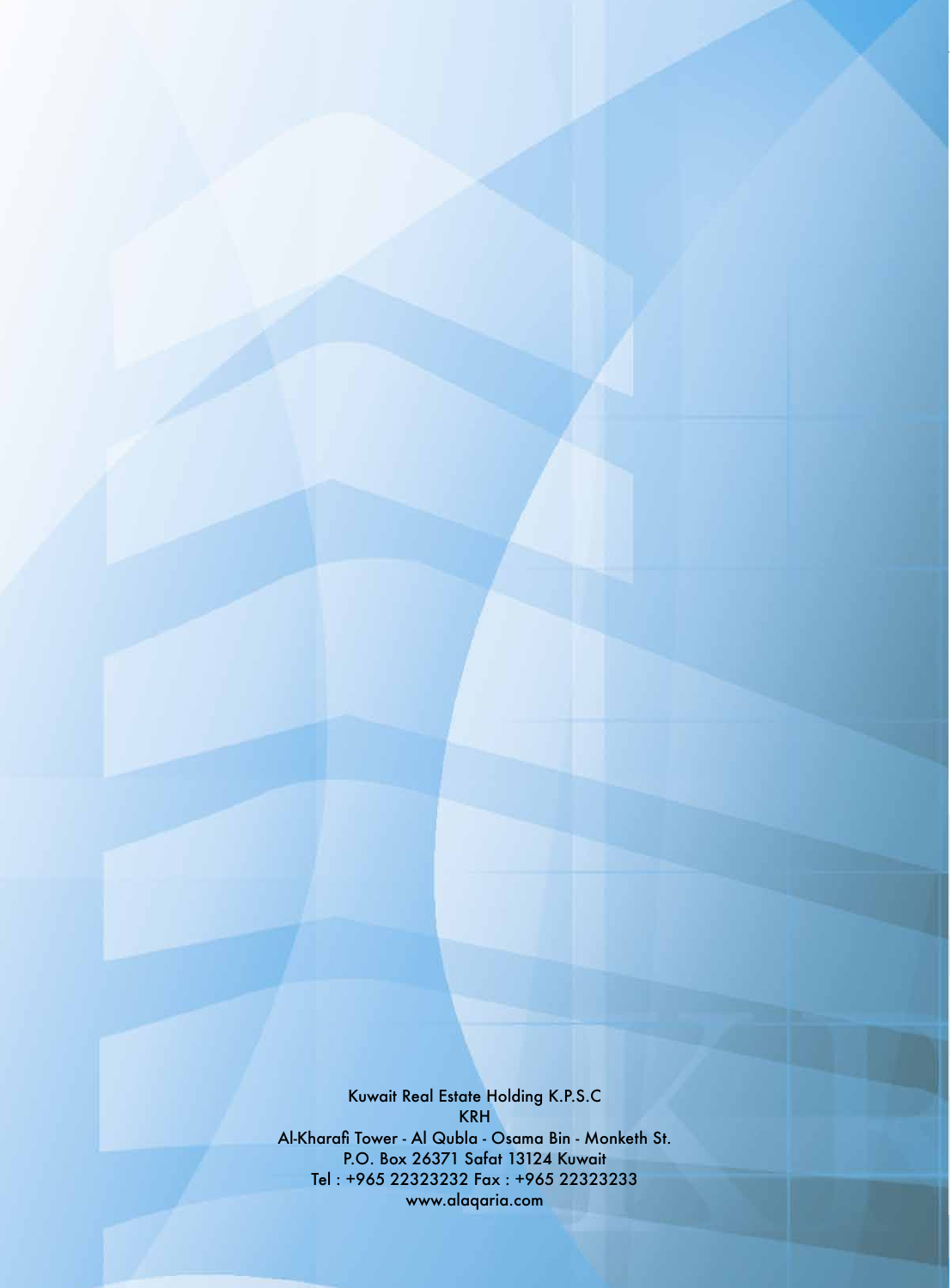«In the name of God

## Most Gracious & Beneficient»

3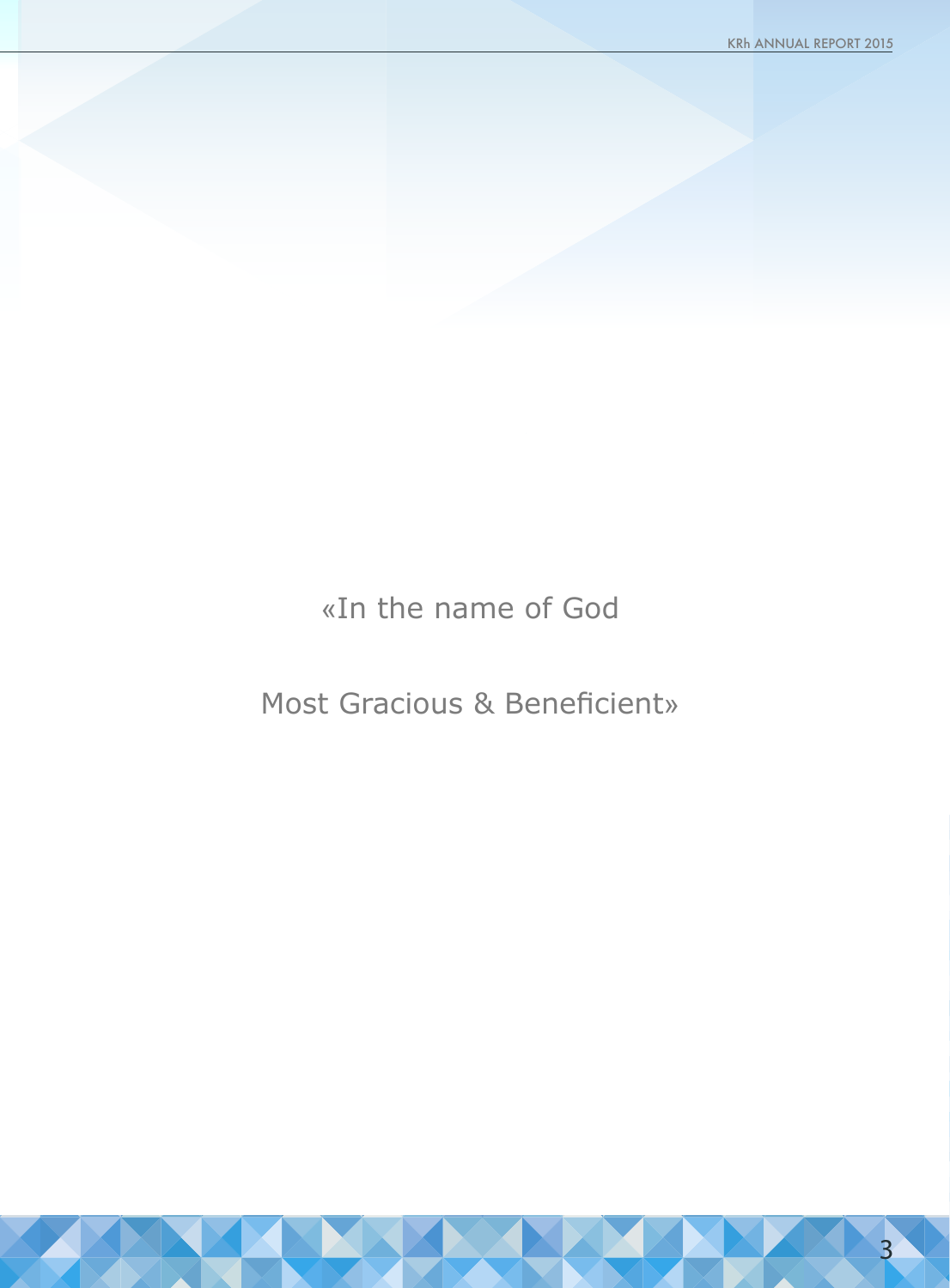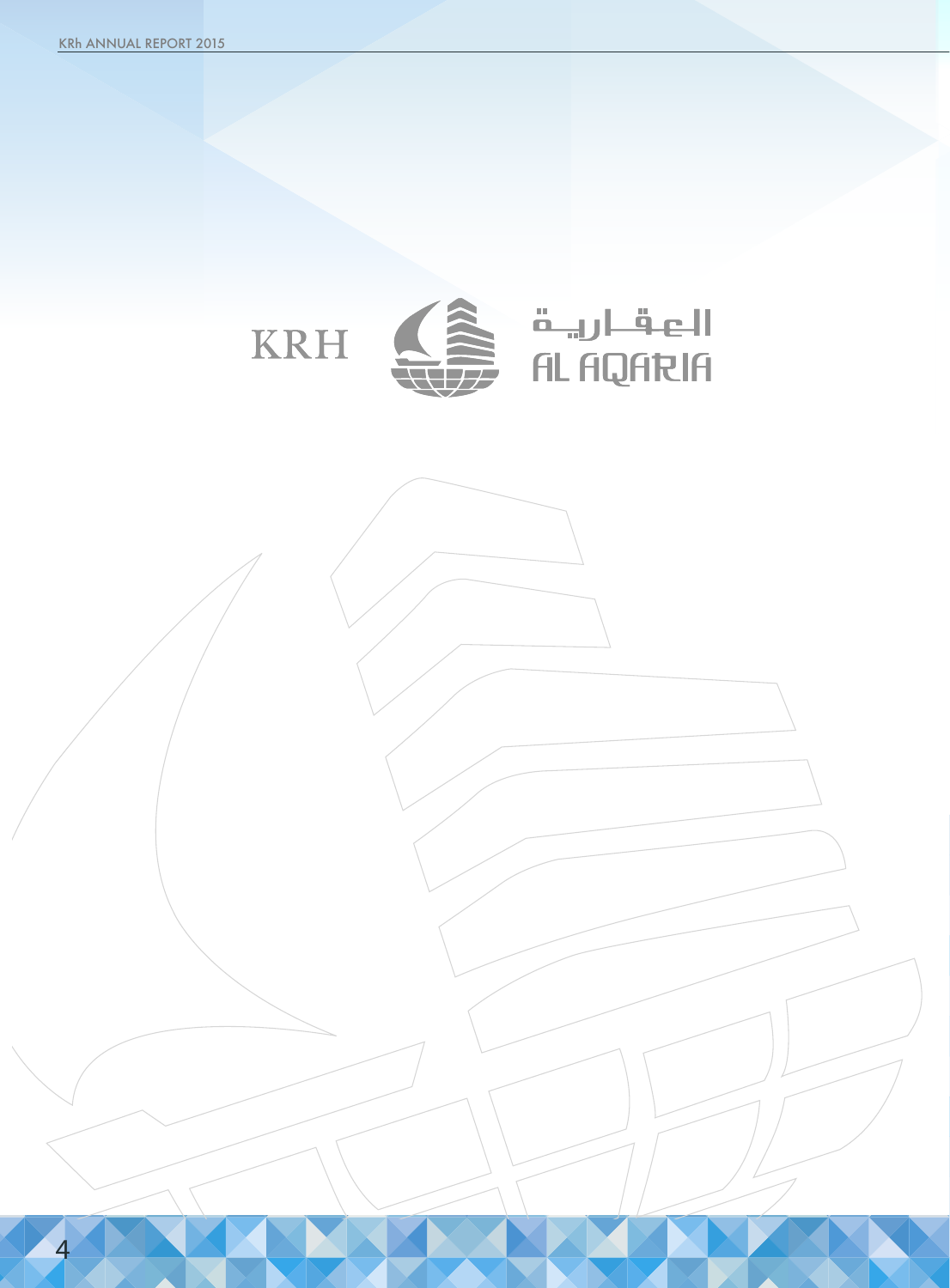

His Highness Sheikh Sabah Al-Ahmad Al-Jaber Al-Sabah Amir of Kuwait



His Highness Sheikh Jaber Al-Mubarak Al-Hamad Al-Sabah Prime Minister



His Highness Sheikh Nawaf Al - Ahmad Al-Jaber Al-Sabah Crown Prince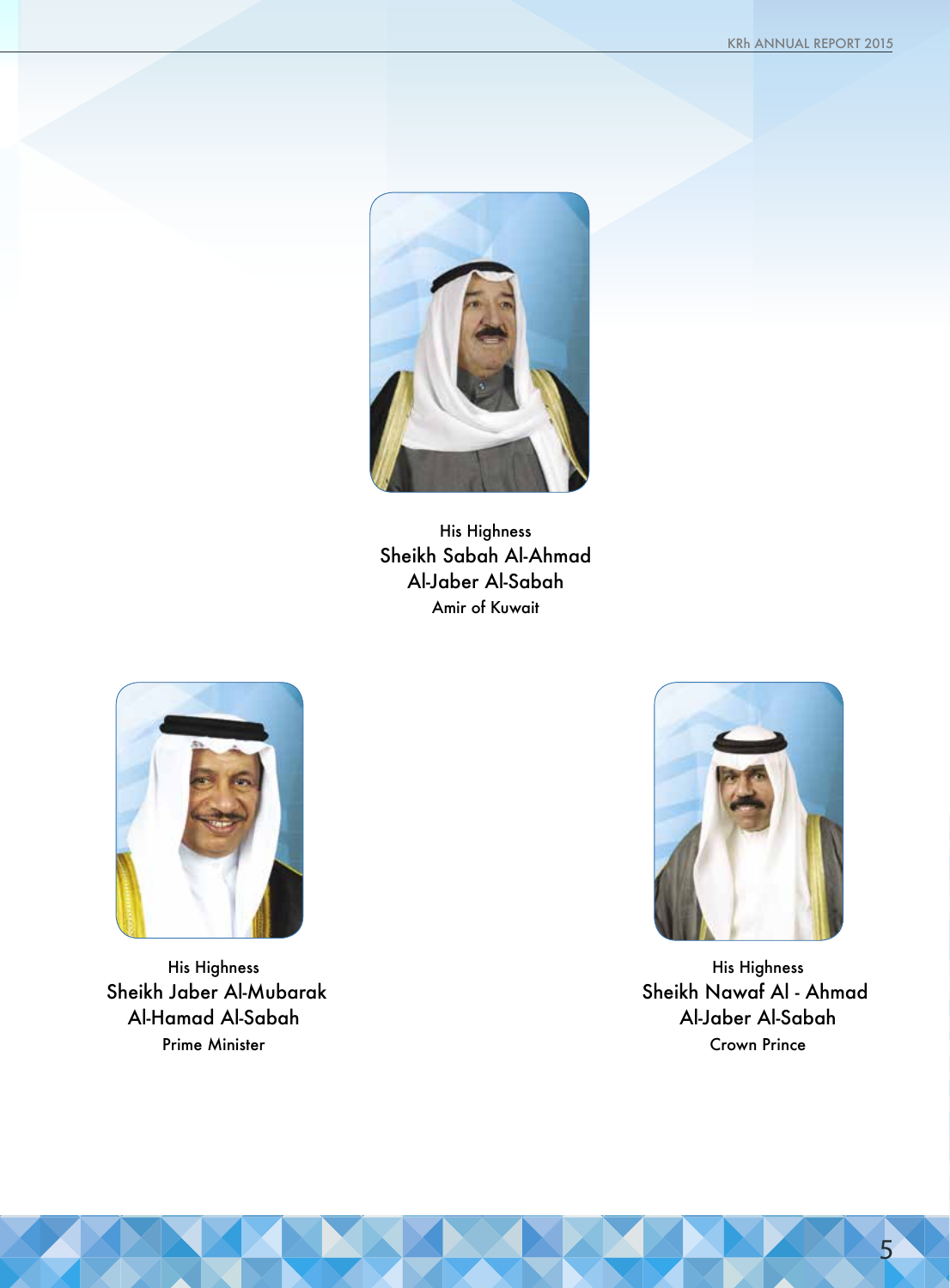# Board of Directors



Mr. Mohammed Barrak Al-Mutair Chairman



Mr. Naji Abdullah Al-Abdulhadi Vice Chairaman



Mr. Abdullah Mohammad Al-Mutair Board Member



Mr. Mishal Abdulaziz Al-Nassar Board Member



Mr. Feras Yousef Al-Ghanim Board Member



Mr. Soud Abdulaziz Al-Mansour Board Member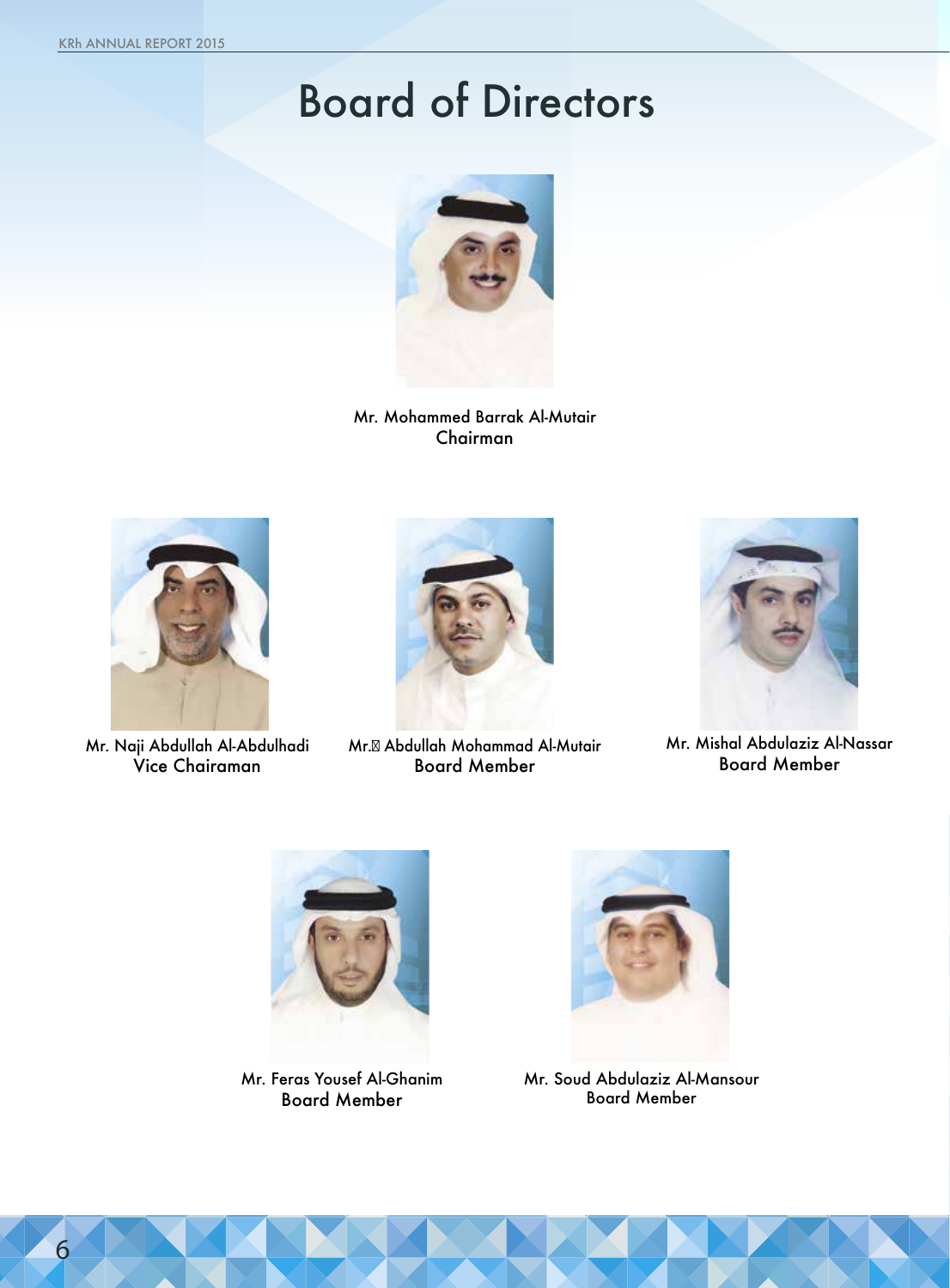

# Mr. Tareq Ibrahim Al-Mansour General Manager

Mr. Sulaiman Ahmad Al-Houti Manager Admin & Personnel Affairs

Mr. Mohammad Fahad Al-Nemah Manager Direct Investment Department

> Mr. Magdy Mahboub Deputy Financial Manager

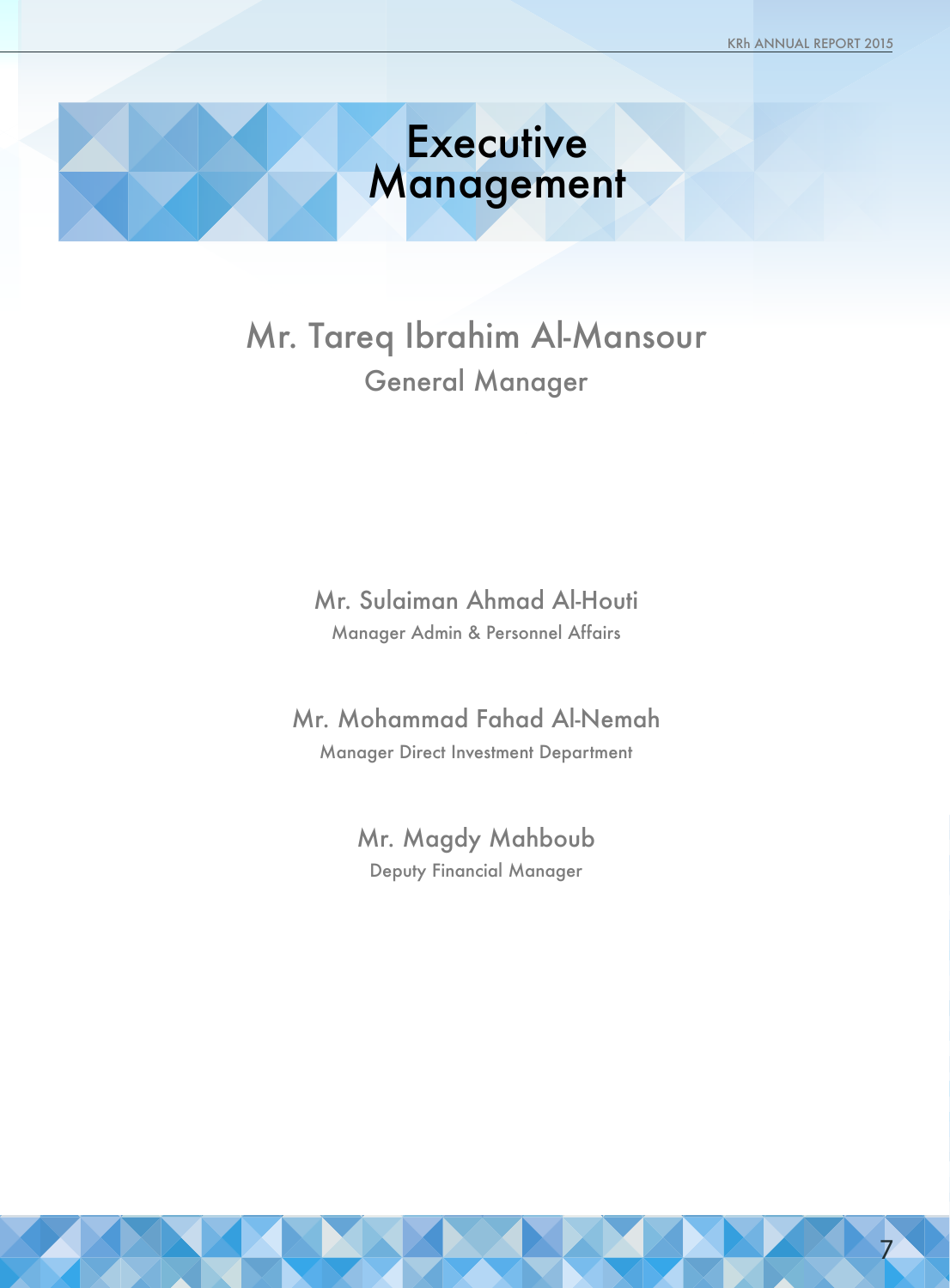

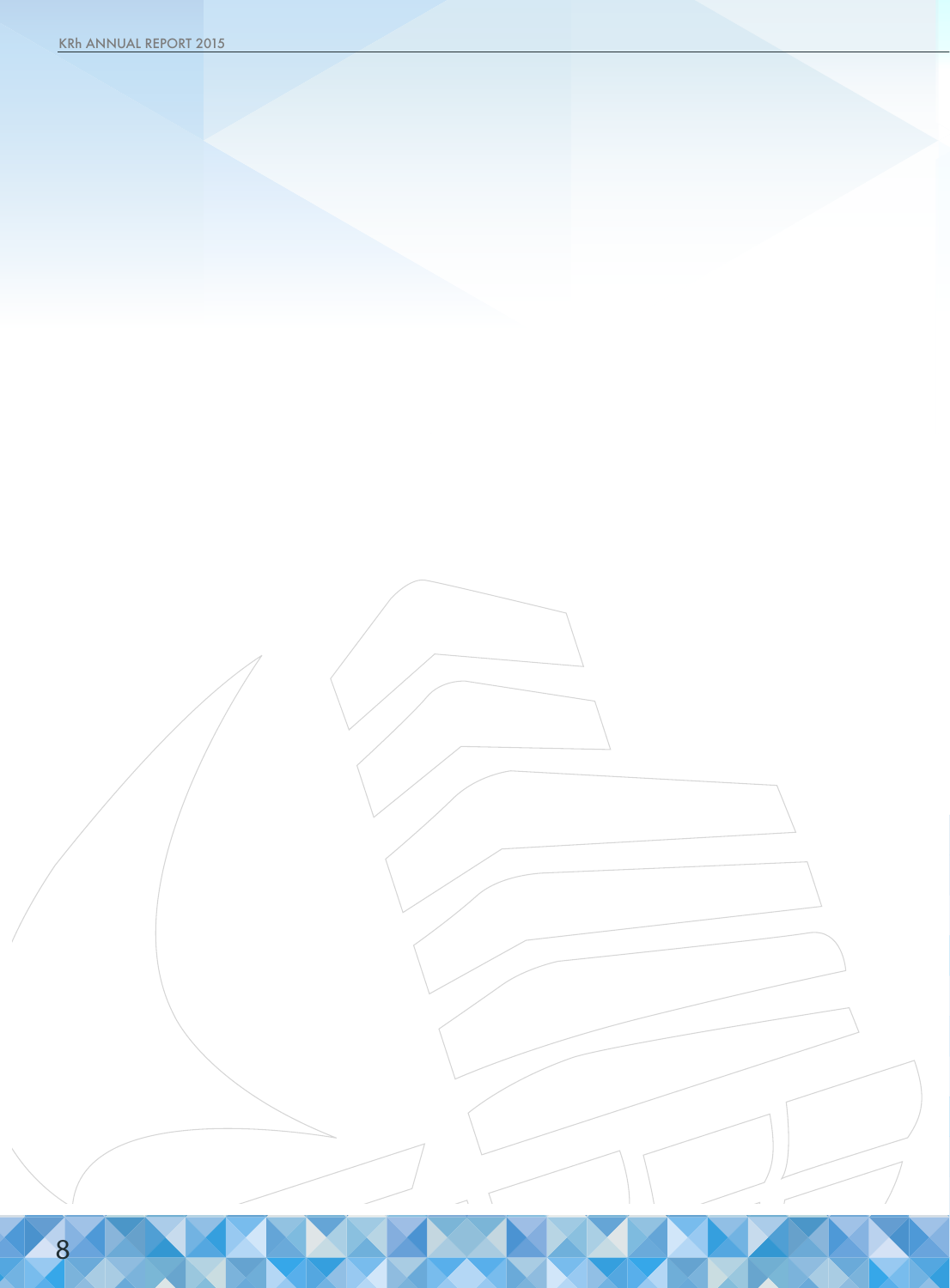# Table Of Content

| <b>Chairman Message</b>                        | 10    |
|------------------------------------------------|-------|
| Fatwa & Sharia Board Report                    | 12    |
| Independent auditors' report                   | 15    |
| Consolidated statement of financial position   | 19    |
| Consolidated statement of income               | 20    |
| Consolidated statement of changes in equity    | 22    |
| Consolidated statement of cash flows           | 23    |
| Notes to the consolidated financial statements | 24-53 |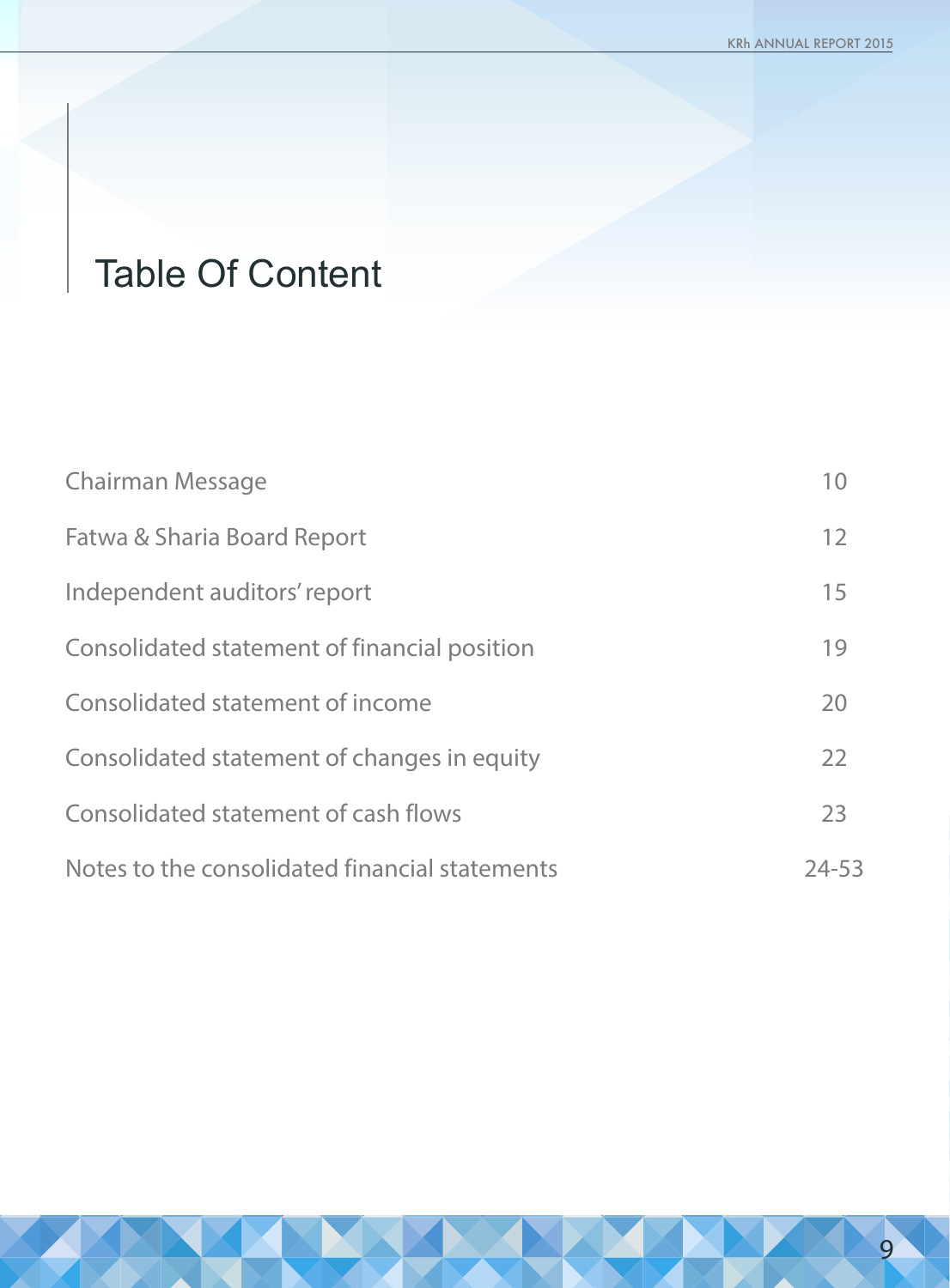# **Chairman's Message**

**Board of directors' report to the shareholders for the performance of the company during the fiscal year ended on December 31st, 2015**

On behalf of myself and on behalf of the members of the board of directors, I'm pleased to submit the annual report for Al Qaria Holding Co. in which we show the most significant achievements and challenges that faced the company and its performance in 2015.

#### **Dear shareholders,**

The last year represents a big shifting point in the track of the company of its operational process that we focus on since the establishment, believing and insisting on finding real projects that ensure the continuous profits for the company away of the stocks and its fluctuation, the financial crisis that affected on the international economic is assertion to our right strategy that we are care to and binding to it.

Today, as we show the results of the works of 2015, I'm pleased to tell you, however, the difficult challenges we faced and embodied in the lack of chances and the constant restrictions of banks to give funding and the fluctuation of the real estate market in its performance.

Although, our company managed to depend on its cash flow that result from the exit from some investments that subject to the sole control of the company.

#### **Dear shareholders**

Although, the size of the projects that the government announced for the year 2016 of KD 16.7 Billion, the indicators of the failure in execution and application are constantly increasing, such was recognized by the government, without feeling of any acts effective to control these failures, that makes these projects and

the amount raised for them has not effect on the national economy.

The most significant challenges are tender and execution of the projects or its execution without the scheduled ambition, that makes the economic position worse and put it in a bad condition.

Although the unclear situation and lack of clear and purposeful vision, I see that the chance is still existing, that the government should do it best to tackle the Chronic failures that its side effects become bigger every year on the national economic through prompt and effective actions to expedite the development.

We are looking forward to, the government views the planning and a map for tendering the projects and involving the companies listed in the stock widely and deeply, specially these companies cover different activities and specialists and represent the economical interface for the stock market that is the title of the national economy.

#### **Dear shareholders,**

We have a big hope and there is no doubt that the government shall be able to tackle the economic failure and take effective actions to expedite the development and re-create the competition in the Kuwaiti economy, as the technique and possibility of achieving this ambition is available either financially or human efficiency and significant experience that this home land has.

We have to take care of the tackling of the shortage, as the first achievement of the shortage in the budget of the state 16 years ago reached to 5 Billion at the end of the fiscal year 2015/2016, the government doesn't show any serious action to decrease the expenses of the unnecessary ducts of wasting.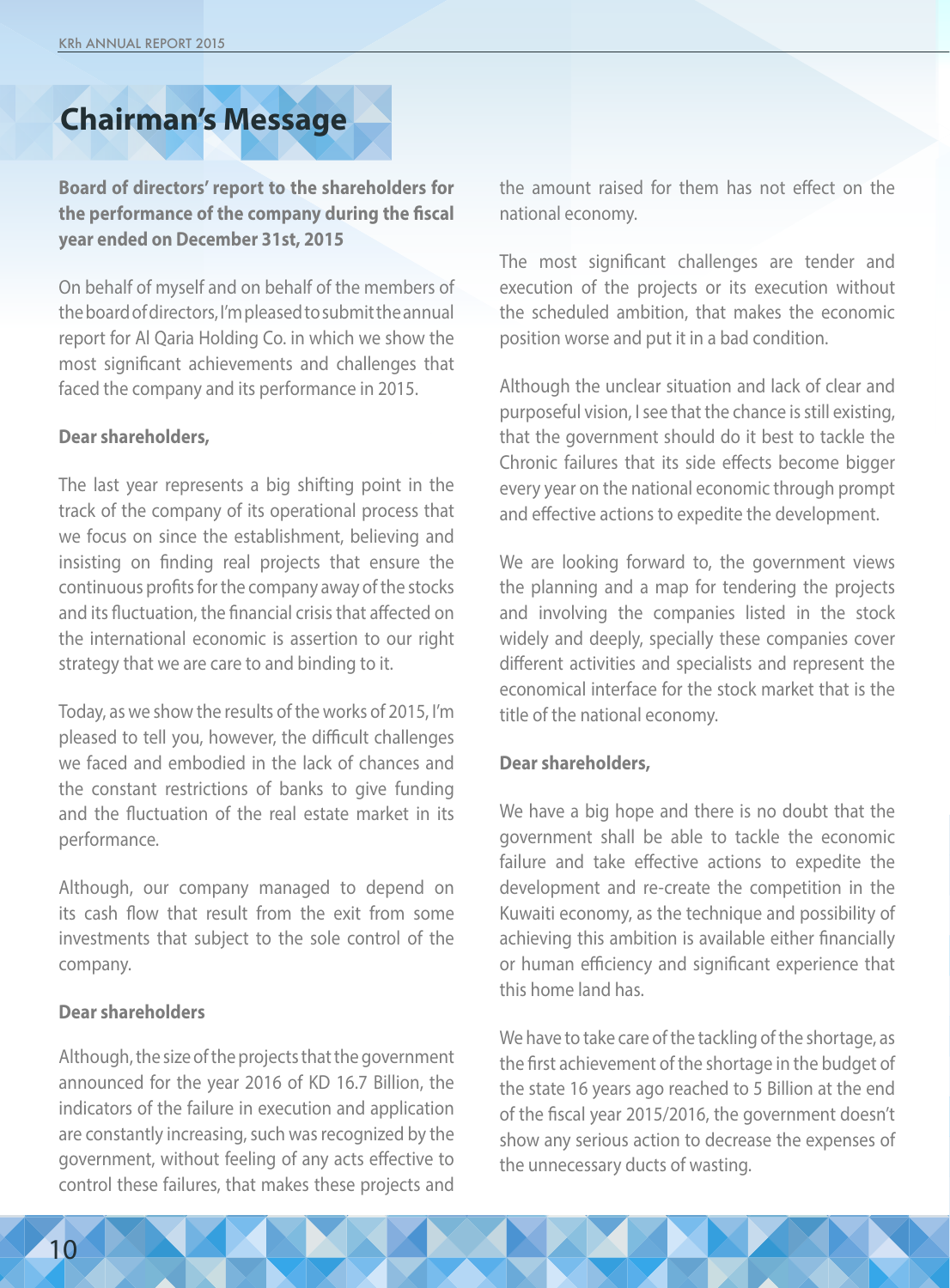Such shall be for the benefit of the capital developmental expense to proceed the plan of execution of the major projects that have positive economical effect that we hope it reflected on the local economy and with effective involvement of the companies listed in such activities, although the limitation of the economical chances in the other sectors and the high costs of the operation and its competition

We have to be aware of the past lessons, as the expenditure of the state last year KD 9.6 Billion on the project, however, that has no effect on the economical sectors as half of them were for oil projects and the remaining were for infrastructure and contracting projects, we hope that the new budget shall be more inclusive and reflecting on different economical activities

#### **Dear shareholders**

Today, AL AQARIA, is standing of hard ground and constant after the series of the tackles that it achieved during the last years, the company as to the last year budget 2015 started to gain profits and stop losses and support its budget by the necessary provisions and enough rate exceed the required.

According to the strategy and coping with the pan of work, the Kuwait market shall be put on the top of our interests with more operations and activities as it is one of the most important market among the plan of its activity in sectors that we focus our investments in it, but the administrative routine and the difficulty in getting the fund or conformity of the chances with the strategic direction of the company that delay the investment in the Kuwaiti market, we also seek to rehabilitation of our investments existing based on the experience we have.

Regarding the decline in the price of the oil, the real estate market has effected clearly as the real estate sales in Kuwait ended on 2015 at 29% after it reached higher levels in 2014

The sales in the residential sector faces recession after it was very high for 4 years that recorded levels of prices of 1000%

The real estate activity declined in the sector of investment during the last year the sales reached up to 1.27 Billion as of 32% compare to 2014

But, the commercial real estate sector recorded good performance comparing with other sectors as a result of high demand in this sector in the indicator of the fiscal performance

#### **In conclusion**

I'm very please to express my appreciation to the confidence you give to me such was the support in executing our plan, and works, it was the incentive to continue in completing the objectives of the company

We are pleased to, on behalf of the board of directors, thank and appreciate his highness, Amir , the state of Kuwait , Sheikh / Sabah Al Ahamd Al Jaber AL Sabah and his crown prince Sheikh/ Naeaf Al Ahmad Al Jaber Al Sabah, asking our god to keep our country safe and secure.

Thanks to the members of Fatwa and Sharia Supervisory Board for their efforts and support, we also renew our undertakings to do the best to maintain our earnings and the assets of the Kuwait AQARIA Holding Co. I'm also thanking the member of the board of directors and the member of its committees and all the staff of the company

Best regards,

Chairman Mr. Mohammad Barrak Al-Mutair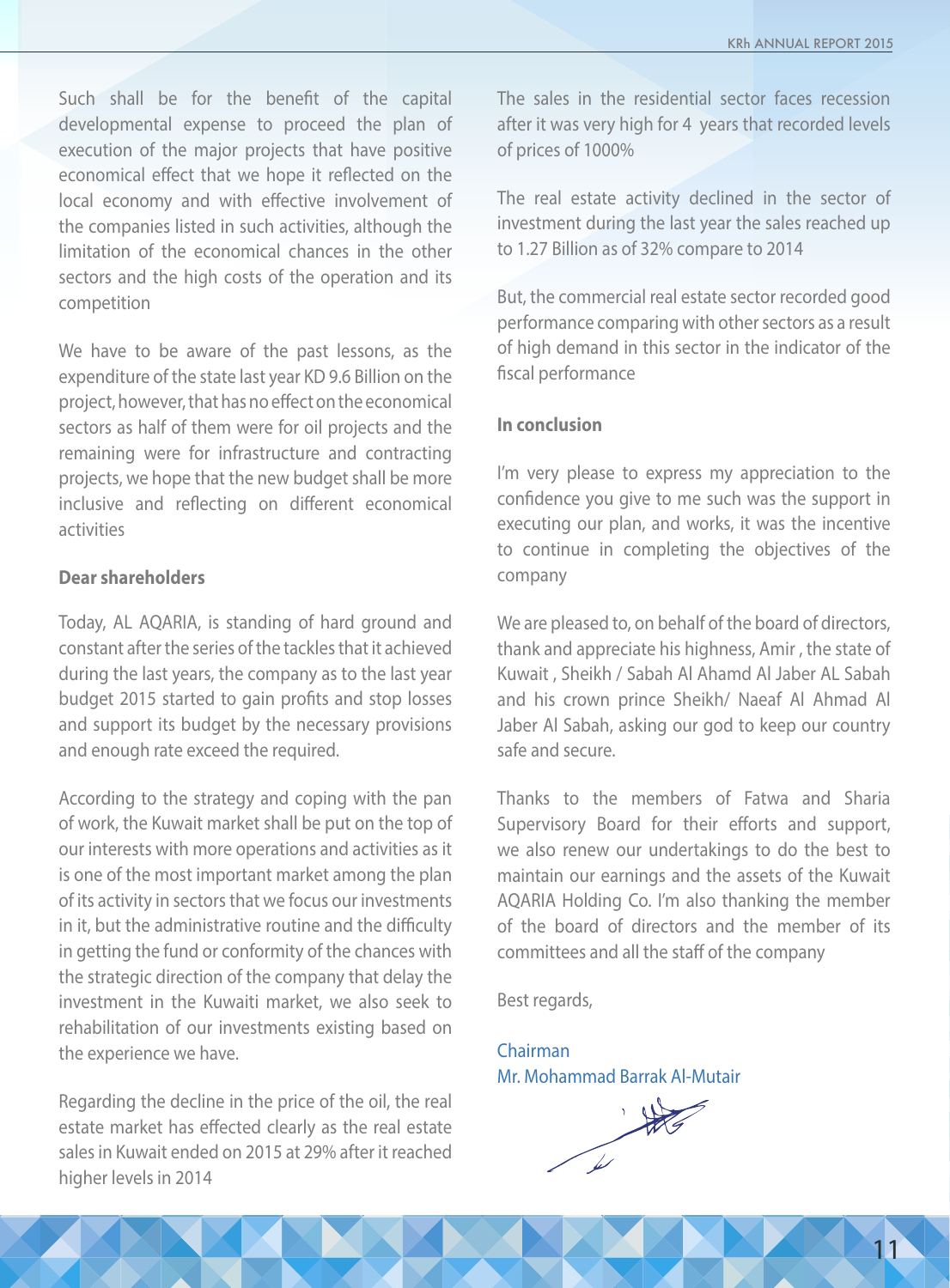## **Fatwa & Shari'a Board Report**

All praise and thanks be to Allah alone, Prayers and Peace be upon the last prophet and all his family and companions.

To: the Shareholders of Kuwait Real Estate Holding Company

Allah's peace, mercy and blessings be upon you.

As per our engagement for Fatwa and Sharia function, we have audited the contracts and the transactions made by the Company for the period from 01/01/2013 to 31/12/2013. Our responsibility is restricted to expressing an independent opinion about the Company's compliance with the provisions of Islamic Shari'a in its business and activities.

Based on Sharia audit report presented by Sharia Control Department, which conducted audit in accordance with the resolutions issued by the Board in light of standards and controls issued by Accounting & Audit Organization of Islamic Financial Institutions that require us to plan and implement audit and review procedures to obtain all necessary information, interpretations and representations to give a reasonable assurance that the Company is in compliance with the provisions of Islamic Sharia as stated by us. We believe that audits carried out by the Department provide an appropriate basis to give reasonable opinion.

The compliance responsibility to implement contracts and transactions according to the provisions of Islamic Shari'a as set out by us shall reside with the Company's management.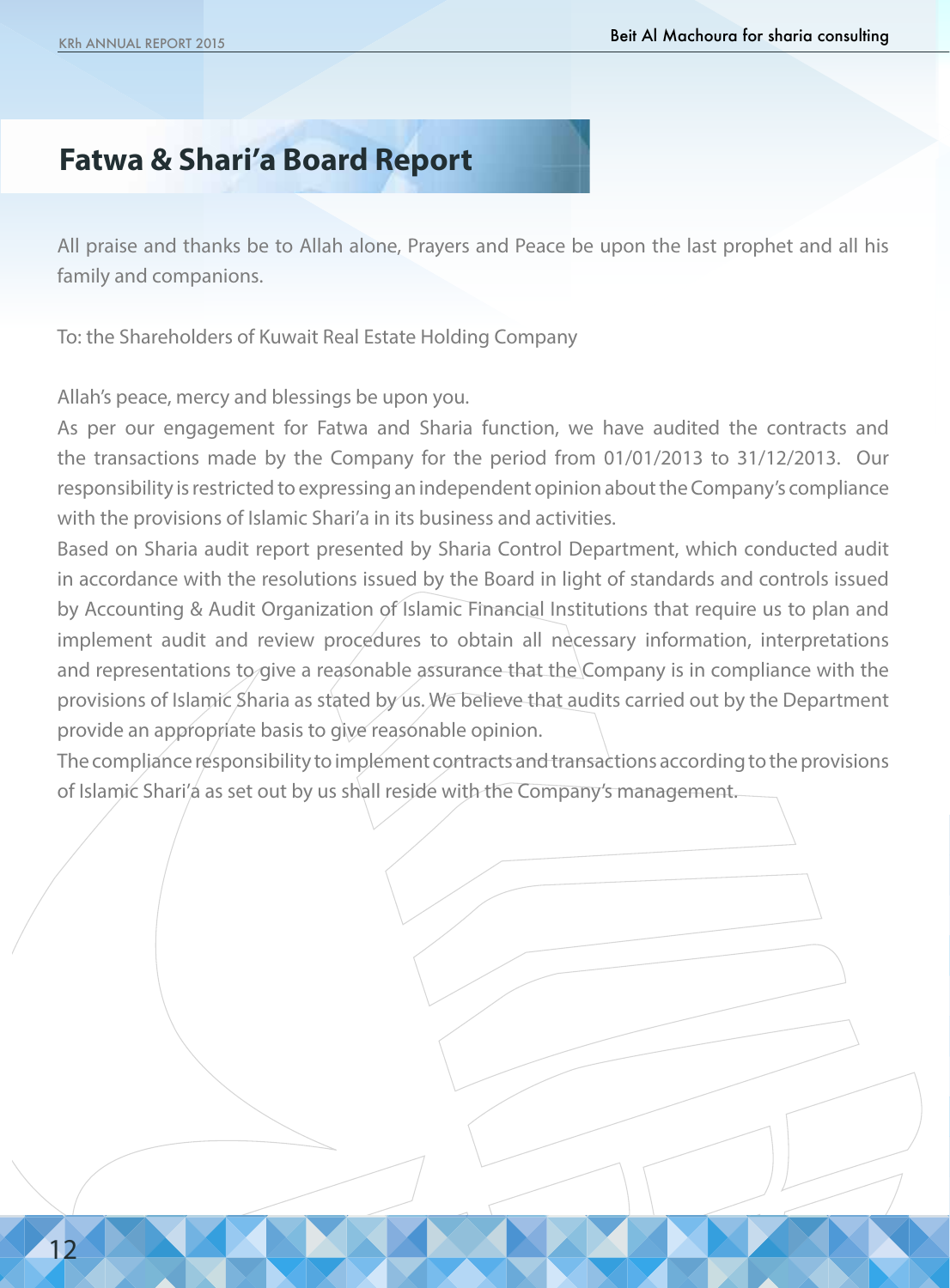Based on the foregoing, the Board is of the opinion that:

- 1. During the specified period, the Company has been in compliance with its obligations towards implementation of contracts and transactions in accordance with the provisions of Islamic Sharia as set out in Shari'a based opinions, guidelines and decisions issued by us during the specified period. No Sharia violations contrary to this opinion were found by us.
- 2. Calculation of Zakat was conducted according to the principles approved by the Board.

## **Allah's prayers and peace are upon our prophet Muhammad, his family and companions Praise be to Allah**

| <b>Member</b>                    | <b>Signature</b> |
|----------------------------------|------------------|
| Dr. Esam Khalaf Al-Enzi          |                  |
| Dr. Nazem Mohammed Al-Mesbah     |                  |
| Dr. Suleiman Marafi Safar        |                  |
| Dr. Khalid Shujaa Al-Otaibi      |                  |
| Dr. Ibrahim Abdullah Al-Subaiaei |                  |
| Dr. Naif Mohammed Al-Ajmi        |                  |
| Dr. Mohammed Ouad Al-Fuzai'a     |                  |

## **Members of Fatwa and Sharia Board**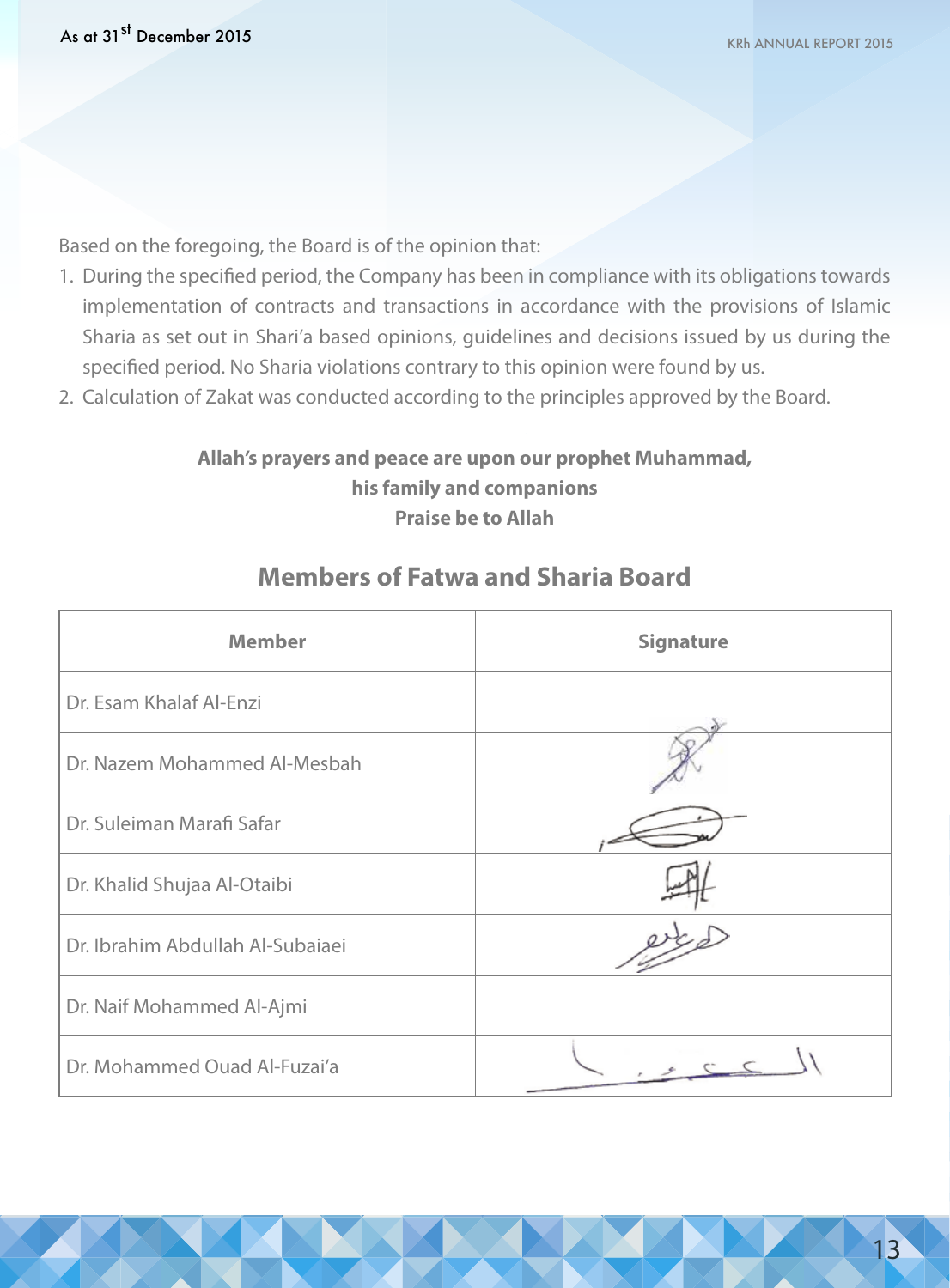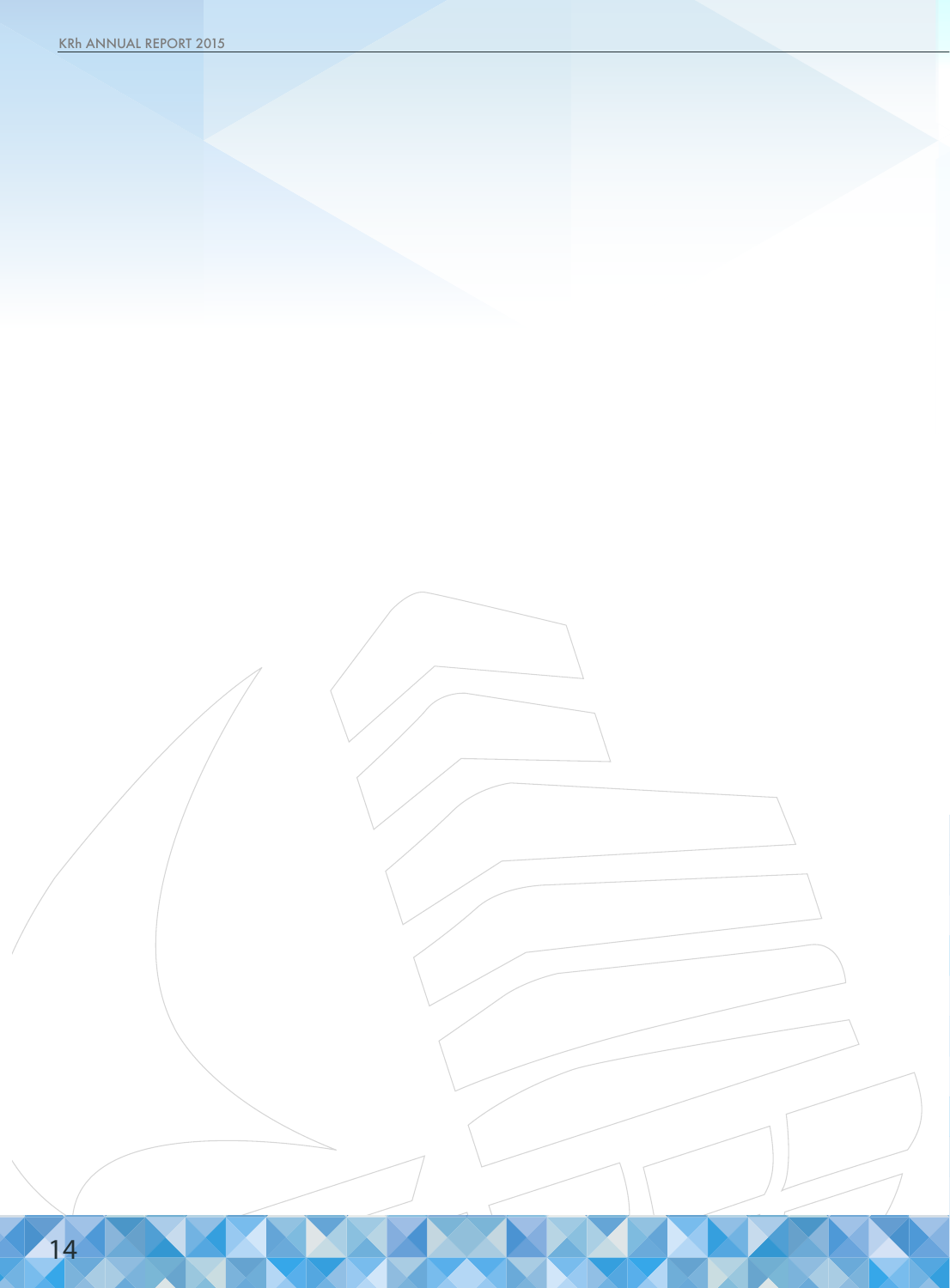

Independent auditors' report and consolidated financial statements for the year ended 31 December 2015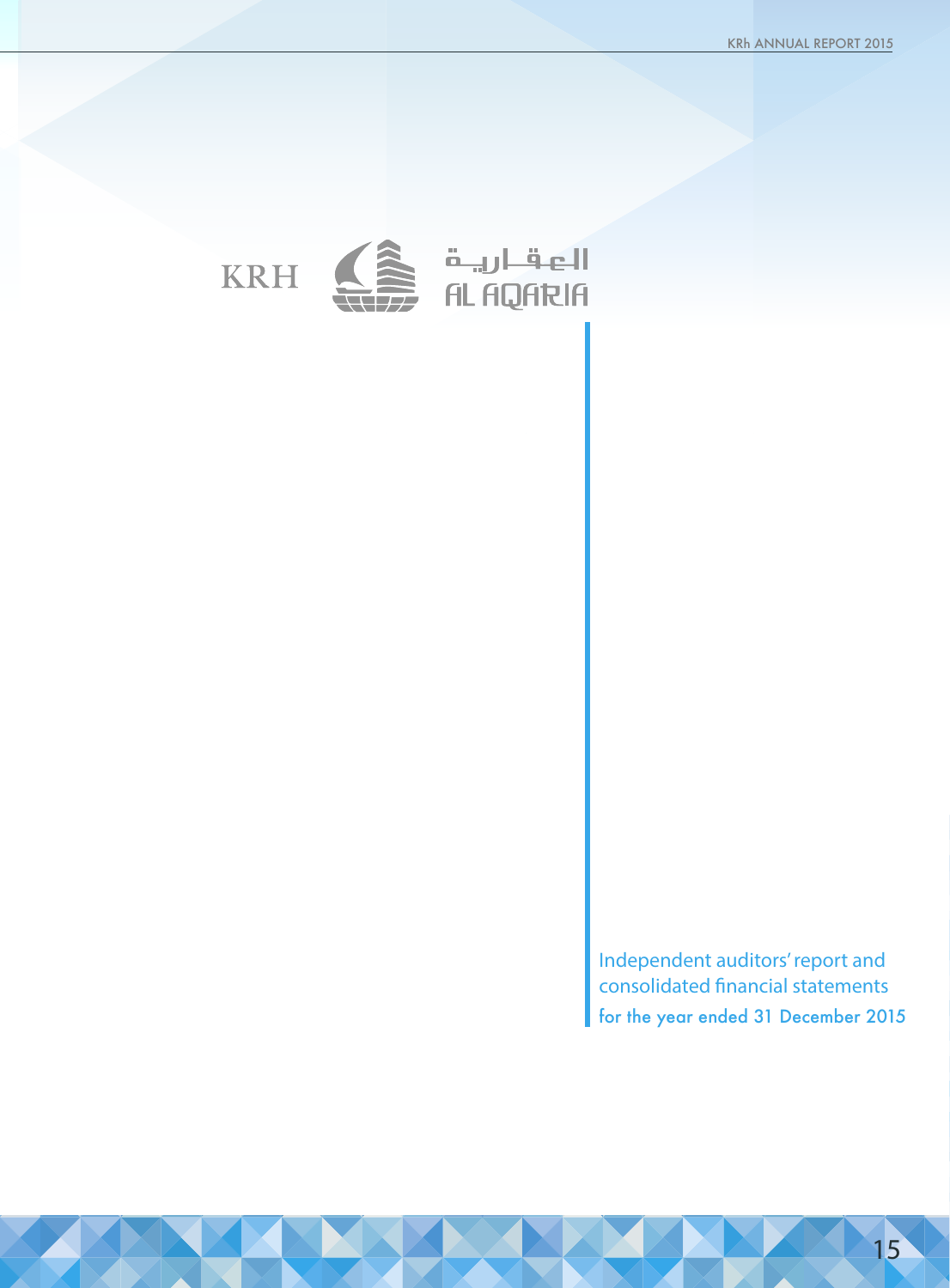#### KRh ANNUAL REPORT 2015



Al Johara Tower, 6<sup>th</sup> Floor Khaled Ben Al Waleed Street, Sharq P.O. Box 25578, Safat 13116 Kuwait Tel: +965 2242 6999 Fax: +965 2240 1666 www.bdo.com.kw



P.O. Box: 636, Safat - 13007 Kuwait Tel: +965 - 22412880 / 22410885  $Fax: + 965 - 22454248$ Ali Al-Salem Str., Thuwaini Bldg. 3<sup>zd</sup> Flr. E-Mail: alateeqi@ateeqicpas.com Website: www.ateeqicpas.com

## **Independent auditors' report to Kuwait Real Estate Holding Company K.P.S.C (Holding) State of Kuwait**

## **Report on the consolidated financial statements**

We have audited the accompanying consolidated financial statements of Kuwait Real Estate Holding Company K.S.C (Holding) ("the Parent Company") and its subsidiaries (together referred to as "the Group") which comprise of the consolidated financial position at 31 December 2015, and the related consolidated statements of income, income and other comprehensive income, changes in equity and cash flows for the year then ended, and a summary of significant accounting policies and other explanatory information.

#### **Management's Responsibility for the Consolidated Financial Statements**

The Parent Company's management is responsible for the preparation and fair presentation of these consolidated financial statements in accordance with International Financial Reporting Standards (IFRS). The management is also responsible for the internal control necessary for the preparation of consolidated financial statements that are free from material misstatement, whether due to fraud or error.

#### **Auditors' Responsibility**

Our responsibility is to express an opinion on these consolidated financial statements based on our audit. We conducted our audit in accordance with International Standards on Auditing. Those Standards require that we comply with ethical requirements and plan and perform the audit to obtain reasonable assurance about whether the consolidated financial statements are free from material misstatement.

An audit involves performing procedures to obtain audit evidence about the amounts and disclosures in the consolidated financial statements. The procedures selected depend on the auditors' judgment, including the assessment of the risks of material misstatement of the consolidated financial statements, whether due to fraud or error. In making those risk assessments, the auditors consider internal control relevant to the Parent Company's preparation and fair presentation of the consolidated financial statements in order to design audit procedures that are appropriate in the circumstances, but not for the purpose of expressing an opinion on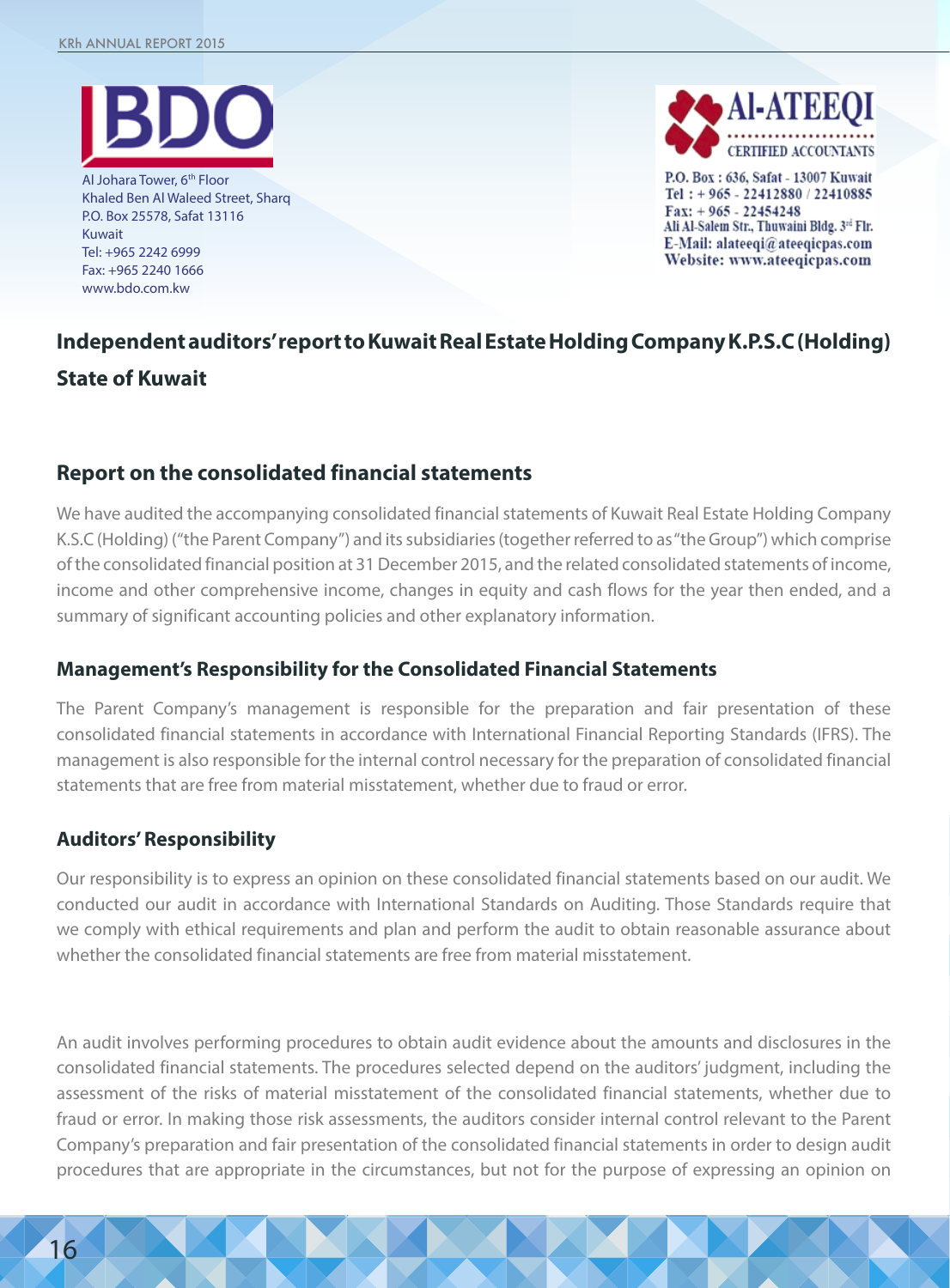the effectiveness of the Group's internal control. An audit also includes evaluating the appropriateness of accounting policies used and the reasonableness of accounting estimates made by management, as well as evaluating the overall presentation of the consolidated financial statements.

We believe that the audit evidence we have obtained is sufficient and appropriate to provide a basis for our audit opinion.

#### **Opinion**

In our opinion, the consolidated financial statements present fairly, in all material respects, the consolidated financial position of the Group as at 31 December 2015, and of its consolidated financial performance and its cash flows for the year then ended in accordance with International Financial Reporting Standards.

#### **Report on Other Legal and Regulatory Requirements**

In our opinion, proper books of account have been kept by the Parent Company and the consolidated financial statements, together with the contents of the report of the Parent Company's Board of Directors relating to these consolidated financial statements, are in accordance therewith. We further report that we obtained the information and explanations that we required for the purpose of our audit and that the consolidated financial statements incorporate the information that is required by the Companies' Law No. 1 of 2016, and its executive regulations, and by the Parent Company's Articles and Memorandum of Association, as amended, that an inventory was duly carried out and that, to the best of our knowledge and belief, no violations of the Companies' Law No. 1 of 2016, and its executive regulations, or of the Parent Company's Articles and Memorandum of Association, as amended, have occurred during the year ended 31 December 2015 that might have had a material effect on the business or the consolidated financial position of the Group.

.<br>م<u>لم</u>

Kuwait: 22 March 2016

**Qais M. Al Nisf Barrak Al-Ateeqi License No. 38 "A" License No. 69 "A" BDO Al Nisf & Partners Al-Ateeqi Certified Accountants Member firm of B.K.R. International**

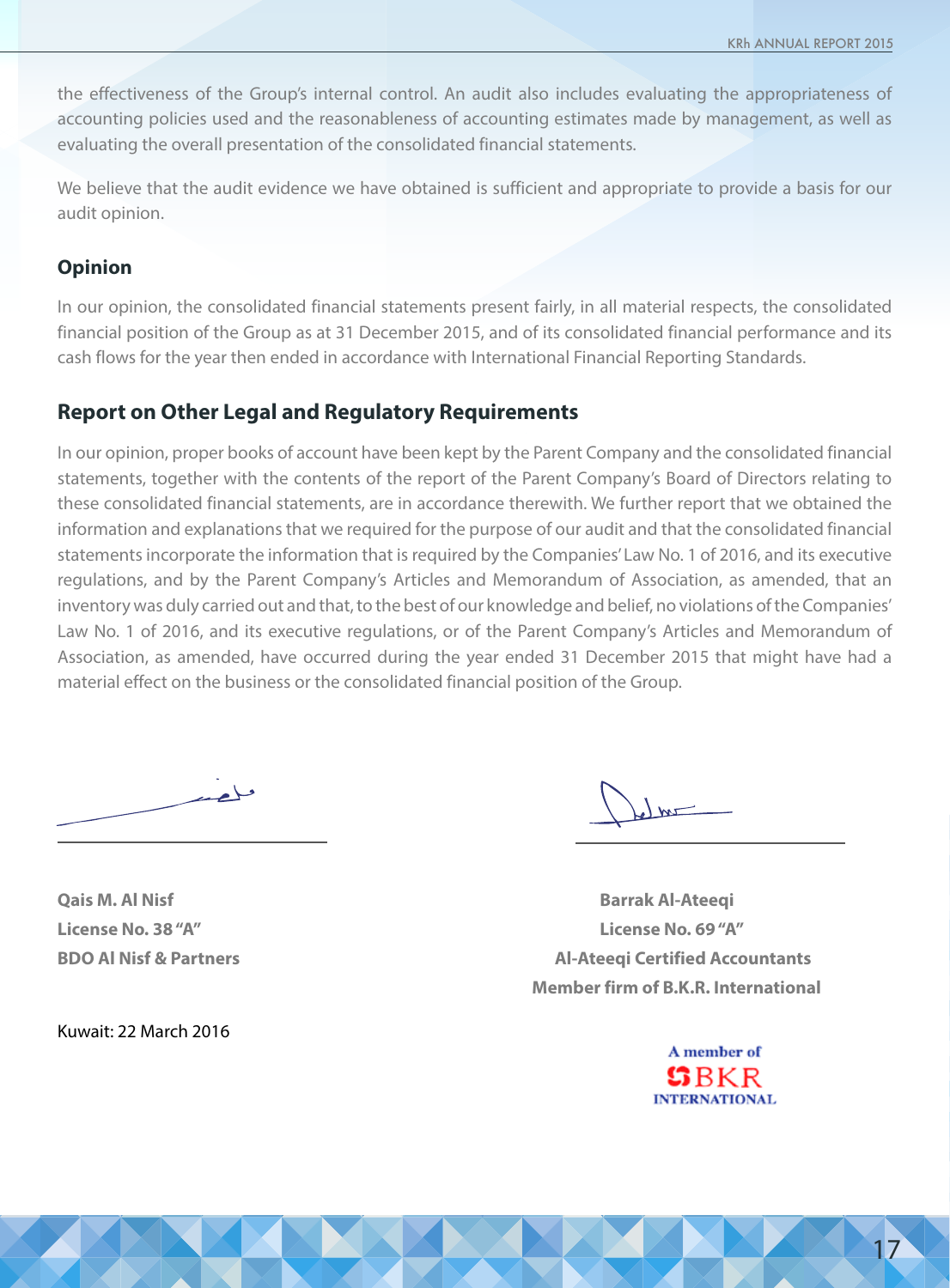

Financial Reports for the year ended 31 December 2015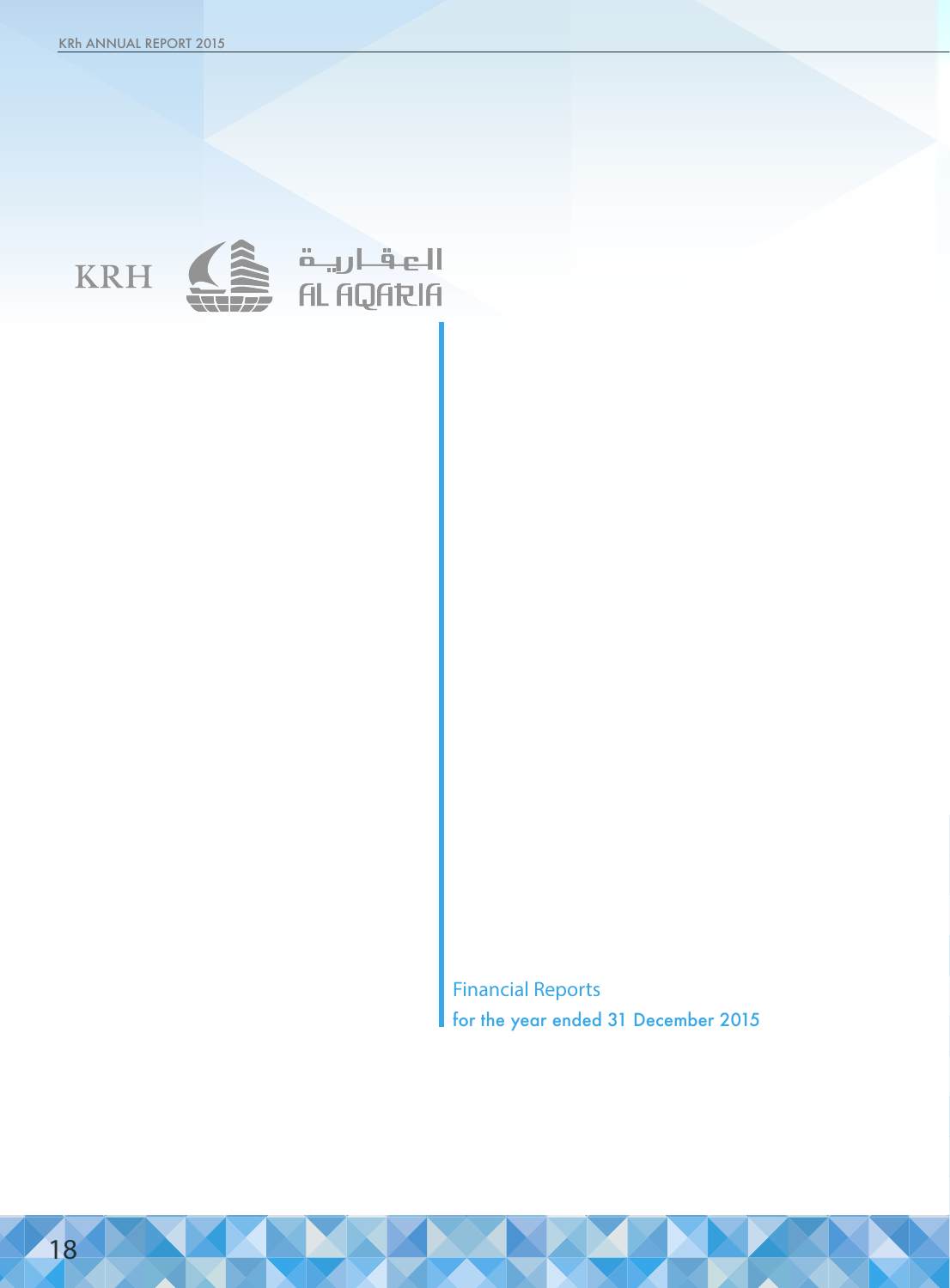Consolidated Statement of Financial Position As at 31 December 2015

|                                                                                                                                                                                                                                                                                                                                                |                      | 2015                                                                                                                               | 2014                                                                                                                               |
|------------------------------------------------------------------------------------------------------------------------------------------------------------------------------------------------------------------------------------------------------------------------------------------------------------------------------------------------|----------------------|------------------------------------------------------------------------------------------------------------------------------------|------------------------------------------------------------------------------------------------------------------------------------|
| <b>Assets</b>                                                                                                                                                                                                                                                                                                                                  | <b>Notes</b>         | <b>KD</b>                                                                                                                          | <b>KD</b>                                                                                                                          |
| <b>Non-current assets</b>                                                                                                                                                                                                                                                                                                                      |                      |                                                                                                                                    |                                                                                                                                    |
| Investment properties                                                                                                                                                                                                                                                                                                                          | 5                    | 9,714,801                                                                                                                          | 12,409,801                                                                                                                         |
| Investment in an associate                                                                                                                                                                                                                                                                                                                     | 6                    | 461,982                                                                                                                            | 455,584                                                                                                                            |
| Available for sale investments                                                                                                                                                                                                                                                                                                                 | $\overline{7}$       | 14,453,206                                                                                                                         | 14,413,200                                                                                                                         |
|                                                                                                                                                                                                                                                                                                                                                |                      | 24,629,989                                                                                                                         | 27,278,585                                                                                                                         |
| <b>Current assets</b>                                                                                                                                                                                                                                                                                                                          |                      |                                                                                                                                    |                                                                                                                                    |
| Investment properties for sale                                                                                                                                                                                                                                                                                                                 | 8                    | 2,880,000                                                                                                                          |                                                                                                                                    |
| Receivables and other debit balances                                                                                                                                                                                                                                                                                                           | 9                    | 392,136                                                                                                                            | 608,117                                                                                                                            |
| Investments at fair value through profit or loss                                                                                                                                                                                                                                                                                               | 10                   | 1,710,927                                                                                                                          | 1,635,087                                                                                                                          |
| Cash and cash equivalents                                                                                                                                                                                                                                                                                                                      | 11                   | 3,635,096                                                                                                                          | 3,434,909                                                                                                                          |
|                                                                                                                                                                                                                                                                                                                                                |                      | 8,618,159                                                                                                                          | 5,678,113                                                                                                                          |
|                                                                                                                                                                                                                                                                                                                                                |                      | 33,248,148                                                                                                                         | 32,956,698                                                                                                                         |
| Assets held for sale                                                                                                                                                                                                                                                                                                                           | 12                   | 455,668                                                                                                                            | 448,164                                                                                                                            |
| <b>Total assets</b>                                                                                                                                                                                                                                                                                                                            |                      | 33,703,816                                                                                                                         | 33,404,862                                                                                                                         |
| <b>Equity and liabilities</b><br><b>Equity</b><br>Share capital<br>Share premium<br>Statutory reserve<br>Treasury shares<br>Profits on sale of treasury shares reserve<br>Change in fair value reserve<br><b>Accumulated losses</b><br>Equity attributable to owners of the Parent Company<br>Non-controlling interests<br><b>Total equity</b> | 13<br>14<br>15<br>17 | 19,103,898<br>830,286<br>1,452,034<br>(1,452,034)<br>46,038<br>1,197,310<br>(12, 397, 071)<br>8,780,461<br>1,880,607<br>10,661,068 | 19,103,898<br>830,286<br>1,452,034<br>(1,452,034)<br>46,038<br>1,209,115<br>(12, 568, 747)<br>8,620,590<br>1,859,646<br>10,480,236 |
| <b>Liabilities</b><br><b>Non-current liabilities</b><br>Purchase of land payables<br>Provision for employees' end of service indemnity                                                                                                                                                                                                         | 18<br>19             | 2,329,424<br>639,569<br>2,968,993                                                                                                  | 2,329,424<br>545,528<br>2,874,952                                                                                                  |
| <b>Current liabilities</b>                                                                                                                                                                                                                                                                                                                     |                      |                                                                                                                                    |                                                                                                                                    |
| Payables and other credit balances                                                                                                                                                                                                                                                                                                             | 20                   | 1,581,763                                                                                                                          | 1,521,173                                                                                                                          |
| Short-term Murabaha payable                                                                                                                                                                                                                                                                                                                    | 21                   | 18,491,992                                                                                                                         | 18,528,501                                                                                                                         |
|                                                                                                                                                                                                                                                                                                                                                |                      | 20,073,755                                                                                                                         | 20,049,674                                                                                                                         |
| <b>Total liabilities</b>                                                                                                                                                                                                                                                                                                                       |                      | 23,042,748                                                                                                                         | 22,924,626                                                                                                                         |
| <b>Total equity and liabilities</b>                                                                                                                                                                                                                                                                                                            |                      | 33,703,816                                                                                                                         | 33,404,862                                                                                                                         |

The accompanying notes on pages 8 to 44 form an integral part of these consolidated financial statements.

41

**Mohammad Barrak Al-Mutair** Chairman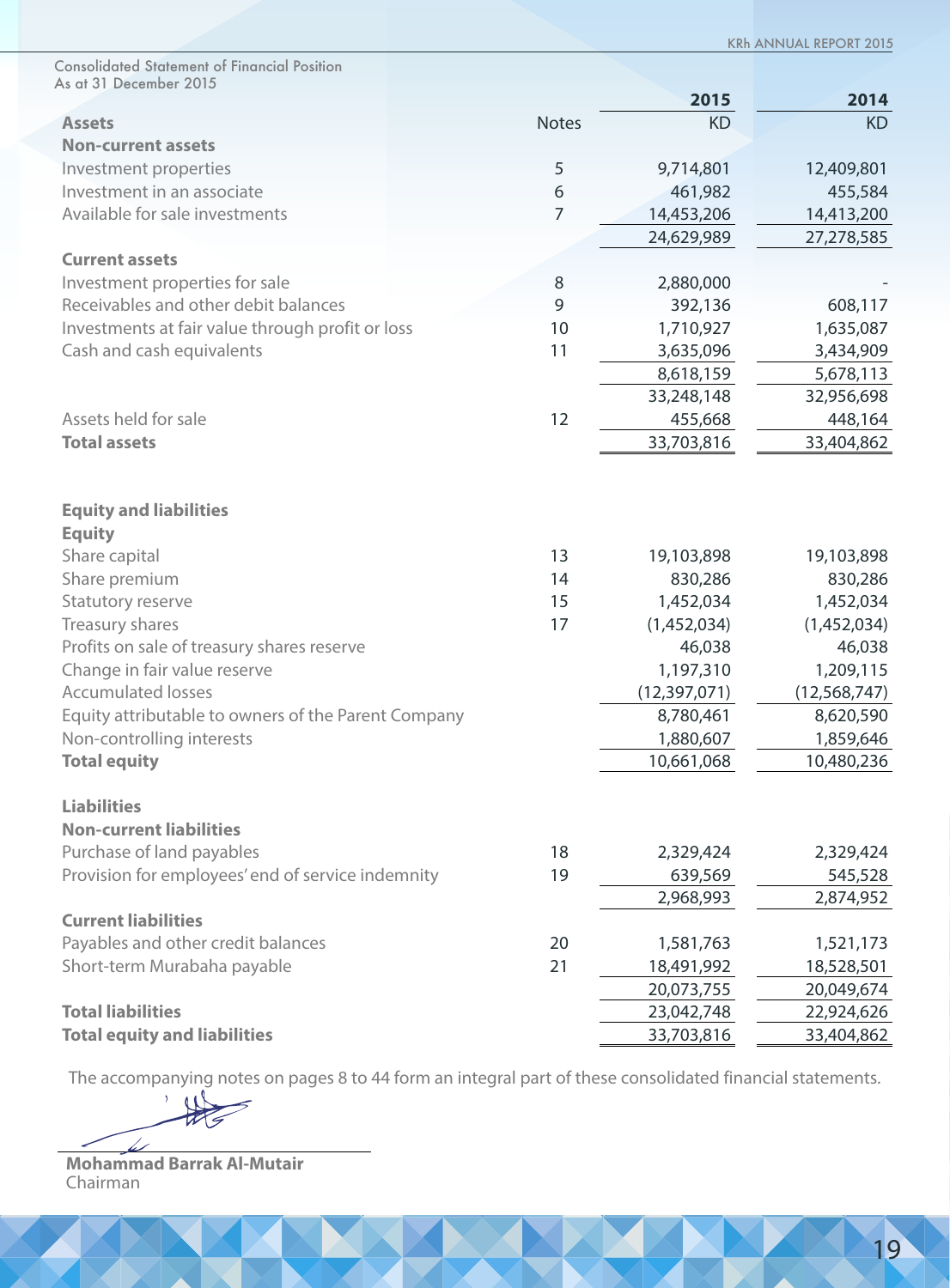Consolidated Statement of Income For the year ended 31 December 2015

|                                                      |              | 2015       | 2014       |
|------------------------------------------------------|--------------|------------|------------|
|                                                      | <b>Notes</b> | KD         | <b>KD</b>  |
| Income / loss                                        |              |            |            |
| Net income from rent                                 | 23           | 251,409    | 245,188    |
| Net profits from management and maintenance of third |              |            |            |
| party properties                                     | 24           | 96,735     | 78,635     |
| Net profits from supervision contracts               |              | 779        | 17,192     |
| Unrealised gain/(loss) on investments at fair value  |              |            |            |
| through profit or loss                               |              | 75,840     | (187,050)  |
| Profit on sale of available for sale investments     |              | 150,418    | 799,186    |
| Profit on disposal of a subsidiary                   |              |            | 6,762      |
| <b>Dividends</b>                                     |              | 410,383    | 183,218    |
| Change in fair value of investment properties        |              | 185,000    | (413,966)  |
| Group's share of an associate's business results     | 6            | 6,398      | 23,873     |
| Operating income                                     |              | 1,176,962  | 753,038    |
| Impairment loss of available for sale investments    | 7            | (39,000)   | (255, 504) |
|                                                      |              | (39,000)   | (255, 504) |
| Net operating profit                                 |              | 1,137,962  | 497,534    |
| Profits from murabaha repayment discount             |              |            | 148,836    |
| Net revenue from financial institutions              |              | 13,601     | 17,419     |
| Other income                                         |              | 21,673     | 2,709      |
| Foreign currency translation differences             |              | (14, 556)  | (25, 656)  |
| <b>Expenses and other charges</b>                    |              |            |            |
| General and administrative expenses                  | 25           | (980, 376) | (953, 635) |
| Write back of unclaimed finance charges              |              |            | 1,037,144  |
| Total expenses and other charges                     |              | (980, 376) | 83,509     |
| Net profit for the year before NLST and Zakat        |              | 178,304    | 724,351    |
| <b>National Labor Support Tax</b>                    |              |            | (17,904)   |
| Zakat                                                |              |            | (6,020)    |
| Net profit for the year                              |              | 178,304    | 700,427    |
| <b>Attributable to:</b>                              |              |            |            |
| Owners of the Parent Company                         |              | 171,676    | 692,258    |
| Non-controlling interests                            |              | 6,628      | 8,169      |
|                                                      |              | 178,304    | 700,427    |
| <b>Basic EPS (fils)</b>                              | 26           | 0.91       | 3.68       |

The notes on pages 8 to 44 form an integral part of these consolidated financial statements.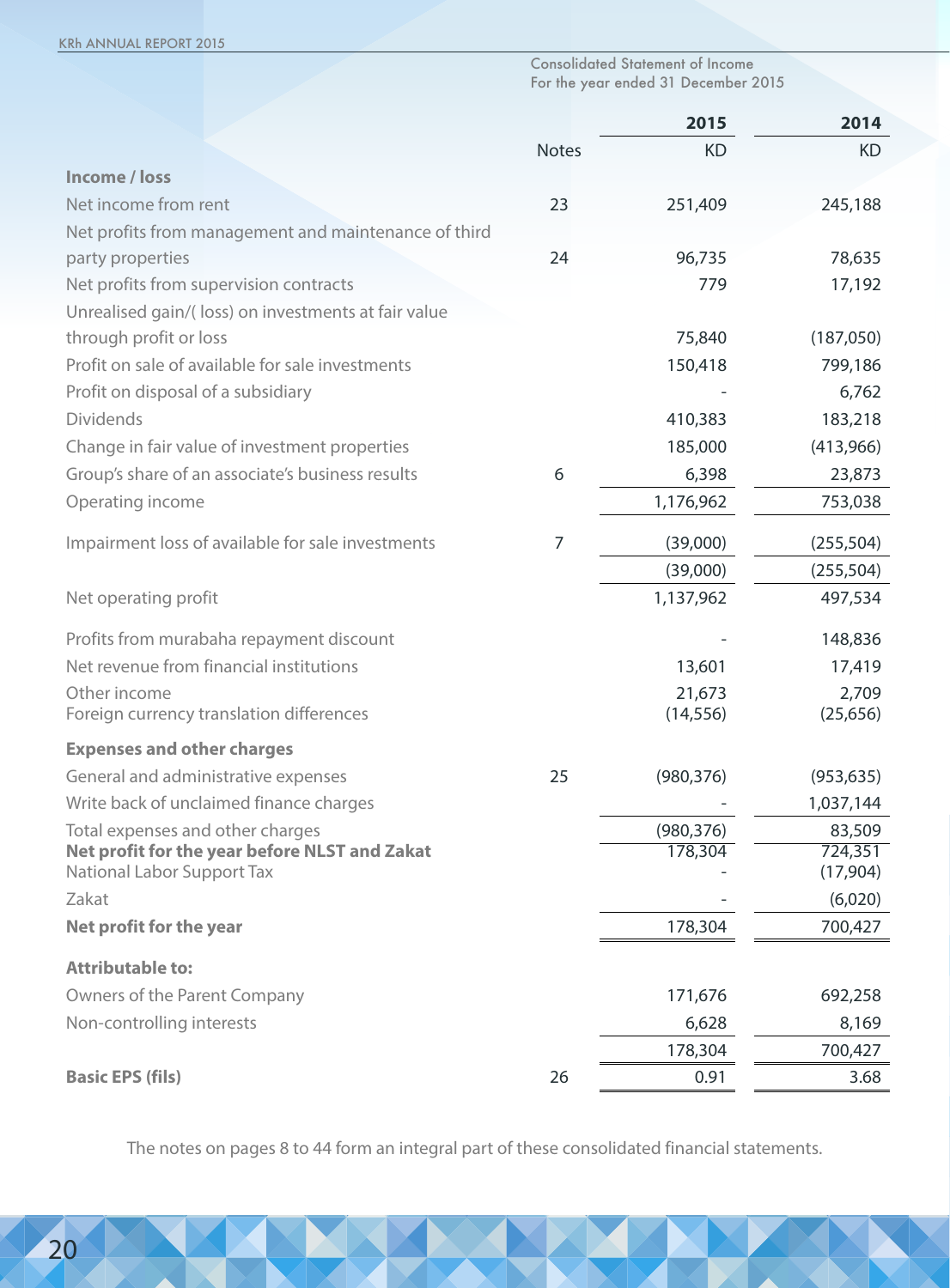| Consolidated statement of income and other comprehensive income |  |
|-----------------------------------------------------------------|--|
| For the year ended 31 December 2015                             |  |

| of the year ended of December ZOTO                                        | 2015       | 2014       |
|---------------------------------------------------------------------------|------------|------------|
|                                                                           | <b>KD</b>  | KD         |
|                                                                           |            |            |
| Net profit for the year                                                   | 178,304    | 700,427    |
|                                                                           |            |            |
| <b>Other comprehensive income/(loss)</b>                                  |            |            |
| Items that may be reclassified subsequently in the consolidated statement |            |            |
| of income:                                                                |            |            |
| Unrealized profit/(loss) on value of investments available for sale       | 113,946    | (441, 975) |
| Transferred to consolidated statement of income from sale of              |            |            |
| available for sale investments                                            | (150, 418) | (799, 186) |
| Transferred to consolidated statement of income from impairment           | 39,000     | 255,504    |
| loss of available for sale investments                                    |            |            |
| Total other comprehensive profit/(loss) for the year                      | 2,528      | (985, 657) |
| Total comprehensive income/(loss) for the year                            | 180,832    | (285, 230) |
|                                                                           |            |            |
| <b>Attributable to:</b>                                                   |            |            |
| <b>Owners of the Parent Company</b>                                       | 159,871    | (147, 277) |
| Non-controlling interests                                                 | 20,961     | (137, 953) |
|                                                                           | 180,832    | (285, 230) |

The accompanying notes on pages 24 to 53 form an integral part of these consolidated financial statements.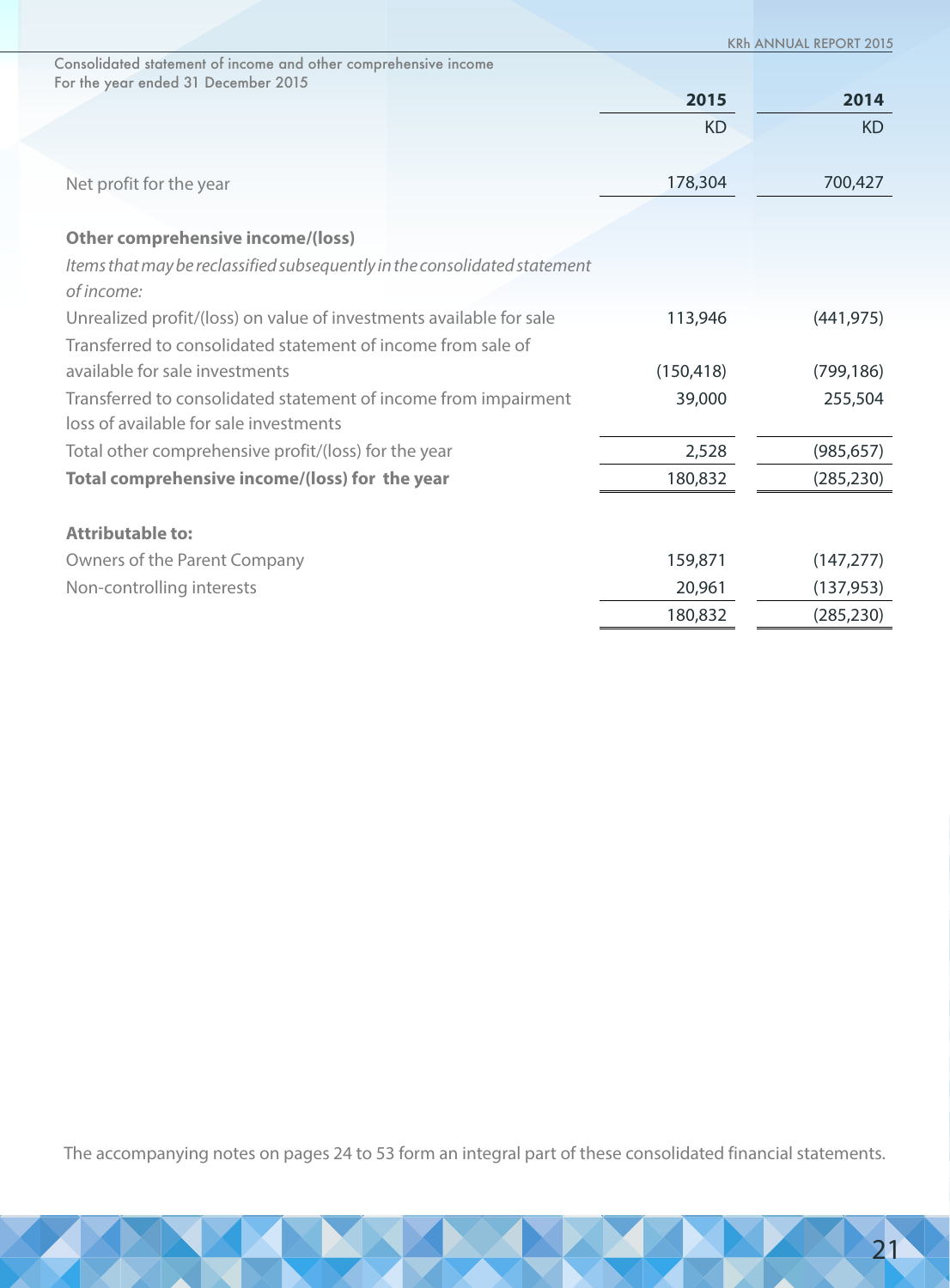|                                                        |            |             |           |             | Gain on  |            |                               | Equity       |                      |              |
|--------------------------------------------------------|------------|-------------|-----------|-------------|----------|------------|-------------------------------|--------------|----------------------|--------------|
|                                                        |            |             |           |             | sale of  |            |                               | attributable |                      |              |
|                                                        |            |             |           |             | treasury | Change in  |                               | to owners of |                      | <b>Total</b> |
|                                                        | Share      | Share       | Statutory | Treasury    | shares   | fair value | Accumulated                   | the Parent   | Non-controlling      |              |
|                                                        | capital    | Premium     | reserve   | shares      | reserve  | reserve    | losses                        | Company      | interests            | Equity       |
|                                                        | Q          | $\supseteq$ | Q         | Q           | Q        | Q          | $\overline{\mathsf{S}}$       | S            | Q                    | Q            |
| Balance as at 1 January                                |            |             |           |             |          |            |                               |              |                      |              |
| Total comprehensive<br>2014                            | 19,103,898 | 830,286     | 1,452,034 | (1,452,034) | 46,038   |            | 2,048,650 (13,261,005)        | 8,767,867    | 1,997,599            | 10,765,466   |
| (loss)/income for the year<br><b>Balance as at 31</b>  |            |             |           |             |          | (839,535)  | 692,258                       | (147, 277)   | (137, 953)           | (285, 230)   |
| December 2014                                          | 19,103,898 | 830,286     | 1,452,034 | (1,452,034) | 46,038   | 1,209,115  | (12,568,747)                  | 8,620,590    | 1,859,646            | 10,480,236   |
| Balance as at 1 January<br>Total comprehensive<br>2015 | 19,103,898 | 830,286     | 1,452,034 | (1,452,034) | 46,038   | 1,209,115  | (12,568,747)                  | 8,620,590    | 1,859,646            | 10,480,236   |
| (loss)/income for the year<br><b>Balance as at 31</b>  |            |             |           |             |          | (11, 805)  | 171,676                       | 159,871      | 20,961               | 180,832      |
| December 2015                                          | 19,103,898 | 830,286     | 1,452,034 | (1,452,034) |          |            | 46,038 1,197,310 (12,397,071) | 8,780,461    | 1,880,607 10,661,068 |              |
|                                                        |            |             |           |             |          |            |                               |              |                      |              |

The accompanying notes on pages 8 to 44 form an integral part of these consolidated financial statements. The accompanying notes on pages 8 to 44 form an integral part of these consolidated financial statements.

Consolidated statement of changes in equity For the year ended 31 December 2015

Consolidated statement of changes in equity For the year ended 31 December 2015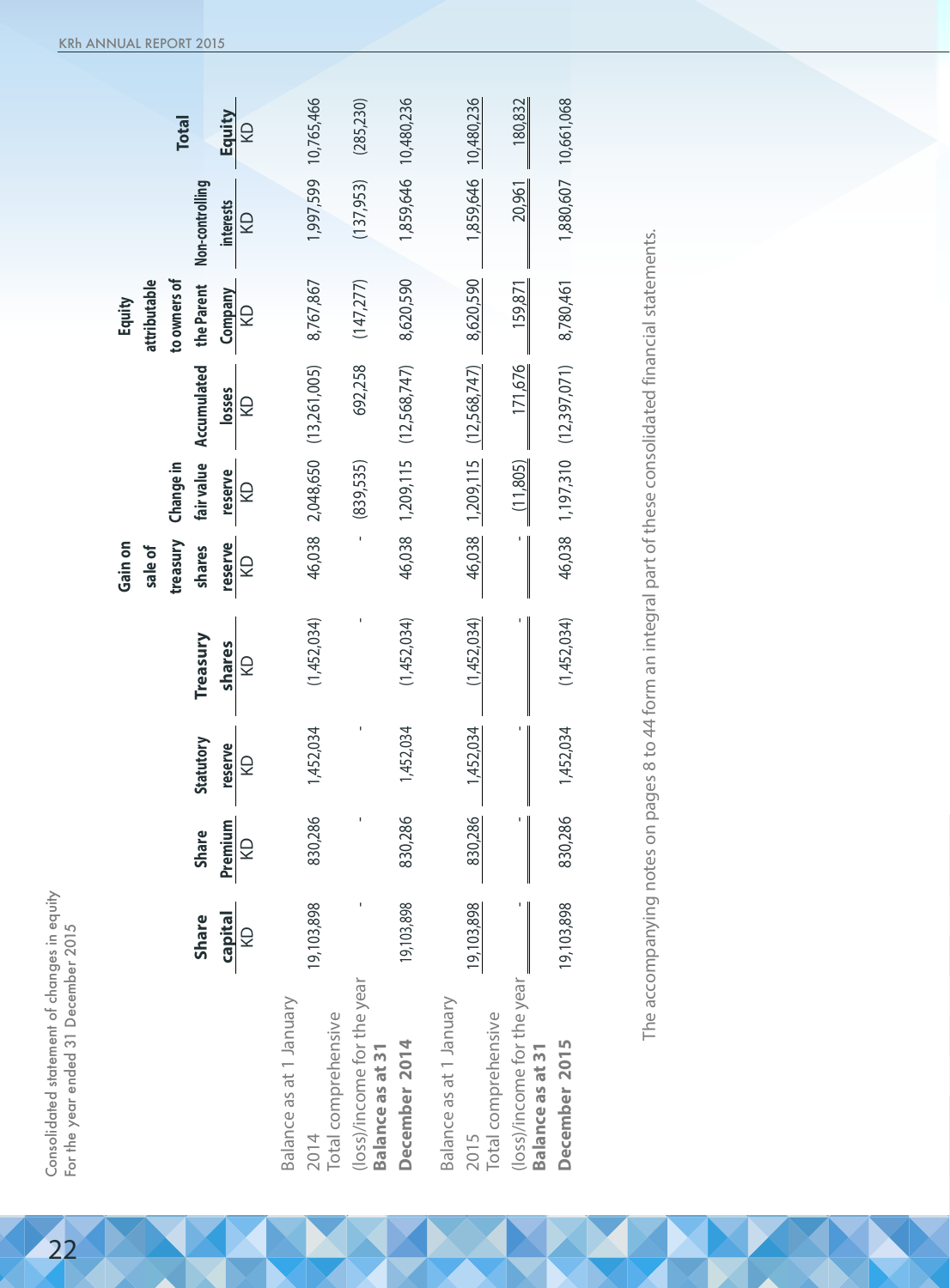Consolidated Statement of Cash Flows For the year ended 31 December 2015

|                                                                       |             | 2015       | 2014        |
|-----------------------------------------------------------------------|-------------|------------|-------------|
|                                                                       | <b>Note</b> | <b>KD</b>  | <b>KD</b>   |
| <b>Operating activities</b>                                           |             |            |             |
| Net profit for the year                                               |             | 178,304    | 700,427     |
|                                                                       |             |            |             |
| Adjustment for:                                                       |             |            |             |
| Unrealised (gain)/loss from investments at fair value through         |             |            |             |
| statement of income                                                   |             | (75, 840)  | 187,050     |
| Group's share of an associate results                                 | 6           | (6,398)    | (23, 873)   |
| Profit on sale of available for sale investments                      |             | (150, 418) | (799, 186)  |
| Impairment loss on available for sale investments                     |             | 39,000     | 255,504     |
| Change in fair value of investment properties                         |             | (185,000)  | 413,966     |
| Other revenues for subsidiary settlement                              |             | (19,790)   |             |
| <b>Dividends</b>                                                      |             | (410, 383) | (183, 218)  |
| Profits from murabaha repayment discount                              |             |            | (148, 836)  |
| Write back of unclaimed finance charges                               |             |            | (1,037,144) |
| Profit on disposal of a subsidiary                                    |             |            | (6, 762)    |
| Provision for employees' end of service indemnity                     | 19          | 94,972     | 176,358     |
|                                                                       |             | (535, 553) | (465, 714)  |
| Movements in working capital:<br>Receivables and other debit balances |             | 215,981    | (173, 374)  |
| Investments at fair value through profit or loss                      |             |            | 760         |
| Assets held for sale                                                  |             | (7,504)    | (10, 168)   |
| Payables and other credit balances                                    |             | 60,590     | (11, 560)   |
| Cash flows used in operating activities                               |             | (266, 486) | (660, 056)  |
| Employees' end of service indemnity, paid                             | 19          | (931)      | (118, 220)  |
| Net cash used in operating activities                                 |             | (267, 417) | (778, 276)  |
|                                                                       |             |            |             |
| <b>Investing activities</b>                                           |             |            |             |
| Proceeds from disposal of a subsidiary                                |             |            | 4,250       |
| Proceeds from sale of investment properties                           |             |            | 237,560     |
| Net movement in available-for-sale investments                        |             | 113,520    | 1,184,453   |
| Cash dividend received                                                |             | 410,383    | 183,218     |
| Net cash from investment activities                                   |             | 523,903    | 1,609,481   |
|                                                                       |             |            |             |
| <b>Financing activities</b>                                           |             |            |             |
| Murabaha payables                                                     |             | (36, 509)  | (456, 981)  |
| Change in non-controlling interests                                   |             | (19,790)   |             |
| Net cash used in financing activities                                 |             | (56, 299)  | (456, 981)  |
| Net increase in cash and cash equivalents                             |             | 200,187    | 374,224     |
| Cash and cash equivalents at beginning of the year                    |             | 3,434,909  | 3,060,685   |
| Cash and cash equivalents at end of the year                          | 11          | 3,635,096  | 3,434,909   |

The accompanying notes on pages 8 to 44 form an integral part of these consolidated financial statements.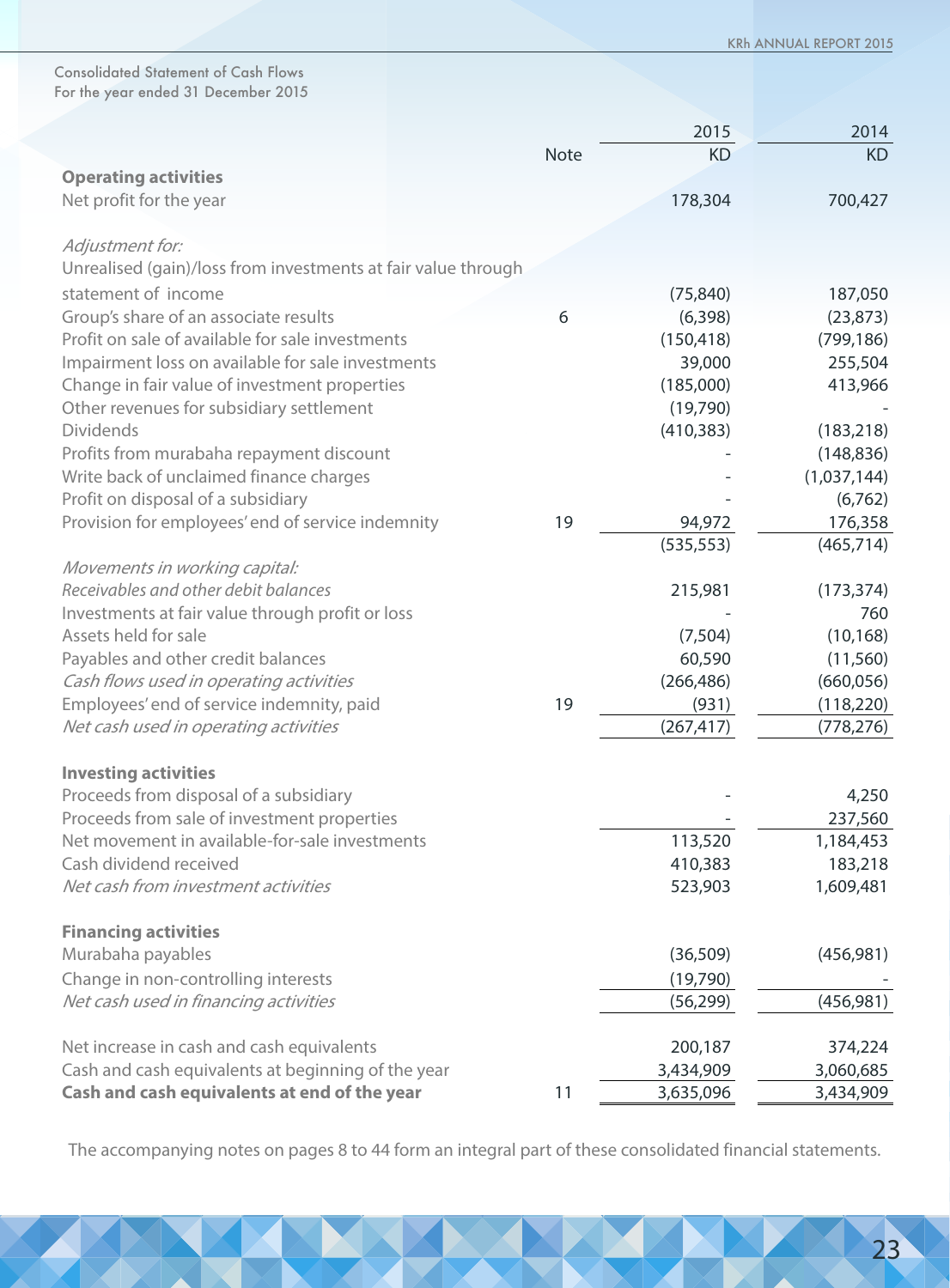#### **1. Incorporation and activities**

Kuwait Real Estate Holding Company K.P.S.C (Holding) ("the Parent Company") is a closed Kuwaiti shareholding company incorporated on 19 January 1980 in accordance with the Commercial Companies' Law in the State 1. Incorporation and activities

Kuwait Real Estate Holding Company K.P.S.C (Holding) ("the Parent company") is a closed Kuwaiti shareholding company incorporated on 19 January 1980 in accordance with the Companies' Law in the State of Kuwait. The Parent Company's share was listed on the Kuwait Stock Exchange on 12 April 2005.

#### **The Parent Company's objectives:**

- Acquisition of shares of Kuwaiti or foreign shareholding and limited liability companies as well as participation in those companies' incorporation, administration, lending and providing third party guarantees for these companies.
- Grant loans to the companies in which the Company holds shares, guarantees them before third parties and in this case the contributions ratio of the Parent Company in the capital of the investee companies shall not be less than 20% minimum.
- Acquisition of industrial rights and related intellectual properties or any other industrial trademarks or drawings and any other rights thereto, and renting thereof to other companies whether inside or outside Kuwait.
- Acquisition of movables and properties necessary for the company to practice its activities pursuant to the limits prescribed by law.
- Utilization of the financial surpluses available with the Parent Company through investing the same in financial portfolios managed by specialized companies and entities.

The Parent Company shall, in conducting its business activities, comply with Noble Islamic Sharia principles.

The Group comprises the parent company and its subsidiaries (together referred to as "the Group"). Details of subsidiary companies are set out in Note (3.4).

The Parent Company has regularized its affairs with Law No. 25 of 2012, as amended, and its executive regulations in accordance with article 322 of the Law, as per amendments to the articles and memorandum of association of the Parent Company. Such amendments have been approved by the extraordinary general assembly meeting of the shareholders on 11 May 2014. The registration of this in the commercial register took place on 11 June 2014 under No. 338.

The Companies' Law was issued on 24 January 2016 by Decree Law No. 1 of 2016 (the "Companies Law"), which was published in the official gazette on 1 February 2016, and cancelled Decree Companies' Law No. 25 of 2012. This Law shall be applicable as of 26 November 2012.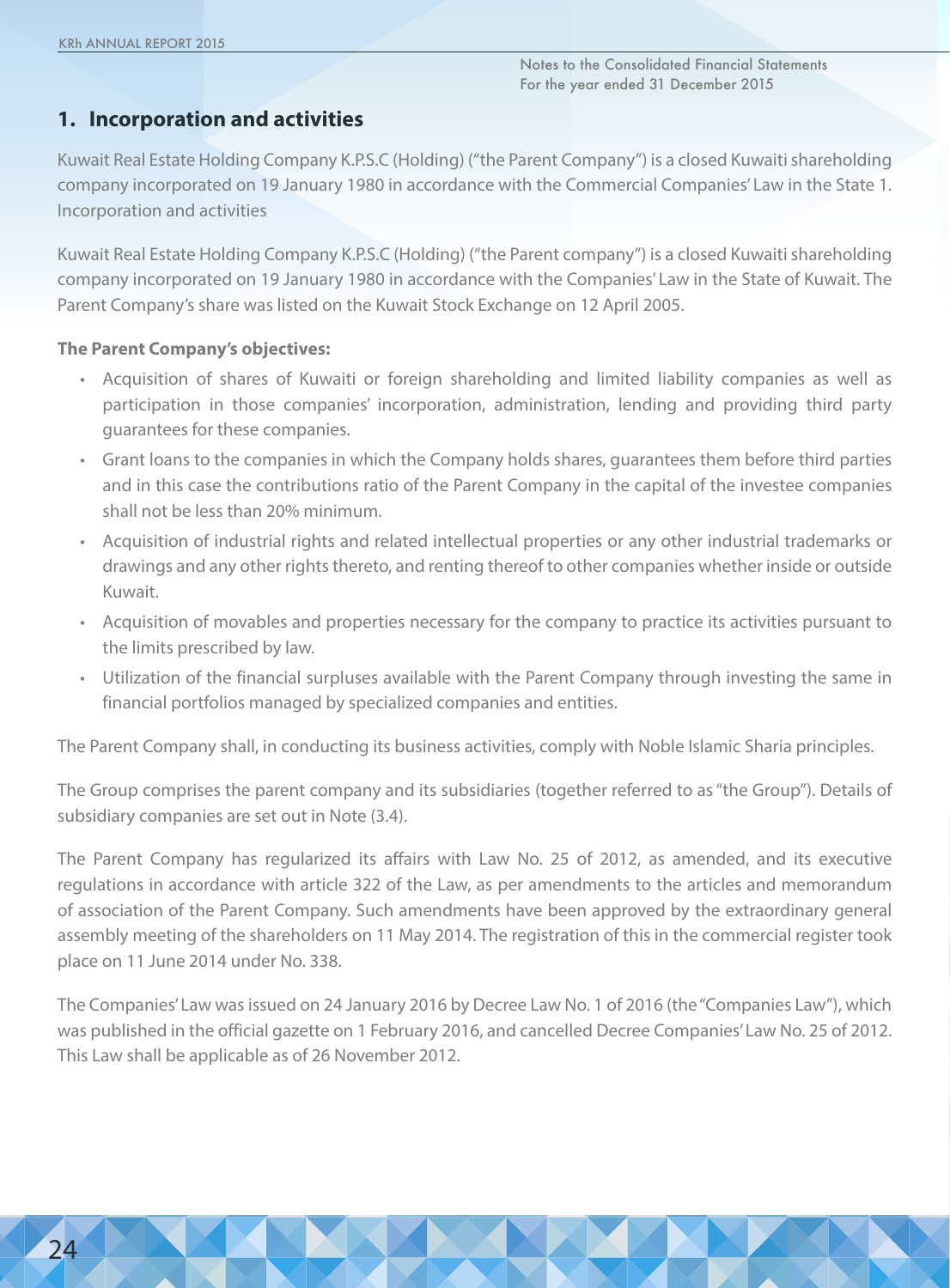#### **1. Incorporation and activities (Continued)**

Minister of Commerce and Industry shall issue the executive regulations of this law, along with the required resolutions for its implementation within two months as of the date of its publication in the official gazette. Other regulatory bodies shall issue, during the mentioned period, their resolutions required to be issued by them, in accordance with the provisions of this law. Effectiveness of the Executive Regulations of Decree Law No. 25 of 2012, as amended, shall be continued until commencement of this new Law executive regulations effectiveness. The executive regulations shall specify rules and controls of regularizing companies' current affairs in accordance with provisions of the new law.

The address of the Parent Company is P.O. Box 0.26371, Safat 13124, State of Kuwait.

The consolidated financial statements of Kuwait Real Estate Holding Company K.S.C (Holding) and its subsidiaries (the Group) for the year ended 31 December 2015 were authorized for issue by the Parent Company's Board of Directors on 22 March 2016 and are subject to the approval of the Annual General Assembly of the shareholders. The Parent Company's shareholders have the right to amend these consolidated financial statements in the Annual General Assembly.

#### **2. Application of new and revised International Financial Reporting Standards (IFRSs)**

#### **a) New standards, interpretations and amendments effective from 1 January 2015**

The accounting policies applied by the Parent Company are consistent with those used in the previous year except for the changes due to implementation of the following new and amended International Financial Reporting Standards:

#### **Amendments to IAS 19 Defined Benefit Plans: Employee Contributions**

The amendments to this standard which are effective for annual periods beginning on or after 1 July 2014 clarify the requirements that relate to how contributions from employees or third parties that are linked to service should be attributed to periods of service. If the amount of the contributions is independent of the number of years of service, an entity is permitted to recognize such contributions as a reduction in the service cost in the period in which the related service is rendered. But if those contributions depend on the number of years of service, those contributions must be allocated to the periods of service using the same attribution method as used for the gross benefit.

These amendments became effective on 1 July 2014. These amendments had no impact on the Group.

#### **Annual improvements to IFRS 2010 – 2012 Cycle:**

#### **Amendments to IFRS 2 Share–based Payment**

The amendments to this standard which are effective for annual periods beginning on or after 1 July 2014 clarify the definition of 'vesting conditions' by separately defining a 'performance condition' and a 'service condition'. Those clarifications include the following: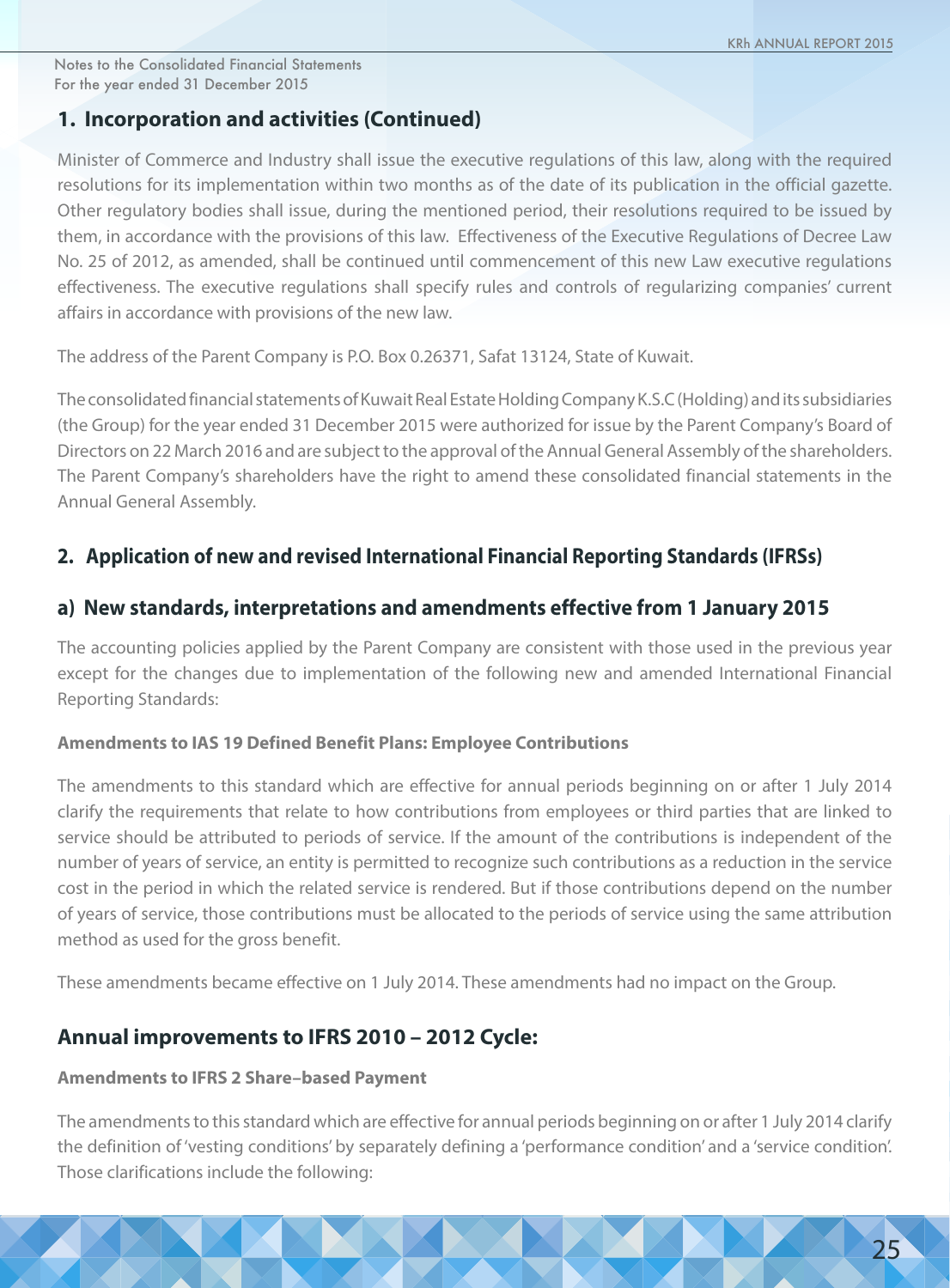#### **2. Application of new and revised International Financial Reporting Standards (IFRSs) (Cont.)**

#### **a) New standards, interpretations and amendments effective from 1 January 2015 (Cont.)**

- A performance condition must contain a service condition.
- A performance target must be met while the counterparty is rendering service.
- A performance target may relate to the operations or activities of an entity, or to those of another entity in the same group.
- A performance condition may be a market or non-market condition.
- If the counterparty, regardless of the reason, ceases to provide service during the vesting period, the service condition is not satisfied.

#### **Amendments to IFRS 3 Business Combinations**

The amendments to this standard which are effective for annual periods beginning on or after 1 July 2014 clarify that all contingent consideration arrangements classified as liabilities (or assets) arising from a business combination should be subsequently measured at fair value through profit or loss whether or not they fall within the scope of IFRS 9 (or IAS 39, as applicable).

#### **Amendments to IFRS 8 Operating Segments**

The amendments to this standard which are effective for annual periods beginning on or after 1 July 2014 clarify that:

- An entity must disclose the judgments made by management in applying the aggregation criteria in IFRS 8, including a brief description of operating segments that have been aggregated and the economic characteristics (e.g., sales and gross margins) used to assess whether the segments are 'similar'.
- The reconciliation of segment assets to total assets is only required to be disclosed if the reconciliation is reported to the chief operating decision maker.

#### **Amendments to IAS 16 Property, Plant and Equipment and IAS 38 Intangible Assets**

The amendments to these standards which are effective for annual periods beginning on or after 1 July 2014 clarify that the determination of the accumulated depreciation or amortization under the revaluation method does not depend on the selection of the valuation technique. They also clarify that the accumulated depreciation or amortization is computed as the difference between the gross and the net carrying amounts. Consequently, when the residual value, the useful life or the depreciation or amortization method has been re-estimated before a revaluation, restatement of the accumulated depreciation or amortization is not proportionate to the change in the gross carrying amount of the asset.

#### **Amendments to IAS 24 Related Party Disclosures**

The amendments to this standard which are effective for annual periods beginning on or after 1 July 2014 clarify that a management entity (an entity that provides key management personnel services) is a related party subject to the related party disclosures. In addition, an entity that uses a management entity is required to disclose the expenses incurred for management services.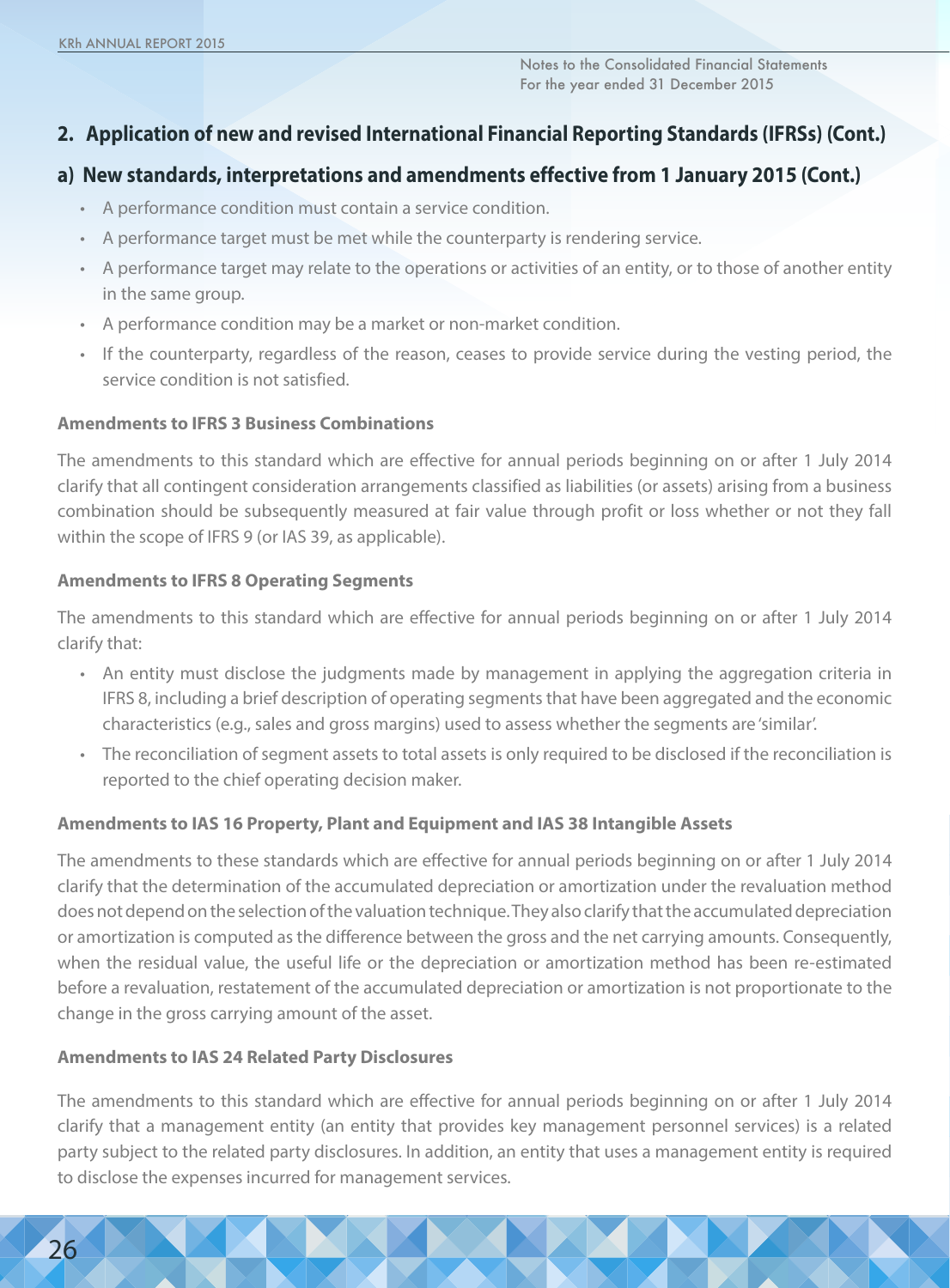## **2. Application of new and revised International Financial Reporting Standards (IFRSs) (Cont.)**

#### **a) New standards, interpretations and amendments effective from 1 January 2015 (Cont.)**

#### **Annual Improvements to IFRS 2011 – 2013 Cycle:**

#### **Amendments to IFRS 3 Business Combinations**

The amendments to this standard which are effective for annual periods beginning on or after 1 July 2014 clarify for the scope exceptions within IFRS 3 that:

- Joint arrangements, not just joint ventures, are outside the scope of IFRS 3
- This scope exception only applies to the financial statements of the joint venture or the joint operation itself.

#### **Amendments to IFRS 13 Fair Value Measurement**

The amendments to this standard which are effective for annual periods beginning on or after 1 July 2014 clarify that the portfolio exception in IFRS 13 applies to all contracts within the scope of IFRS 9 (or IAS 39, as applicable), regardless of whether they meet the definitions of financial assets or financial liabilities.

#### **Amendments to IAS 40 Investment Property**

The amendments to this standard which are effective for annual periods beginning on or after 1 July 2014 clarifies that IFRS 3, and not the description of ancillary services in IAS 40 (which differentiates between investment property and owner-occupied property (i.e., property, plant and equipment)), is used to determine if the transaction is the purchase of an asset or a business combination.

These improvements are effective from 1 July 2014 and did not have a material impact on the Group.

#### **b) Standards and interpretations issued but not effective**

The following new and amended IASB Standards have been issued but are not yet effective, and have not been adopted by the Group:

#### **IFRS 9 - Financial Instruments**

The standard, effective for annual periods beginning on or after 1 January 2018, replaces the existing guidance in IAS 39 Financial Instruments: Recognition and Measurement. IFRS 9 specifies how an entity should classify and measure its financial instruments and includes a new expected credit loss model for calculating impairment of financial assets and the new general hedge accounting requirements. It also carries forward the guidance on recognition and derecognition of financial instruments from IAS 39.

The directors of the Parent Company anticipate that the application of IFRS 9 in the future may not have a material impact on amounts reported in respect of the Group's consolidated financial assets and financial liabilities. However, it is not practicable to provide a reasonable estimate of the effect of IFRS 9 until the Company undertakes a detailed review.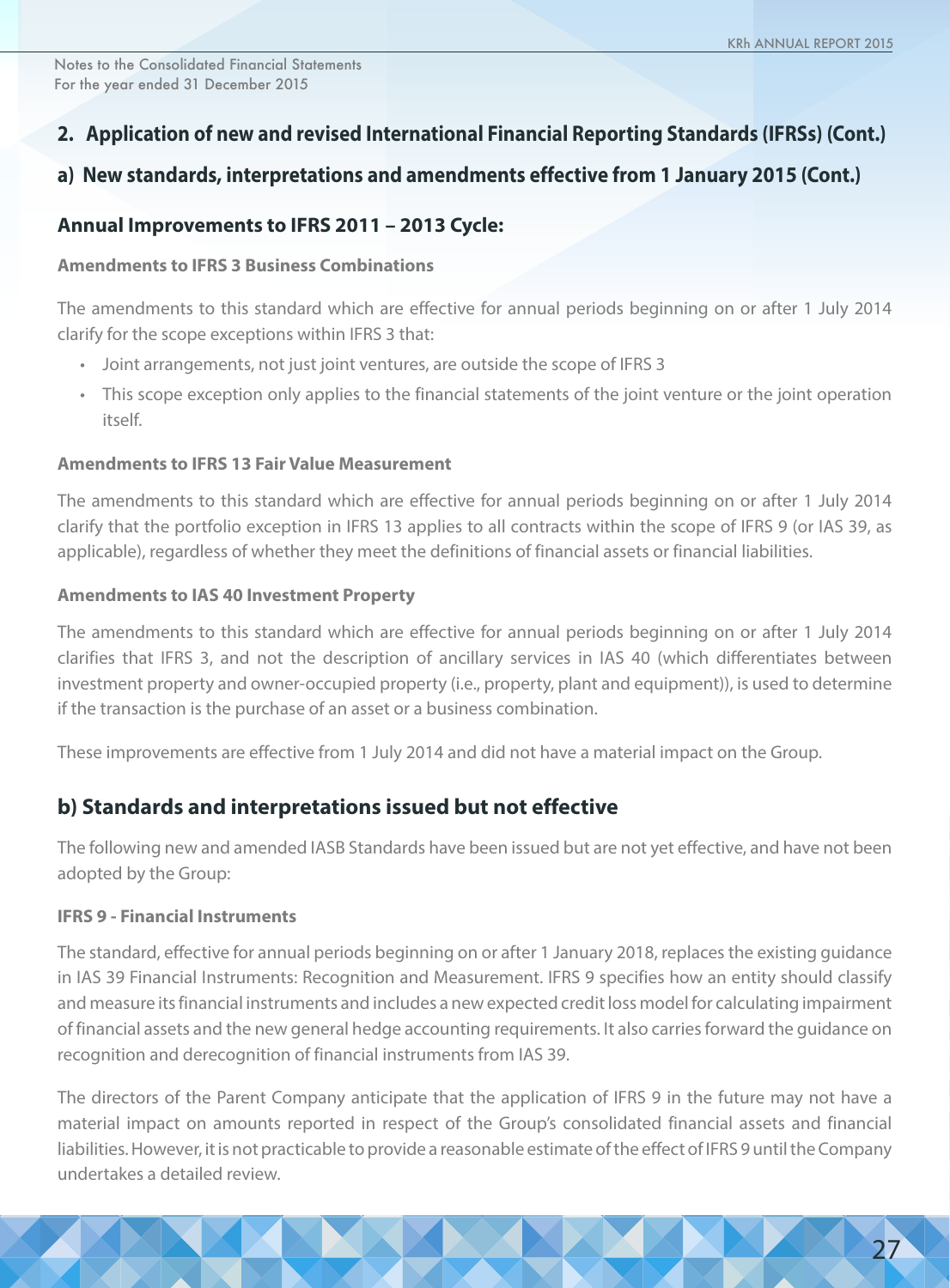## **2. Application of new and revised International Financial Reporting Standards (IFRSs) (Cont.)**

## **b) Standards and interpretations issued but not effective (Cont.)**

#### **Amendments to IFRS 11 – Accounting for acquisitions of interests in joint operations**

The amendments clarify the accounting for acquisitions of an interest in a joint operation when the operation constitutes a business requiring the acquirer to apply all the principles on business combinations accounting in IFRS 3 and other IFRSs. The amendments are effective prospectively for annual periods beginning on or after 1 January 2016, with earlier application being permitted. These amendments are not expected to have any material impact to the Group.

#### **IFRS 14 – Regulatory Deferral Accounts**

This standard, effective for an entity's first annual IFRS financial statements for a period beginning on or after 1 January 2016, permits an entity which is a first-time adopter of International Financial Reporting Standards to continue to account, with some limited changes, for 'regulatory deferral account balances' in accordance with its previous accounting standards, both on initial adoption of IFRS and in subsequent financial statements. Regulatory deferral account balances, and movements in them, are presented separately in the statement of financial position and statement of profit or loss and other comprehensive income, and specific disclosures are required. Since the Company is an existing IFRS preparer, this standard would not apply.

#### **IFRS 15 - Revenue from contracts with customers**

The standard, effective for annual periods beginning on or after 1 January 2018, establishes a comprehensive framework for determining whether, how much and when revenue is recognized. It replaces the following existing standards and interpretations upon its effective date:

- IAS 18 Revenue,
- IAS 11 Construction Contracts,
- IFRIC 13 Customer Loyalty Programs,
- IFRIC 15 Agreements for the Construction of Real Estate,
- IFRIC 18 Transfers of Assets from Customers, and,
- SIC 31 Revenue-Barter Transactions Involving Advertising Services

The Group is currently assessing the impact of IFRS 15 and plans to adopt the new standard on the required effective date.

#### **Amendments to IAS 1 – Disclosure Initiative**

The amendments to this standard which are effective for annual periods beginning on or after 1 January 2016 clarify some judgments used in the presentation of financial reports. The amendments make changes about:

• Materiality, where it clarifies that, (1) information should not be obscured by aggregating or by providing immaterial information, (2) materiality considerations apply to all parts of the financial statements, and (3) even when a standard requires a specific disclosure, materiality considerations do apply.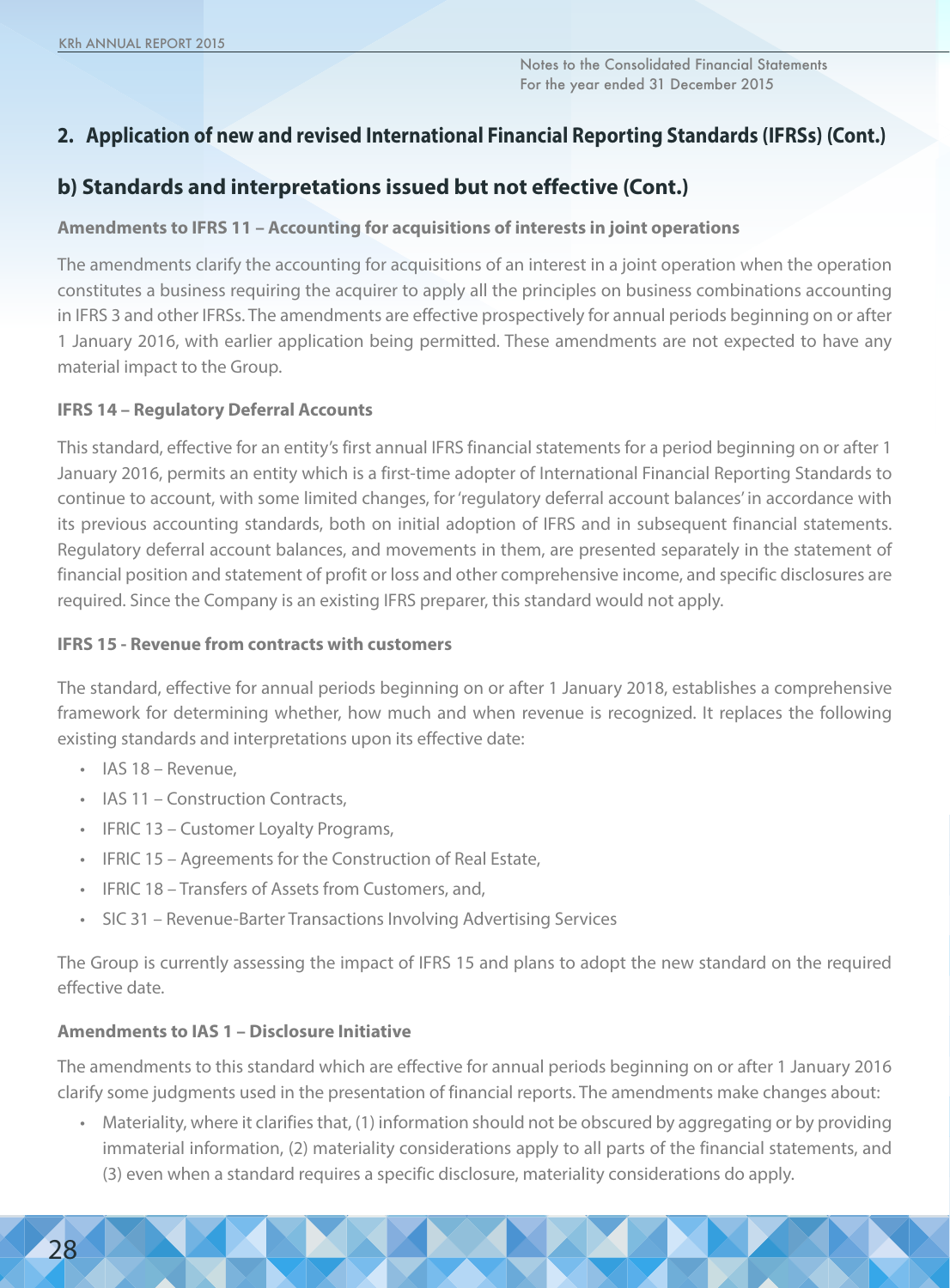## **2. Application of new and revised International Financial Reporting Standards (IFRSs) (Cont.)**

## **b) Standards and interpretations issued but not effective (Cont.)**

- Statement of financial position and statement of profit or loss and other comprehensive income, where they (1) introduce a clarification that the list of line items to be presented in these statements can be disaggregated and aggregated as relevant. They introduce additional guidance on subtotals in these statements as well, and (2) clarify that an entity's share of other comprehensive income of equityaccounted associates and joint ventures should be presented in aggregate as single line items based on whether or not it will subsequently be reclassified to profit or loss.
- Notes, where they add additional examples of possible ways of ordering the notes to clarify that understandability and comparability should be considered when determining the order of the notes.

These amendments are not expected to have any material impact to the Group.

#### **Amendments to IAS 16 and IAS 38 – Clarification of acceptable methods of depreciation and amortization**

The amendments, effective prospectively for annual periods beginning on or after 1 January 2016, clarify the principle in IAS 16 and IAS 38 that revenue reflects a pattern of economic benefits that are generated from operating a business (of which the asset is a part) rather than the economic benefits that are consumed through the use of an asset. As a result, a revenue based method cannot be used to depreciate property, plant and equipment and may only be used in very limited circumstances to amortize intangible assets. These amendments are not expected to have any material impact to the Group.

#### **Amendments to IAS 16 & IAS 41 – Agriculture: Bearer Plants**

The amendments to these standards which are effective for annual periods beginning on or after 1 January 2016 require that bearer plants (a subset of biological assets used solely to grow produce over several periods) should be accounted for in the same way as property, plant and equipment in IAS 16 because their operation is similar to that of manufacturing, unlike all other biological assets related to agricultural activity which are measured at fair value less cost to sell. Consequently, the amendments include them within the scope of IAS 16, instead of IAS 41, and the produce growing on bearer plants will remain within the scope of IAS 41. These amendments are not expected to have any impact to the Company as the Company does not have any bearer plants.

#### **Amendments to IAS 27 – Equity method in separate financial statements**

The amendment, effective for annual periods beginning on or after 1 January 2016, allow entities to use the equity method to account for investments in subsidiaries, joint ventures and associates in their separate financial statements. Entities already applying IFRS and electing to change to the equity method in its separate financial statements will have to apply that change retrospectively. These amendments are not expected to have any material impact to the Group.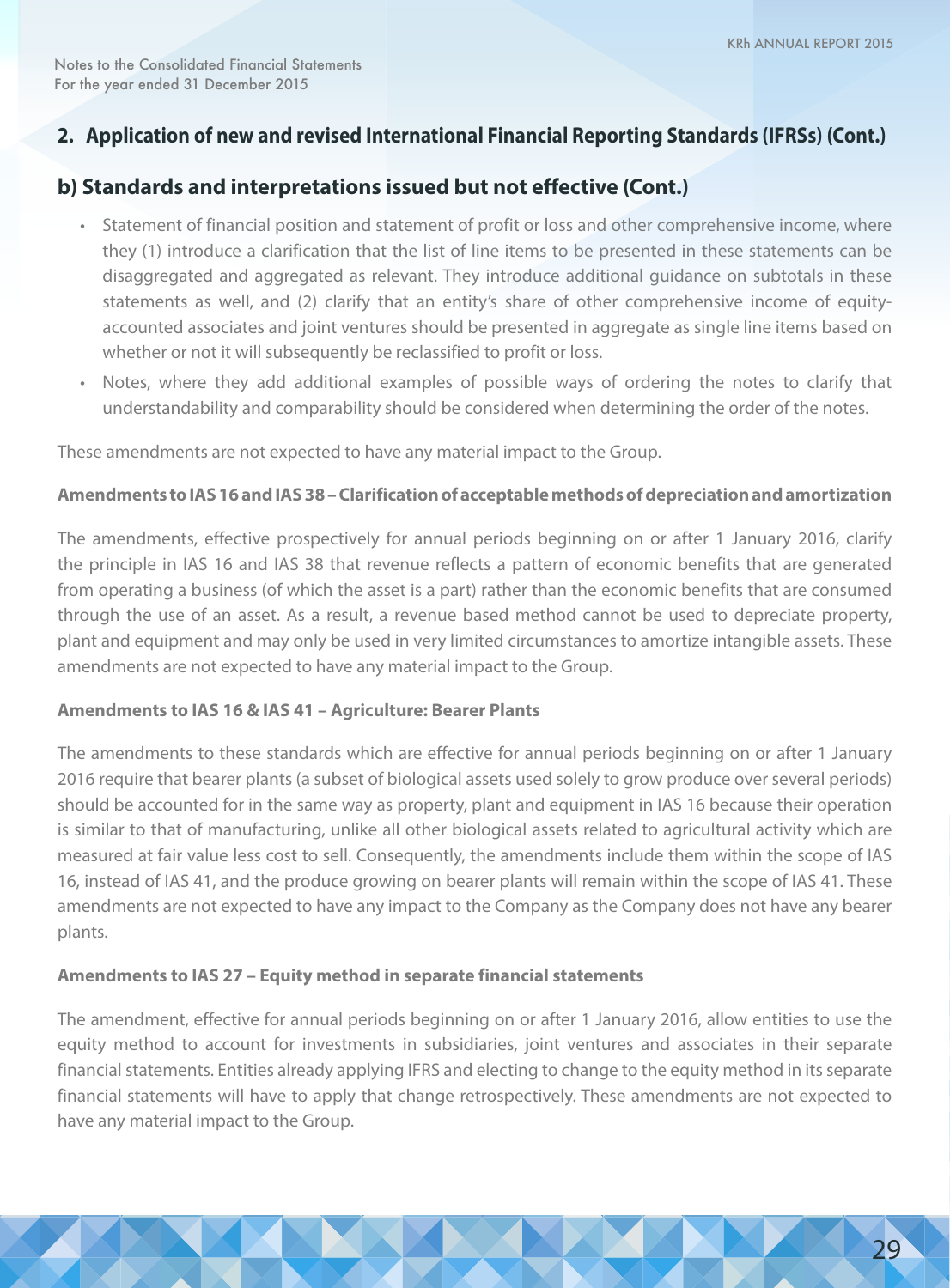## **2. Application of new and revised International Financial Reporting Standards (IFRSs) (Cont.)**

#### **b) Standards and interpretations issued but not effective (Cont.)**

#### **Amendments to IFRS 10 and IAS 28 – Sale or contribution of assets between an investor and its associate or joint venture**

The amendments address a conflict between the requirements of IAS 28 'Investments in Associates and Joint Ventures' and IFRS 10 'Consolidated Financial Statements' and clarify that in a transaction involving an associate or joint venture, the extent of gain or loss recognition depends on whether the assets sold or contributed constitute a business. They are effective for annual periods beginning on or after 1 January 2016, with earlier application being permitted. These amendments are not expected to have any material impact to the Group.

#### **Amendments to IFRS 10, IFRS 12, and IAS 28 – Investment Entities: Applying the Consolidated Exception**

The amendments to these standards which are effective for annual periods beginning on or after 1 January 2016 confirm that the exemption from preparing consolidated financial statements under IFRS 10 continues to be available to a parent entity that is a subsidiary of an investment entity, even if the investment entity measures all its subsidiaries at fair value in accordance with IFRS 10. However, if a subsidiary provides investment-related services or activities to the investment entity, it should be consolidated. The amendments clarify that this exception only applies to subsidiaries that are not themselves investment entities and whose main purpose are to provide services and activities that are related to the investment activities of the investment entity parent. All other subsidiaries of an investment entity should be measured at fair value.

Consequential amendments have been made to IAS 28 to confirm that the exemption from applying the equity method is also applicable to an investor in an associate or joint venture if that investor is a subsidiary of an investment entity, even if the investment entity parent measures all its subsidiaries at fair value. IAS 28 has been also amended to permit an entity to retain the fair value measurement applied by an associate or joint venture that is an investment entity to its interests in subsidiaries rather than applying uniform accounting policies.

Amendments to IFRS 12 clarified that an investment entity that measures all its subsidiaries at fair value should provide the IFRS 12 disclosures related to investment entities. These amendments are not expected to have any material impact to the Group.

#### **Annual Improvements to IFRS – 2012 – 2014 Cycle:**

These improvements are effective from 1 January 2016 and are not expected to have a material impact on the Company. They include:

#### **Amendments to IFRS 5 – Non Current Assets Held for Sale & Discounted Operations**

When an asset (or disposal group) is reclassified from 'held for sale' to 'held for distribution' or vice versa, this does not constitute a change to a plan of sale or distribution and does not have to be accounted for as such.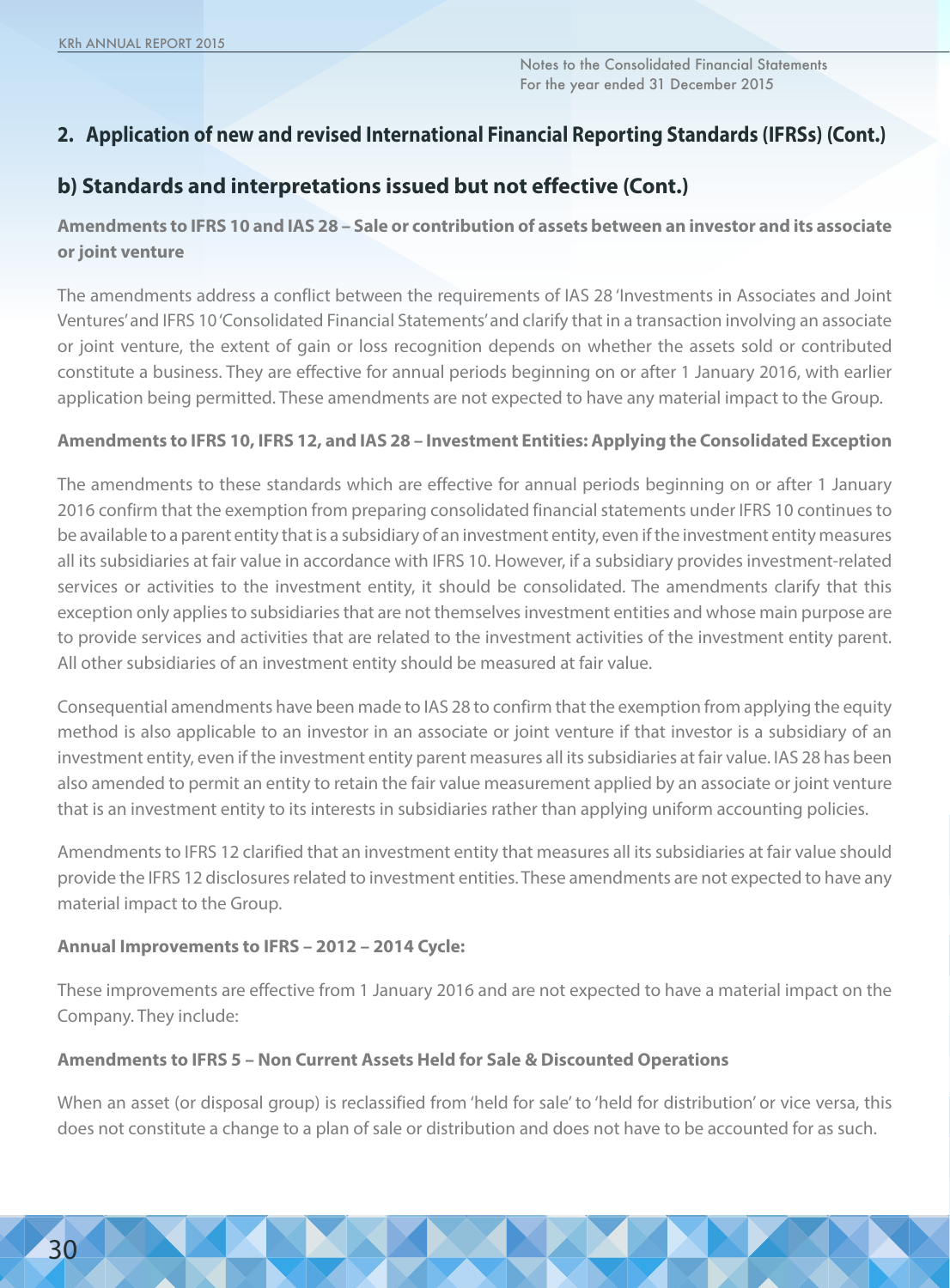## **2. Application of new and revised International Financial Reporting Standards (IFRSs) (Cont.)**

#### **b) Standards and interpretations issued but not effective (Cont.)**

#### **Amendments to IFRS 7 – Financial Instruments: Disclosures**

Specific guidance for transferred financial assets to help management determine whether the terms of a servicing arrangement constitute 'continuing involvement' and, therefore, whether the asset qualifies for derecognition. Additional disclosures relating to the offsetting of financial assets and financial liabilities only need to be included in interim reports if required by IAS 34.

#### **Amendments to IAS 19 – Employee Benefits**

When determining the discount rate for post-employment benefit obligations, it is the currency that the liabilities are denominated in that is important and not the country where they arise.

#### **Amendment to IAS 34 – Interim Financial Reporting**

What is meant by the reference in the standard to 'information disclosed elsewhere in the interim financial report' and adds a requirement to cross-reference from the interim financial statements to the location of that information.

#### **3. Significant accounting policies**

#### **3.1 Statement of compliance**

The consolidated financial statements of the Group have been prepared in accordance with the International Financial Reporting Standards (IFRSs) as issued by the International Accounting Standards Board (IASB), IFRIC interpretations as issued by the International Financial Reporting Interpretations Committee (IFRIC) and Companies' Law of No. 1 of 2016 and its Executive Regulations.

The preparation of financial statements in compliance with adopted IFRS requires the use of certain critical accounting estimates. It also requires Group management to exercise judgment in applying the Group's accounting policies. The areas where significant judgments and estimates have been made in preparing the consolidated financial statements and their effect are disclosed in Note 4.

#### **3.2 Basis of preparation**

These financial statements are presented in Kuwaiti Dinars ("KD"), which is the Group's functional and presentation currency, and are prepared under the historical cost convention, except for fair value measurement of investments classified by fair value through profit or loss, available for sale investments and investment properties.

The principal accounting policies adopted in the preparation of the consolidated financial statements are set out below. These policies have been consistently applied to all the years presented, unless otherwise stated.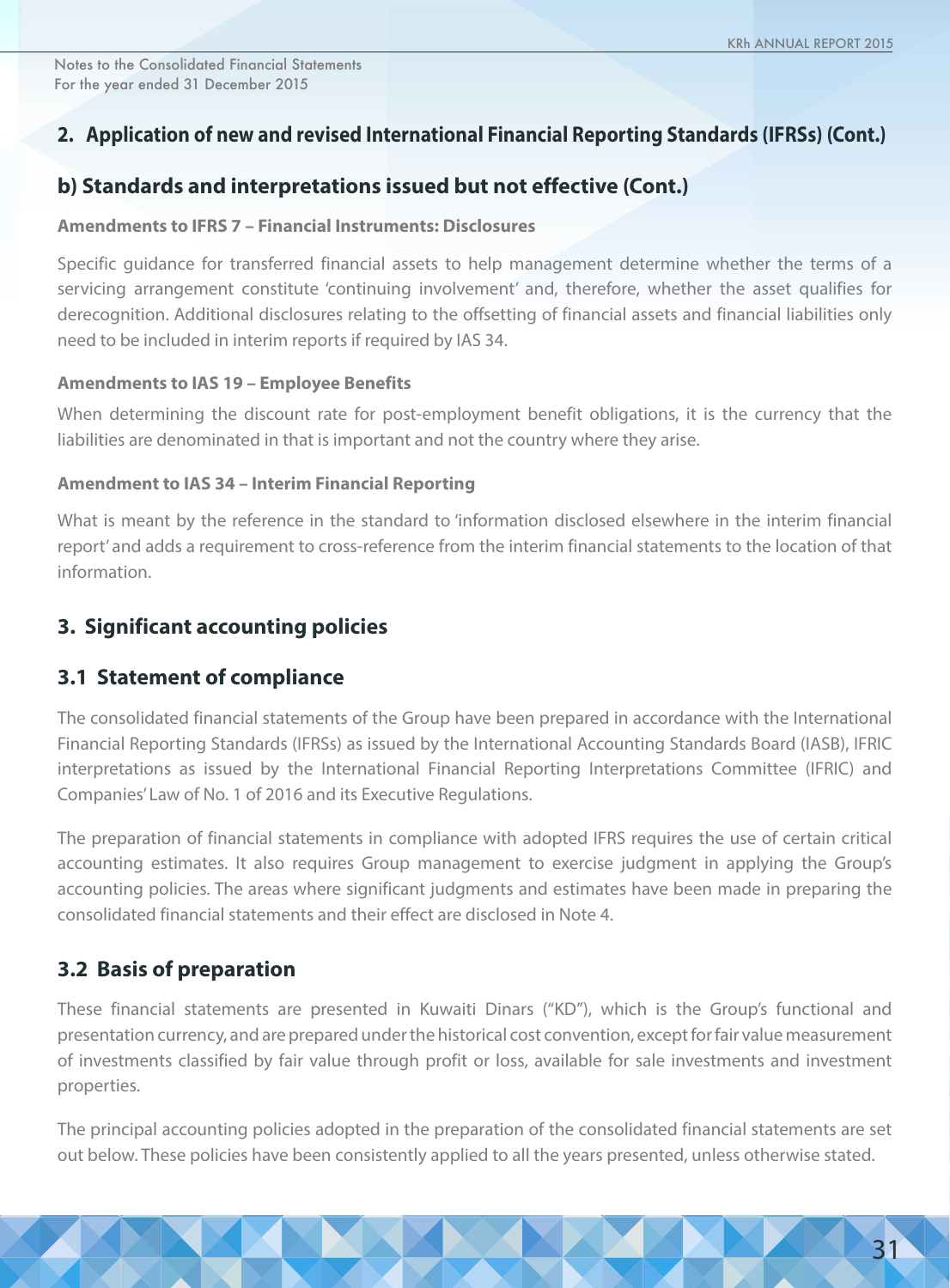## **3. Significant accounting policies (Cont.)**

## **3.3 Classification of assets and liabilities to current and non-current**

The Group presents the assets and liabilities in the consolidated statement of financial position based on their classification to current and non-current.

The asset shall be deemed as current if:

- (a) Expected to be recognized, intended to be sold, or depreciated within the normal operational cycle.
- (b) Held primarily for trading purposes.
- (c) Expected to be recognized within twelve months following the reporting date, or
- (d) Cash and cash equivalent, unless its trading or usage is limited to settle an obligation for at least twelve months following the reporting date.

Except for the assets that are classified according to the above bases, all other assets shall be classified within the non-current assets.

The liability shall be deemed as current if it is:

- (a) Expected to be settled within the normal operational cycle.
- (b) Held primarily for trading purposes.
- (c) Expected to be settled within twelve months following the reporting date, or
- (d) There is no conditional right for postponing settlement of the liability for a period of at least twelve months after the reporting date.

Except for the liabilities that are classified according to the above bases, all other liabilities shall be classified within the non-current liabilities.

#### **3.4 Basis of consolidation**

The consolidated financial statements comprise the consolidated financial statements of the Parent Company and its subsidiaries up to 31 December 2015. The date of the financial statements of all subsidiaries is 31 December.

Where the Parent Company has control over an investee, it is classified as a subsidiary. The Parent Company controls an investee if all three of the following elements are present: power over the investee, exposure to variable returns from the investee, and the ability of the investor to use its power to affect those variable returns. Control is reassessed whenever facts and circumstances indicate that there may be a change in any of these elements of control.

De-facto control exists in situations where the Parent Company has the practical ability to direct the relevant activities of the investee without holding the majority of the voting rights. In determining whether de-facto control exists the Parent Company considers all relevant facts and circumstances, including: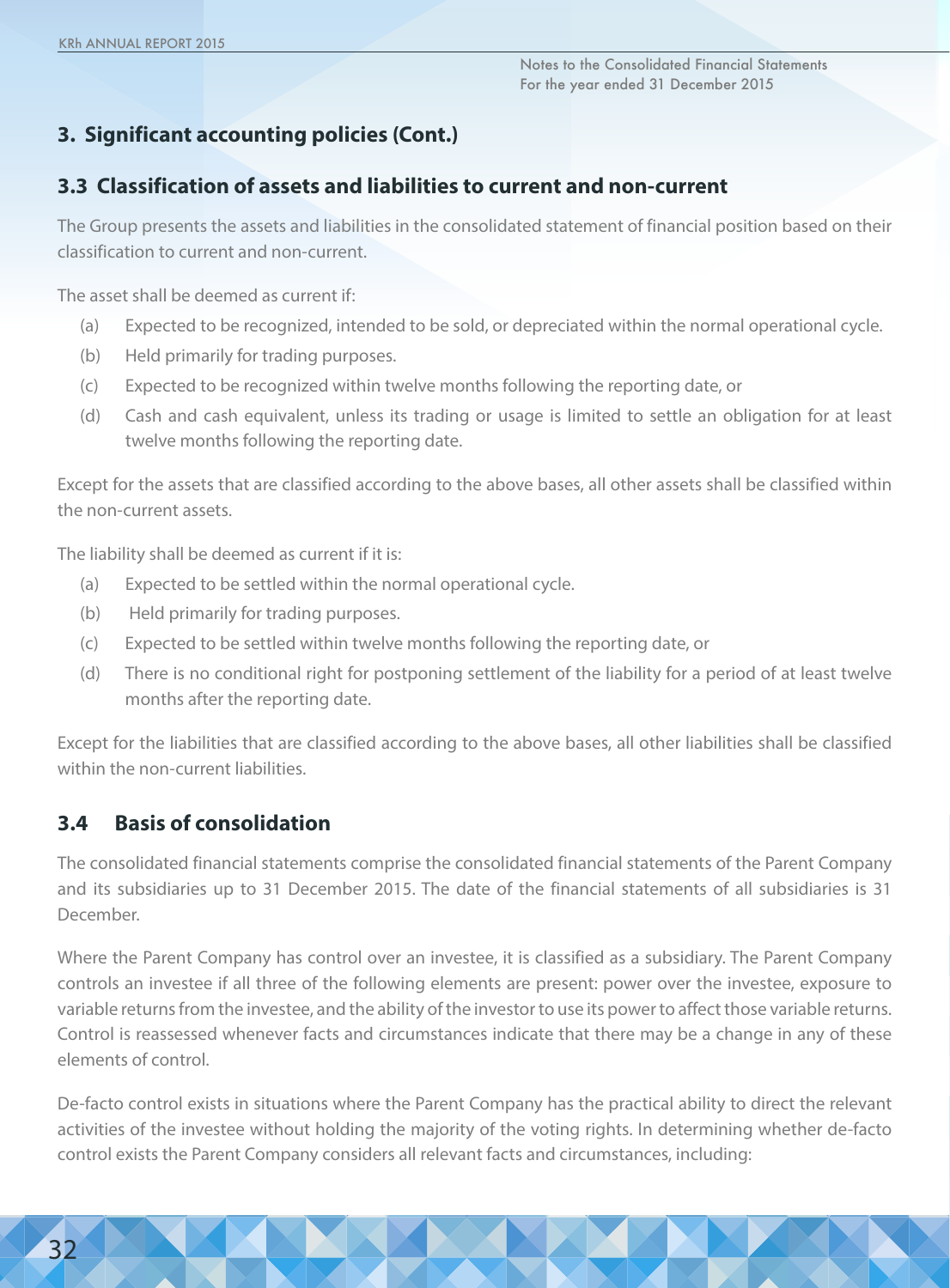## **3. Significant accounting policies (Cont.)**

#### **3.4 Basis of consolidation (Cont.)**

- The size of the Parent Company's voting rights relative to both the size and dispersion of other parties who hold voting rights.
- Substantive potential voting rights held by the Company and by other parties.
- Other contractual arrangements.
- Historic patterns in voting attendance.

The financial statements of subsidiaries are included in the consolidated financial statements from the date that control effectively commences until the date that control effectively ceases. The financial statements of the subsidiaries are consolidated on a line-by-line basis by adding together like items of assets, liabilities, income and expenses. Intercompany balances and transactions, including intercompany profits or losses and unrealized profits and losses are eliminated in full on consolidation. Amounts reported in the financial statements of subsidiaries have been adjusted where necessary to ensure consistency with the accounting policies adopted by the Group.

Non-controlling interests in the net assets of consolidated subsidiaries are identified separately from the Group's equity therein. Non-controlling interests consist of amount of those interests at the date of original business combination and the non-controlling entity's share of changes in equity since the date of the combination. Losses within a subsidiary are attributed to the non-controlling interests even if that results in a deficit balance.

Changes in the Group's ownership interests in subsidiaries that do not result in the Group losing control over the subsidiaries are accounted for as equity transactions. For purchases from non-controlling interests, the difference between any consideration paid and the relevant share acquired of the carrying value of net assets of the subsidiary is recorded in equity. Profits or losses on disposals of non-controlling interests are also recorded in equity.

The consolidated financial statements comprise the consolidated financial statements of the Parent Company and its subsidiaries drawn up to 31 December 2015 (see below). All subsidiaries have a reporting date of 31 December.

Where the Parent Company has control over an investee, it is classified as a subsidiary. The Parent Company controls an investee if all three of the following elements are present: power over the investee, exposure to variable returns from the investee, and the ability of the investor to use its power to affect those variable returns. Control is reassessed whenever facts and circumstances indicate that there may be a change in any of these elements of control.

When the Group ceases to have control, any retained interest in the entity is remeasured to its fair value, with the change in carrying amount recognised in the consolidated statement of income. The fair value is the initial carrying amount for the purposes of subsequently accounting for the retained interest as an associate, joint venture or financial asset. In addition, any amounts previously recognised in other comprehensive income in respect of that entity are accounted for as if the group had directly disposed of the related assets or liabilities (i.e. reclassified to the statement of income or transferred directly to retained earnings as specified by applicable IFRSs).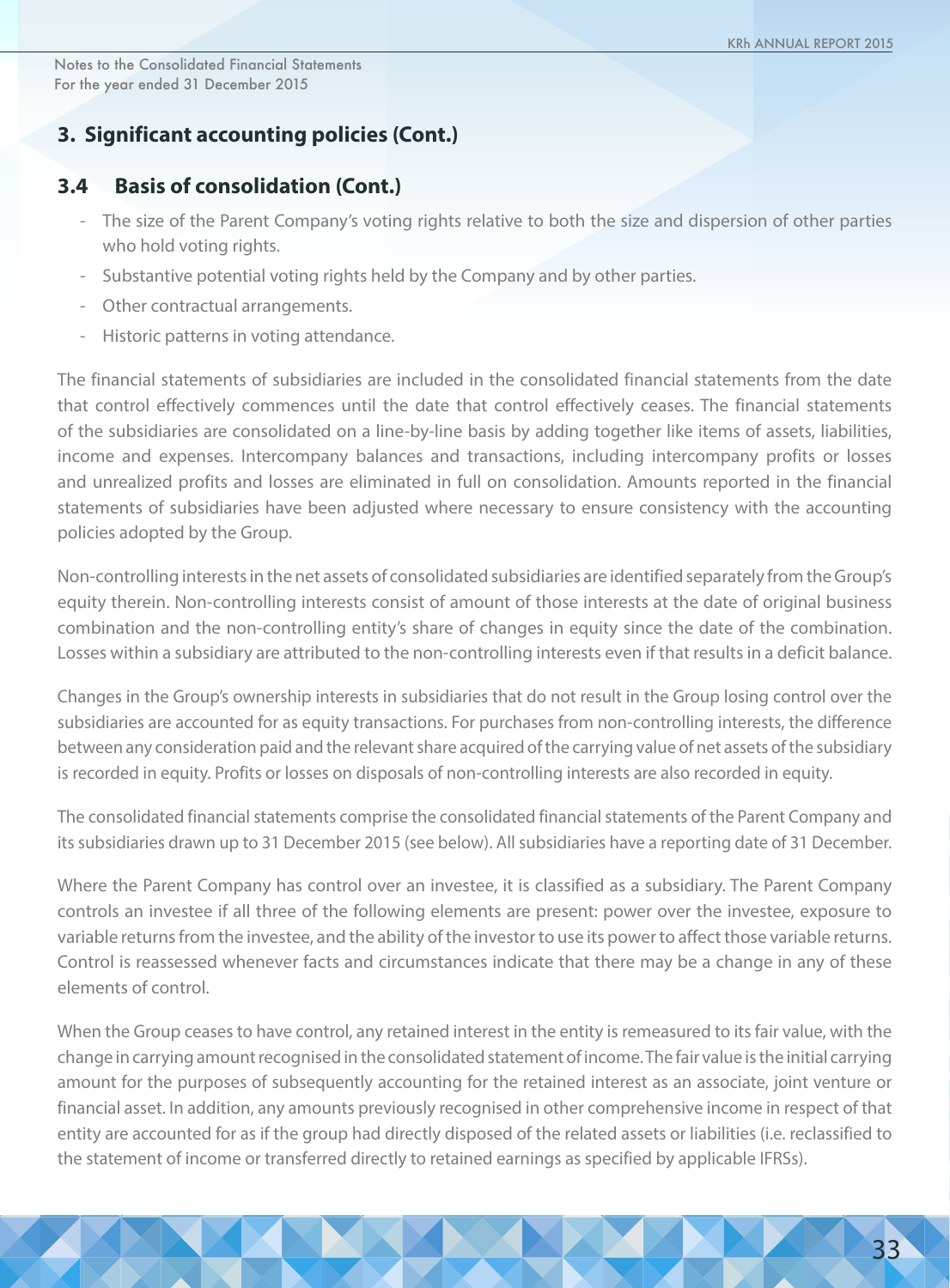## **3. Significant accounting policies (Cont.)**

#### **3.4 Basis of consolidation (Cont.)**

The subsidiaries of the Parent Company are as follows:

| <b>Subsidiary name</b>                                      |        | <b>Ownership interest</b> | <b>Country of</b><br>incorporation | <b>Subsidiary</b><br>objectives                   |
|-------------------------------------------------------------|--------|---------------------------|------------------------------------|---------------------------------------------------|
|                                                             | 2015   | 2014                      |                                    |                                                   |
| Al Omran Real Estate Development Company<br>K.S.C. (Closed) | 96%    | 96%                       | State of Kuwait                    | Investment and<br>development of real<br>estates. |
| Time Line Project Management K.S.C. (Closed)                | 80%    | 80%                       | State of Kuwait                    | Project management                                |
|                                                             |        |                           |                                    | & maintenance in<br>Kuwait and abroad.            |
| First National for Consulting K.S.C. (Closed)               | 99%    | 99%                       | <b>State of Kuwait</b>             | Management<br>consulting.                         |
| Olive VFM Consulting - Kuwait K.S.C. (Closed).              | 99%    | 99%                       | <b>State of Kuwait</b>             | Management<br>consulting.                         |
| Al-Fanar Investment Company K.S.C. (Closed)                 | 83.43% | 83.43%                    | <b>State of Kuwait</b>             | Investment.                                       |

#### **3.5 Business combinations**

Acquisitions of companies and businesses are accounted for using the acquisition method. The consideration transferred in a business combination is measured at fair value, which is calculated as the sum of the acquisition date fair values of assets transferred by the Group, liabilities incurred or assumed by the Group to the former owners of the acquiree and equity instruments issued by the Group in exchange for control of the acquiree, plus any costs directly attributable to the business combination. Acquisition-related costs are generally recognised in the consolidated statement of profit or loss as incurred. At the acquisition date, the identifiable assets acquired and liabilities and contingent liabilities that meet the conditions for recognition under IFRS 3 Business Combinations are recognized at their fair values at the acquisition date.

When the consideration transferred by the Group in a business combination includes assets or liabilities resulting from a contingent consideration arrangement, the contingent consideration is measured at its acquisition-date fair value and included as part of the consideration transferred in a business combination. Changes in the fair value of the contingent consideration that qualify as measurement period adjustments are adjusted retrospectively, with corresponding adjustments against goodwill. Measurement period adjustments are adjustments that arise from additional information obtained during the 'measurement period' (which cannot exceed one year from the acquisition date) about facts and circumstances that existed at the acquisition date.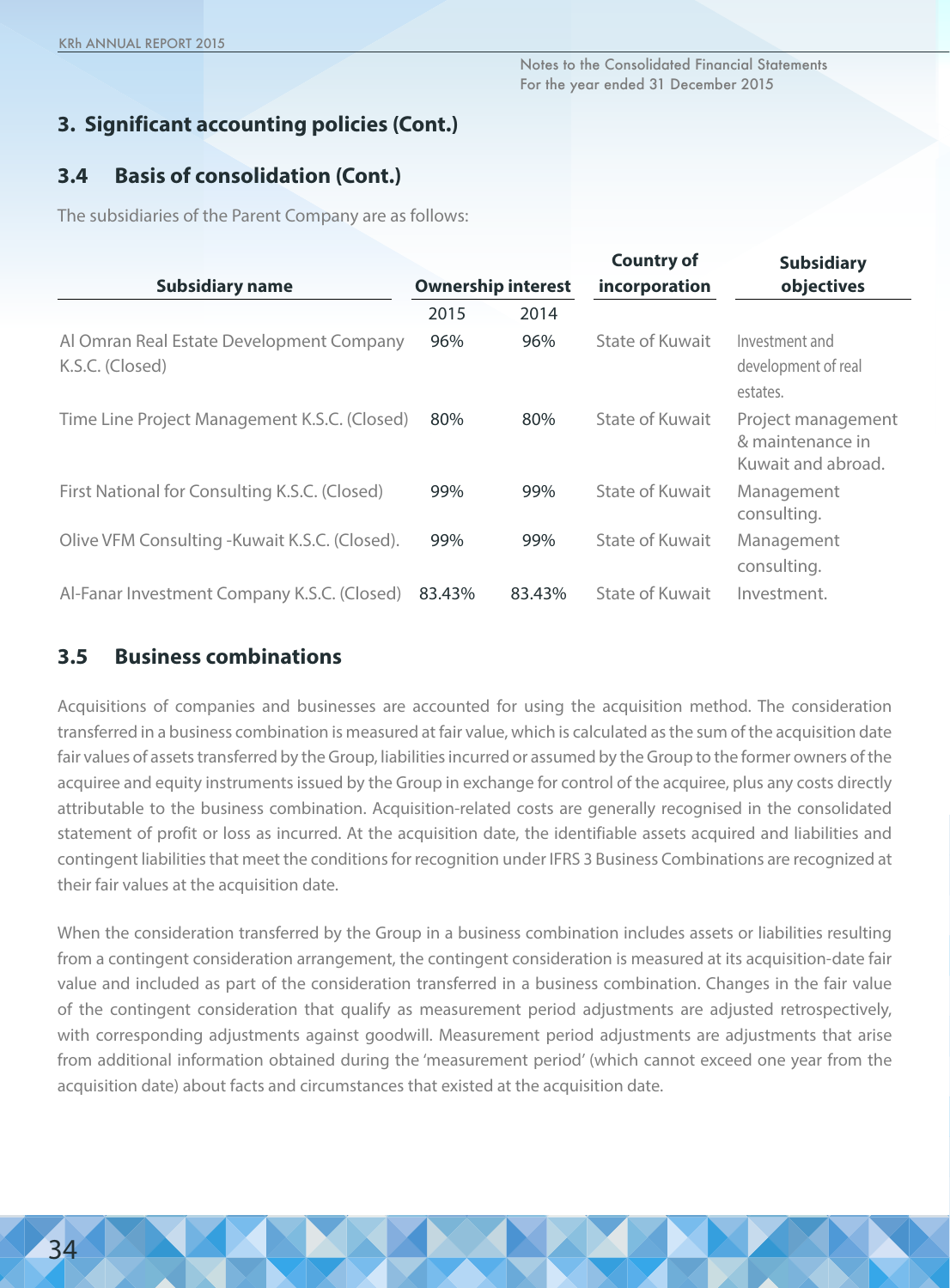## **3. Significant accounting policies (Cont.)**

#### **3.5 Business combinations (Cont.)**

The subsequent accounting for changes in the fair value of the contingent consideration that do not qualify as measurement period adjustments depends on how the contingent consideration is classified. Contingent consideration that is classified as equity is not measured at subsequent reporting dates and its subsequent settlement is accounted for within equity. Contingent consideration that is classified as an asset or a liability is re-measured at subsequent reporting dates in accordance with IAS 39 "Financial Instruments; Recognition and Measurement" or IAS 37 Provisions, Contingent Liabilities and Contingent Assets, as appropriate, with the corresponding gain or loss being recognized in the consolidated statement of profit or loss.

Goodwill is measured as the excess of the sum of the consideration transferred, the amount of any non-controlling interests in the acquiree, and the fair value of the acquirer's previously held equity interest in the acquiree (if any) over the net of the acquisition date amounts of the identifiable assets acquired and the liabilities assumed. If, after reassessment, the net of the acquisition date amounts of the identifiable assets acquired and liabilities assumed exceeds the sum of the consideration transferred, the amount of any non-controlling interests in the acquiree and the fair vale of the acquirer's previously held interest in the acquiree (if any), the excess is recognized immediately in profit or loss as a bargain purchase gain.

Non-controlling interests that are present ownership interests and entitle their holders to a proportionate share of the entity's net assets in the event of liquidation may be initially measured either at fair value or at the noncontrolling interests' proportionate share of the recognize amounts of the acquiree's identifiable net assets. The choice of measurement basis is made on a transaction-by-transaction basis.

If the initial accounting for business combination is incomplete by the end of the reporting period in which the combination occurs, the Group reports provisional amounts for items for which the accounting is incomplete. Those provisional amounts are adjusted during the measurement period (see above), or additional assets or liabilities are recognized, to reflect new information obtained about facts and circumstances that existed at the acquisition date that, if known, would have affected the amounts recognized at that date.

When a business combination is achieved in stages, the Group's previously held equity interest in the acquiree is remeasured to fair value at the acquisition date (i.e. the date when the Group obtains control) and the resulting gain or loss, if any, is recognized in the consolidated income statement. Amounts arising from interests in the acquiree prior to the acquisition date that have previously been recognised in the consolidated statement of income and other comprehensive income are reclassified to consolidated statement of income where such treatment would be appropriate if that interest were disposed of.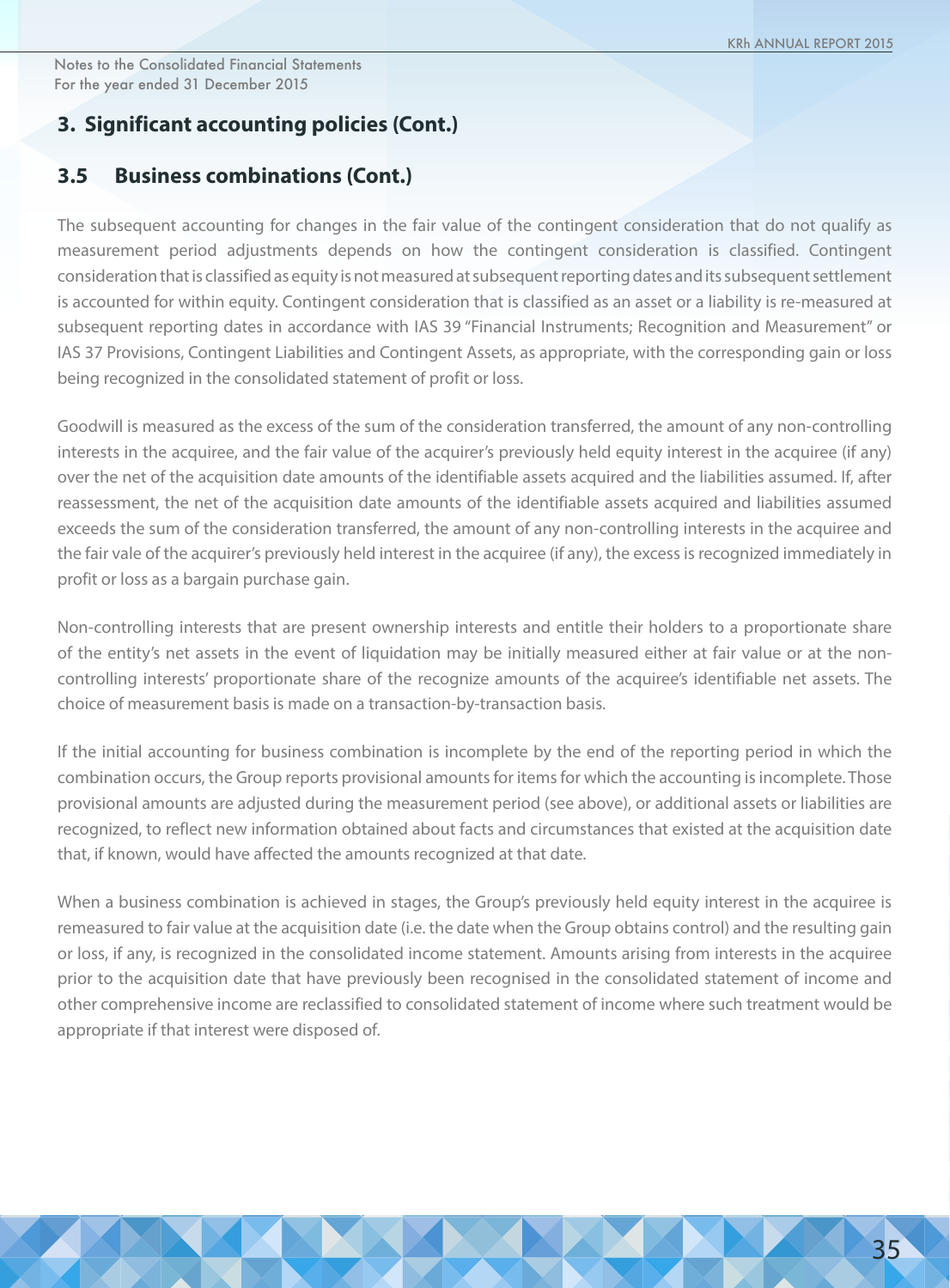## **3. Significant accounting policies (Cont.)**

## **3.6 Property, plant and equipment**

Property, plant and equipment are stated in the consolidated financial position at cost less accumulated depreciation and any accumulated impairment losses. Properties in the course of construction for production, supply or administrative purposes, or for purposes not yet determined, are carried at cost, less any recognized impairment loss. Cost includes professional fees and, for qualifying assets, borrowing costs capitalized in accordance with the Group's accounting policy (see financing costs policy 3.26). Depreciation is calculated based on the estimated useful lives of the applicable assets on a straight-line basis commencing when the assets are ready for their intended use. The estimated useful lives, residual values and depreciation methods are reviewed at each year end, with the effect of any changes in estimate accounted for on prospective basis.

Assets held under finance leases are depreciated over their expected useful lives on the same basis as owned assets or, where shorter, the term of the relevant lease.

Maintenance and repairs, replacements and improvements of minor importance are expensed as incurred. Significant improvements and replacements of assets are capitalised.

The profit or loss arising on the disposal or retirement of an item of property, plant and equipment is determined as the difference between the sale proceeds and the carrying amount of the asset and is recognized in consolidated statement of income in the period in which they occur.

## **3.7 Impairment of tangible and intangible assets**

At each financial position date, the Group reviews the carrying amounts of its tangible and intangible assets to determine whether there is any indication that those assets have suffered an impairment loss. If any such indication exists, the recoverable amount of the asset is estimated in order to determine the extent of the impairment loss (if any). Where it is not possible to estimate the recoverable amount of an individual asset, the Group estimates the recoverable amount of the cash-generating unit to which the asset belongs. Where a reasonable and consistent basis of allocation can be identified, corporate assets are also allocated to individual cash-generating units, or otherwise they are allocated to the smallest group of cash-generating units for which a reasonable and consistent allocation basis can be identified.

Intangible assets with indefinite useful lives and intangible assets not yet available for use are tested for impairment annually, and whenever there is an indication that the asset may be impaired.

Recoverable amount is the higher of fair value less costs to sell and value in use. In assessing value in use, the estimated future cash flows are discounted to their present value using a discount rate that reflects current market assessments of the time value of money and the risks specific to the asset for which the estimates of future cash flows have not been adjusted.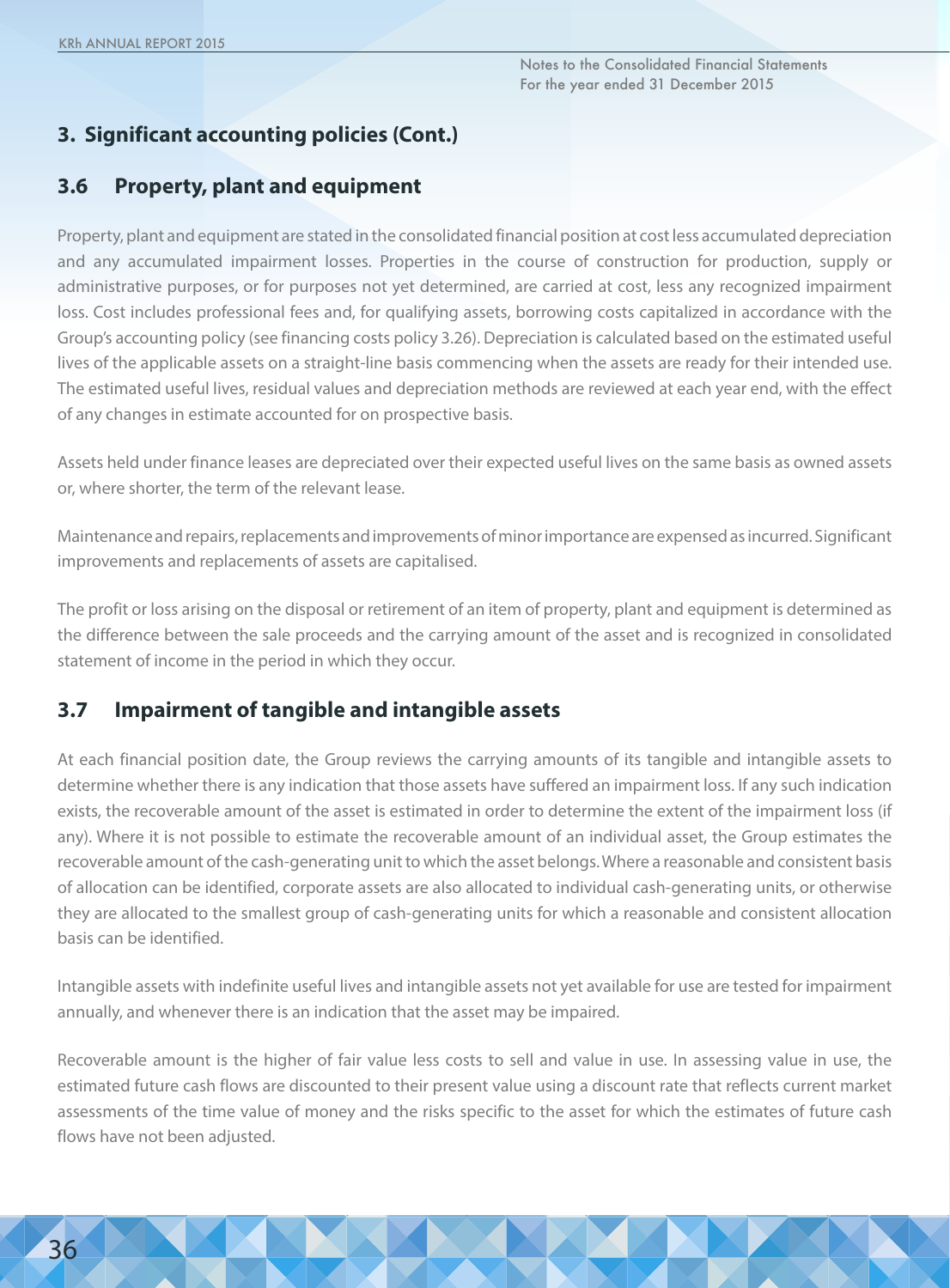## **3. Significant accounting policies (Cont.)**

#### **3.8 Investment properties**

This item consists of properties under development (the Group did not held any properties under development at the end of the financial year), properties where their future purposes are not determined (the Group did not held any properties under this item) and the properties held by the Group to generate rental income, prices increase or generate both purposes.

Investment properties are recognised initially at cost, and it includes purchase price as well as the transaction costs. Transaction costs include professional fees for legal services, commissions and other costs required to bring the property to its current condition, so the property will be ready for operation to generate its rental income or designated to achieve the other purposes of retaining it. The carrying amount of the property also includes the cost of replacing part of the financial investment properties at the time that cost is incurred which realizes its recognition criteria as investment properties. Daily services costs are not recognised within investment properties cost.

After initial recognition of the investment properties, investment properties are stated at fair value that reflects the market conditions at the reporting date. Investment properties are reassessed annually and are stated in the consolidated statement of financial position at its value in the open market (its incoming value). The value is determined by external valuers who have the suitable professional experience at site and nature of the investment properties supported by an evidence from the market.

Any profit or loss resulting from changes in the fair value of investment properties or from sale of investment properties are immediately recognised in the consolidated statement of income in the period in which such items arise.

Transfers are made to investment properties when, and only when, there is a change in use. In case of transferring an investment property to owner-occupied property, its cost is the fair value of the property at the date of change in use. If owner-occupied property is transferred to an investment property, the Group accounts for such property in accordance with the accounting policy for plant and equipment up to the date of the change in use.

Investment properties are derecognized when either they have been disposed of or when the investment property is permanently withdrawn from use and no future economic benefits are expected from its disposal. Gains and losses on disposal of investment properties are measured by the difference between the net disposal proceeds or the carrying amount of the investment properties, and are recognized in the consolidated statement of income in the period of disposal.

No investment properties held under future leases are classified within investment properties.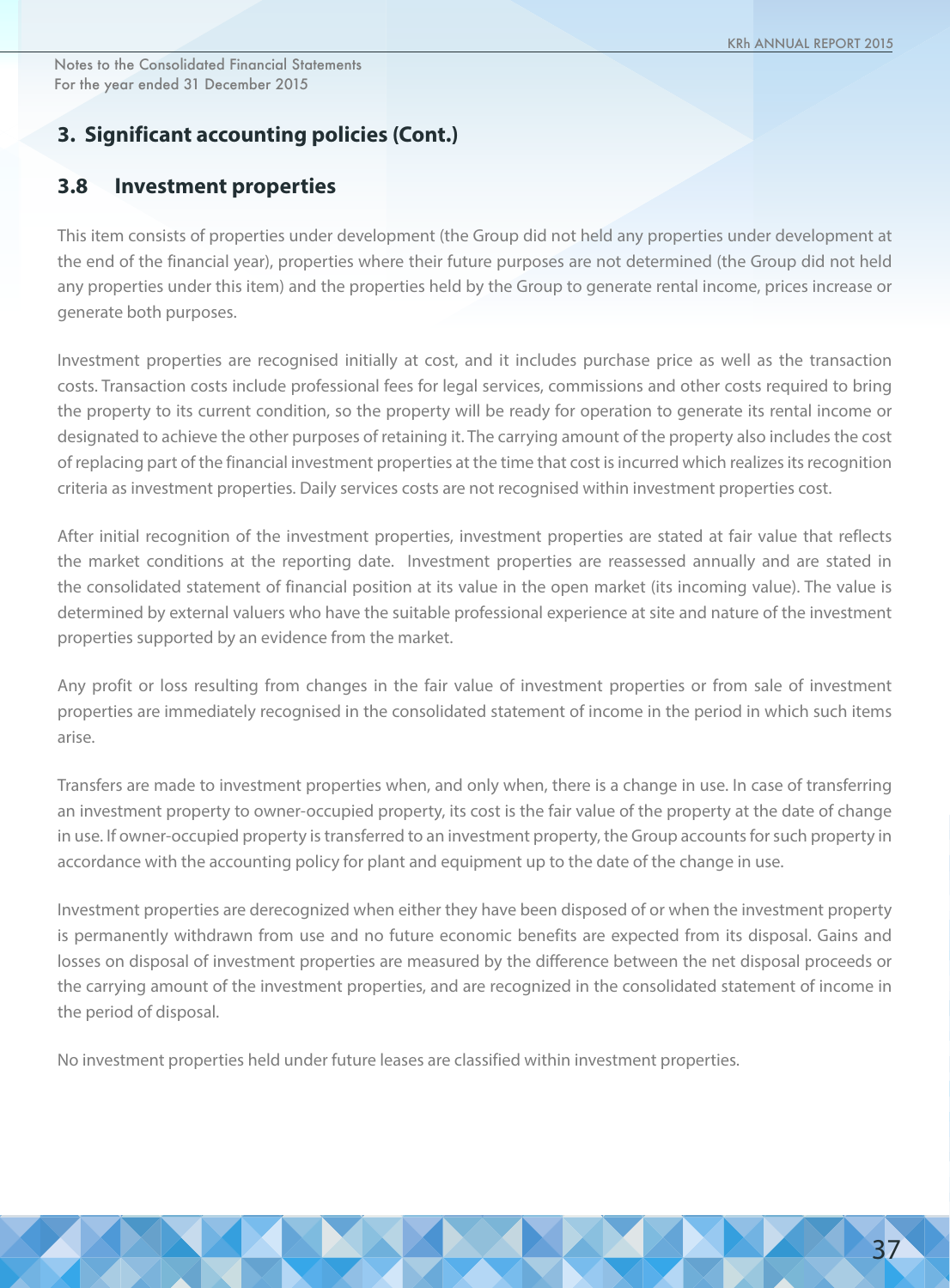#### **3. Significant accounting policies (Cont.)**

#### **3.9 Investment in associates**

Associates are those entities over which the Group is able to exert significant influence but which are neither subsidiaries nor interests in a joint venture. Significant influence is the power to participate in the financial and operating policy decisions of the investee, but is not control or joint control over those policies.

The Group's investment in associate is accounted for under the equity method of accounting, i.e. on the consolidated statement of financial position at cost plus post-acquisition changes in the Group's share of the net assets of the associate, less any impairment in value and the consolidated statement of income reflects the group's share of the results of operations of the associate.

Any excess of the cost of acquisition over the Group's share of the net fair value of the identifiable assets, liabilities and contingent liabilities of the associate recognized at the date of acquisition is recognized as goodwill. The goodwill is included within the carrying amount of the investment and is assessed for impairment as part of that investment. Any excess of the Group's share of the net fair value of the identifiable assets, liabilities and contingent liabilities over the cost of acquisition, after reassessment, is recognized immediately in the consolidated statement of income.

All subsequent changes to the Group's share of interest in the equity of the associate are recognised in the carrying amount of the investment. Distributions received from associates reduce the carrying amount of the investment. Adjustments to the carrying amount may also be necessary for changes in the Group's share in the associate arising from changes resulting from the consolidated statement of income and other comprehensive income of the associate or items recognised directly in the associate's or equity of the Group, as applicable.

When the Group's share of losses in an associate equals or exceeds its interest in the associate, including any other unsecured receivables, the Group does not recognize further losses, unless it has incurred obligations or made payments on behalf of the associate.

Unrealized profits on transactions with associate are eliminated to the extent of the Group's share in the associate. Unrealized losses are also eliminated unless the transactions provide evidence of impairment in the asset transferred. An assessment for impairment of investments in associates is performed when there is an indication that the asset has been impaired, or that impairment losses recognized in prior years no longer exist.

The associate's financial statements are prepared either to the Parent Company's reporting date or to a date not earlier than three months of the Parent Company's reporting date. Amounts reported in the financial statements of associates have been adjusted where necessary to ensure consistency with the accounting policies adopted by the Group. Where practicable, adjustments are made for the effect of significant transactions or other events that occurred between the reporting date of the associates and the Parent Company's reporting date.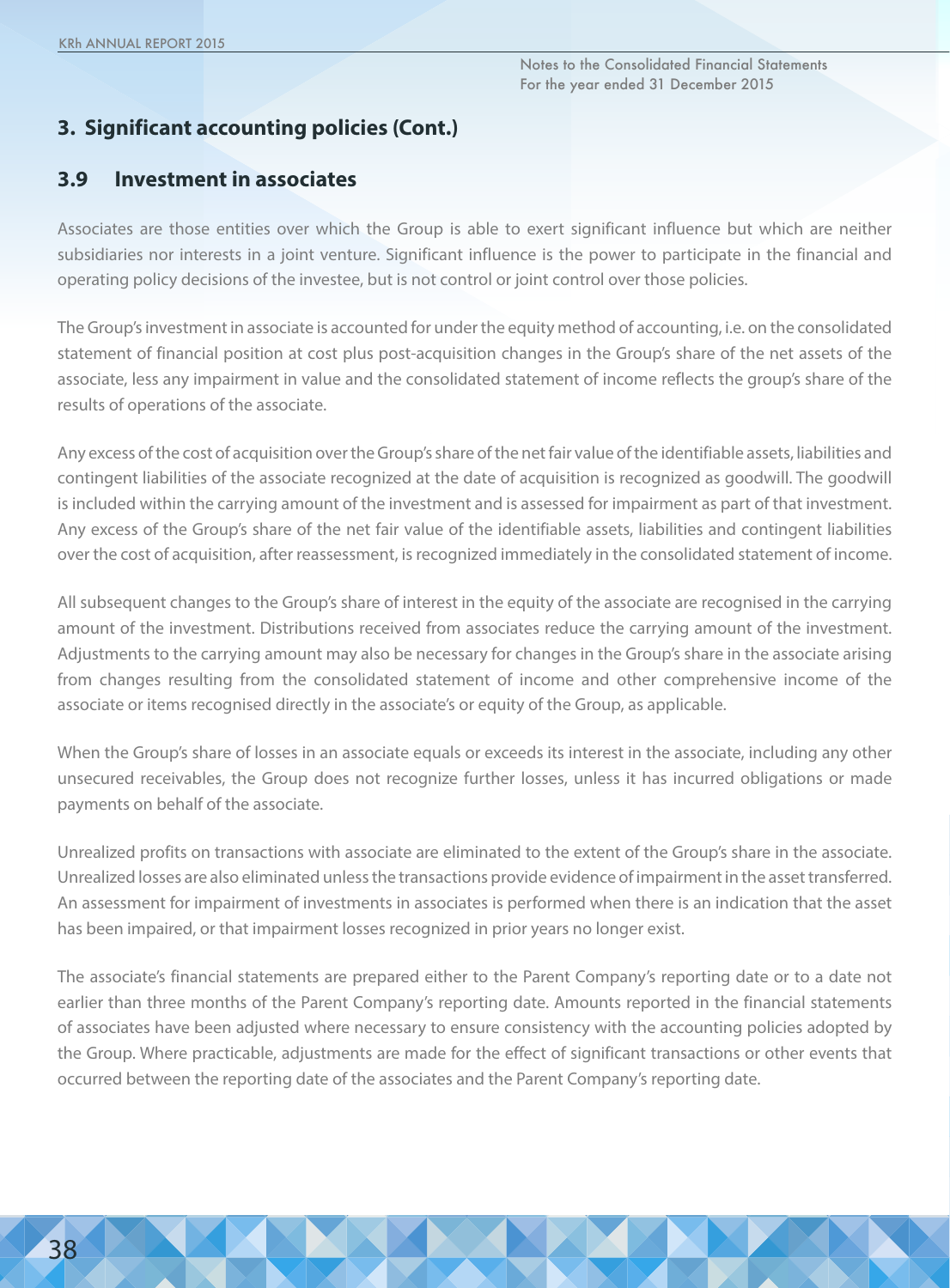## **3. Significant accounting policies (Cont.)**

#### **3.10 Financial instruments**

Financial assets and financial liabilities are recognised when a Group entity becomes a party to the contractual provisions of the instrument.

Financial assets are derecognized when the contractual rights to the cash flows from the financial asset expire, or when the financial asset and all substantial risks and rewards are transferred.

A financial liability is derecognized when it is extinguished, discharged, cancelled or expires.

Financial assets and financial liabilities are initially measured at fair value plus transaction costs, except for those financial assets and financial liabilities carried at fair value through statement of income, which are initially measured at fair value.

Financial assets and financial liabilities are measured subsequently as described below.

Financial assets are classified by the Group into the following specified categories: "cash and cash equivalents", "trade receivables", 'investments at fair value through profit or loss (FVTPL)', 'available for sale investments', and 'held to maturity investments'. The classification depends on the nature and purpose of the financial assets and is determined at the time of initial recognition.

#### **3.10.1 Financial assets**

#### **(a)Cash and cash equivalents**

Cash and cash equivalents comprise of cash on hand and short term deposits.

#### **(b)Trade receivables**

Trade receivables are measured at initial recognition at fair value, and are subsequently measured at amortised cost using the effective interest rate method. Appropriate allowances for estimated irrecoverable amounts are recognised in the statement income when there is objective evidence the asset is impaired. The allowance recognised is measured as the difference between the asset's carrying amount and the present value of estimated future cash flows discounted at the effective rate computed at initial recognition.

#### **(c)Investments at fair value through profit or loss**

Investments are classified as at fair value through profit or loss (FVTPL) where the financial asset is either held for trading or is designated upon initial recognition as at fair value through statement of income. A financial asset is classified as held for trading if: (i) it has been acquired principally for the purpose of selling in the near future; or (ii) it is a part of an identified portfolio of financial instruments that the Group manages together and has a recent actual pattern of short-term profit-taking; or (iii) it is a derivative that is not designated and effective as a hedging instrument.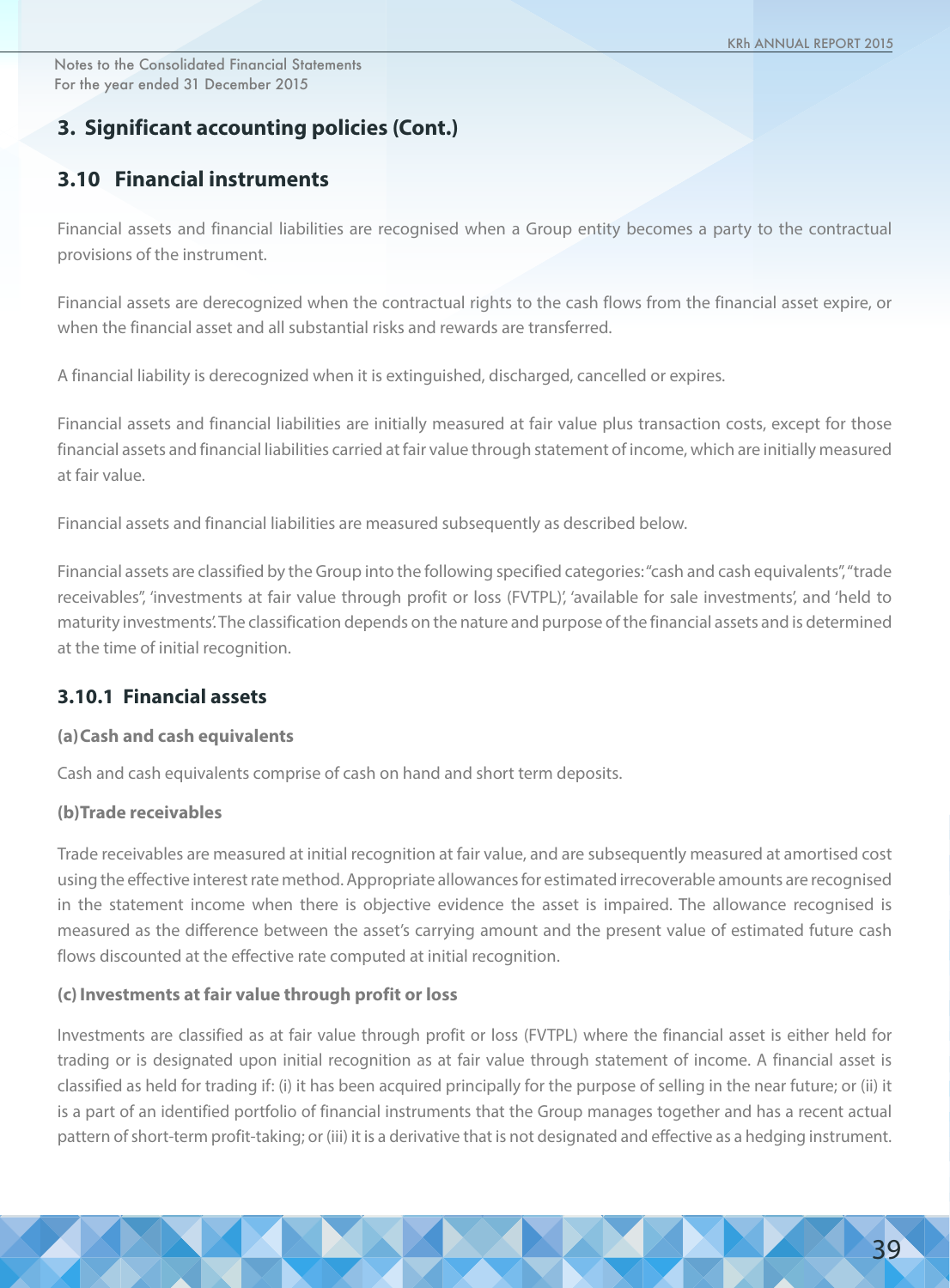## **3. Significant accounting policies (Cont.)**

## **3.10 Financial instruments (Cont.)**

A financial asset, other than a financial asset held for trading, may be designated as at fair value through profit or loss upon initial recognition if: (i) such designation eliminates or significantly reduces a measurement or recognition inconsistency that would otherwise arise; or (ii) the financial asset forms part of a group of financial assets or financial liabilities or both, which is managed and its performance is evaluated on a fair value basis, in accordance with the Group's documented risk management or investment strategy, and information about that is provided internally on that basis; or (iii) it forms part of a contract containing one or more embedded derivatives.

Financial assets at FVTPL are stated at fair value, with any resultant profit or loss recognized in the consolidated statement of income. The net gain or loss recognised in the consolidated statement of income incorporates any dividend or interest earned on the financial asset.

#### **(d) Available for sale investments**

The Group classifies equity investments classified that are neither held for trading nor at fair value through profit or loss, nor held to maturity investments as available for sale investments and are recognized at fair value. Gains and losses arising from changes in fair value of these investments are recognized in other consolidated comprehensive income and under fair value reserve in equity with the exception of impairment losses. Where the investment is disposed of or is determined to be impaired, the cumulative gain or loss previously recognized in other comprehensive income from fair value reserve to other statement of income and presented as a reclassification adjustment within consolidated comprehensive income.

#### **(e) Investments held to maturity**

The group classifies investments that are non-derivative financial assets with fixed or determinable payments and have fixed maturity date, other than loans and receivables, under held to maturity investments if the group has the intention and ability to hold them until maturity. Held-to-maturity investments are measured at amortised cost using the effective interest method less any impairment, with revenue recognised on an effective yield basis.

#### **3.10.2 Impairment of financial assets**

Financial assets, other than those measured at FVTPL, are assessed for indicators of impairment at each consolidated statement of financial position date. Financial assets are impaired where there is objective evidence that, as a result of one or more events that occurred after the initial recognition of the financial asset, the estimated future cash flows of the investment have been impacted.

For unlisted shares classified as AFS, a significant or prolonged decline in the fair value of the security below its cost is considered to be objective evidence of impairment.

For receivables, objective evidence of impairment could include: (i) significant financial difficulty of the issuer or counterparty; or (ii) default or delinquency in interest or principal payments; or (iii) it becoming probable that the borrower will enter bankruptcy or financial re-organisation.

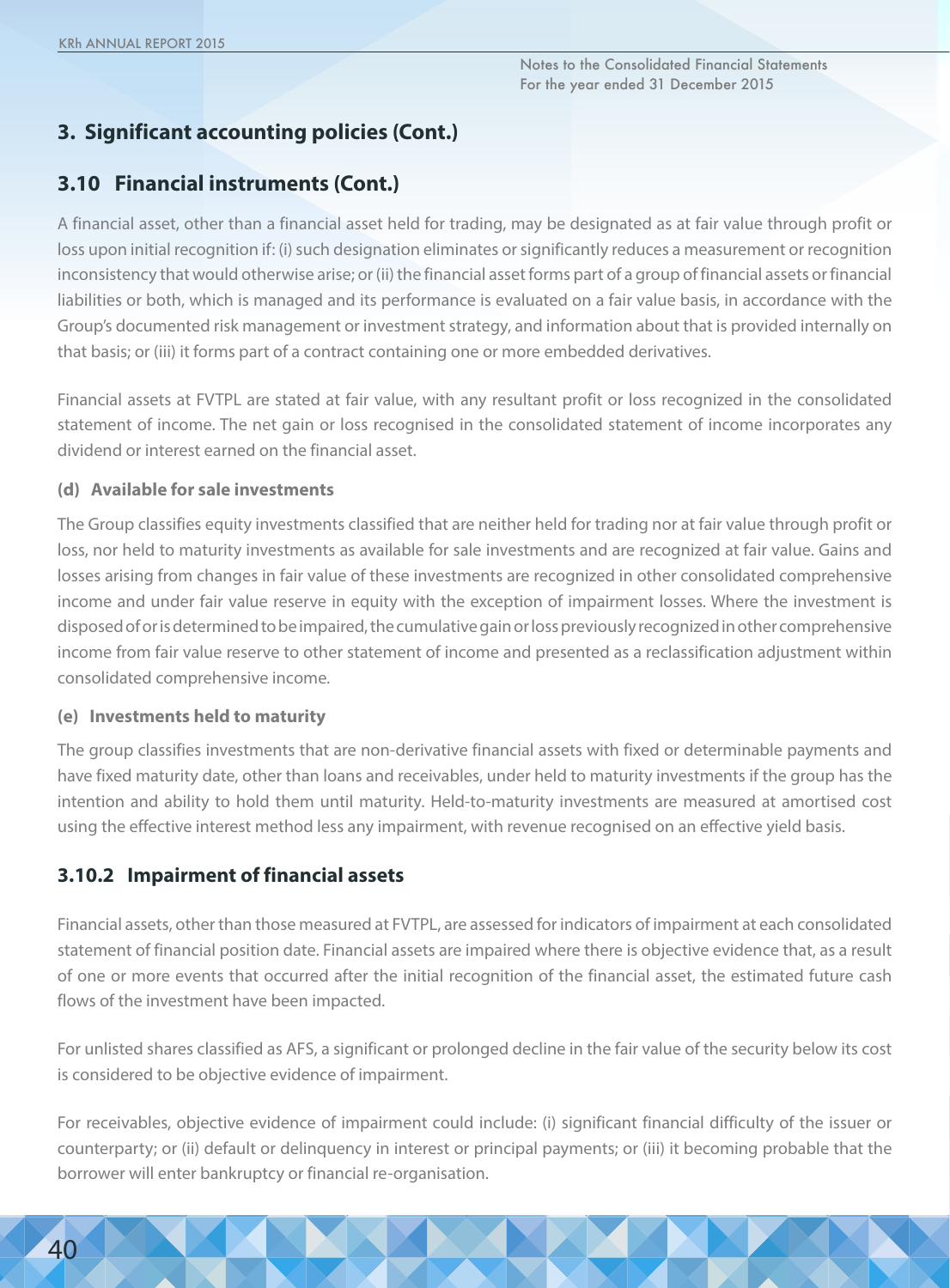## **3. Significant accounting policies (Cont.)**

## **3.10 Financial instruments (Cont.)**

When an AFS investment is considered to be impaired, cumulative gains or losses previously recognized in consolidated comprehensive income are reclassified to profit or loss in the year.

If, in a subsequent year, the amount of the impairment loss decreases and the decrease can be related objectively to an event occurring after the impairment was recognized, the previously recognized impairment loss is reversed through the consolidated statement of income, with the exception of available for sale equity instruments, to the extent that the carrying amount of the investment at the date the impairment is reversed does not exceed what the amortized cost would have been had the impairment not been recognized.

In respect of AFS equity securities, impairment losses previously recognized through the consolidated statement of income are not reversed through the consolidated statement of income. Any increase in fair value subsequent to an impairment loss is recognized directly in consolidated equity.

#### **3.10.3 Derecognition of financial assets**

A financial asset (or where applicable, a part of a financial asset or part of a group of similar financial assets) (i.e. removed from the Group's consolidated statement of financial position) is derecognized primarily where:

- the rights to receive cash flows from the asset have expired, or
- the Group has transferred its rights to receive cash flows from the asset, but in return the Group has assumed an obligation to pay them in full without delay to a third party under a 'pass through' arrangement; or (a) the Group transferred all the risks and rewards of the asset; or (b) did not transfer or retain all the risks and rewards of the asset, but transferred control of the asset.

Where the Group has transferred its right to receive cash flows from the financial assets and has entered into a passthrough arrangement, the company assesses whether it has retained risks and rewards of ownership and to what extent. When the Group did not transfer nor retain substantially all risks and rewards of the asset, and control of the asset is not transferred, the Group shall continue in recognizing the transferred asset to the extent of the Group's continuing involvement in the asset. In that case, the Group also recognizes an associated liability. The transferred asset and the associated liability are measured on a basis that reflects the rights and obligations that the Group has retained.

Continuing involvement that takes the form of a guarantee over the transferred asset is measured at the lower of the original carrying amount of the asset and the maximum amount of consideration that the Group could be required to repay.

#### **3.10.4 Financial liabilities**

Financial liabilities are measured subsequently at amortised cost using the effective interest method, except for financial liabilities held for trading or designated at fair value through statement of income, that are carried at fair value with gains or losses recognised in the consolidated statement of income.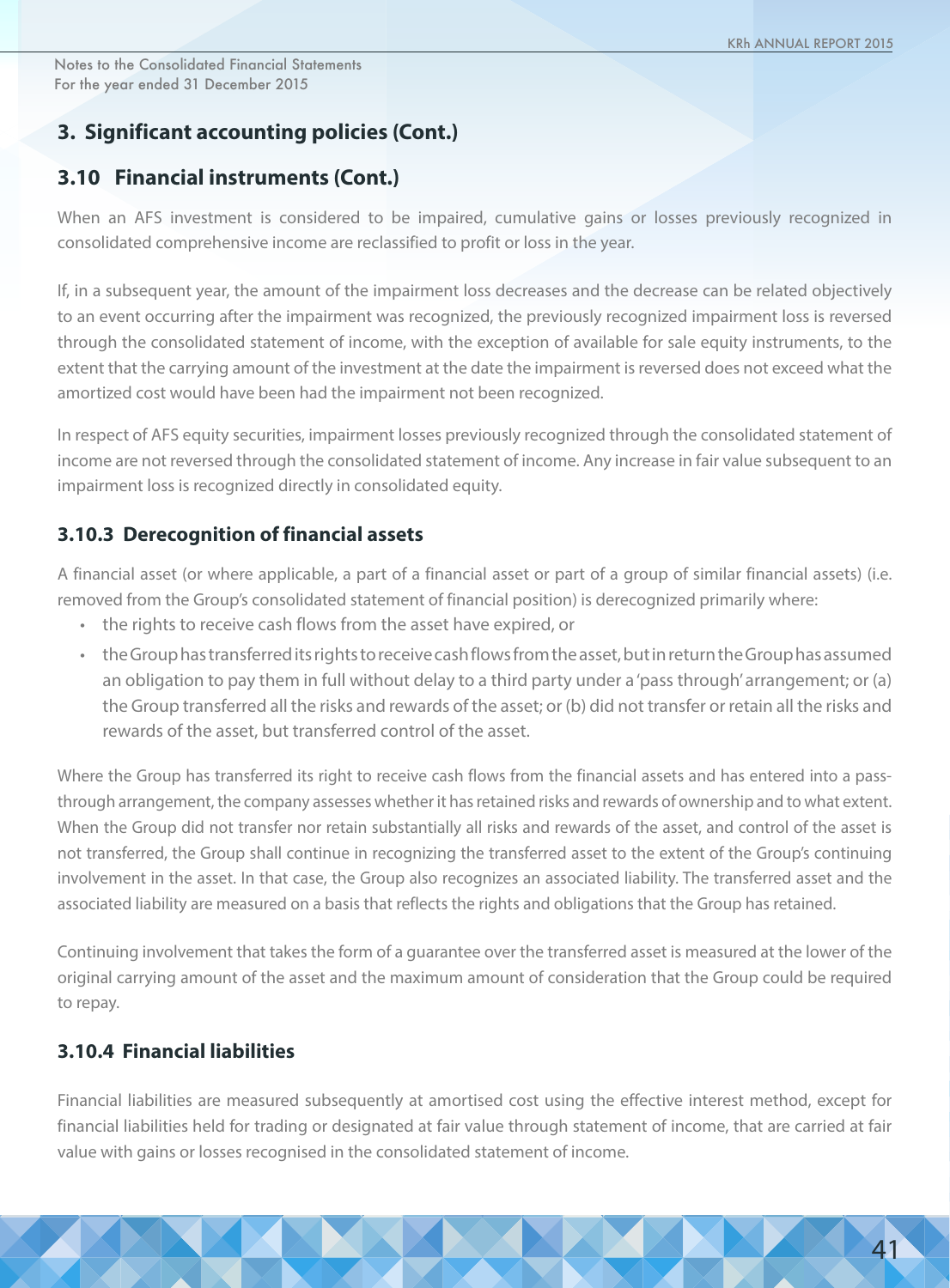## **3. Significant accounting policies (Cont.)**

## **3.10 Financial instruments (Cont.)**

#### **3.10.5 Amortised cost of financial instruments**

This is computed using the effective interest method less any allowance for impairment. The accounting for the same takes into consideration any discount or premium on acquisition including transaction fees or costs which is an integral part of the effective interest rate.

## **3.10.6 Trade and settlement date accounting**

All regular way purchases and sales of financial assets are recognised on the trade date i.e. the date that the entity commits to purchase or sell the asset. Regular way purchases or sales are purchases or sales of financial assets that require delivery of assets within the time frame generally established by regulation or convention in the market place.

## **3.10.7 Derecognition of financial liabilities**

A financial liability is derecognised when the obligation under the liability is discharged or cancelled or expires. Where an existing financial liability is replaced by another from the same lender on substantially different terms, or the terms of an existing liability are substantially modified, such an exchange or modification is treated as a derecognization of the original liability and the recognition of a new liability. Any difference in the carrying value is recognised directly in the consolidated statement of income.

## **3.10.8 Offsetting financial instruments**

Financial assets and financial liabilities are offset and the net amount reported in the consolidated statement of financial position if, and only if, there is a currently enforceable legal right to offset the recognised amounts and there is an intention to settle on a net basis, or to realise the assets and settle the liabilities simultaneously.

## **3.11 Fair value measurements**

Financial instruments and non-financial assets are measured at fair value at the date of each consolidated financial position. Fair value measurement of the financial instruments and non-financial assets are disclosed in the consolidated financial statements. More information about the fair value measurement of the financial instruments is included in note No. 28. Fair value is the price that would be received from selling an asset or the price paid to transfer a liability in an orderly transaction between market participants at the measurement date. Fair value measurement depends on the presumption that the asset is disposed of or the liability is settled by transferring it through one of the following cases:

- Disposal or settlement to the primary market of asset or liability, or
- When there is no primary market for the asset or liability, disposal or settlement is done in the secondary market, i.e. in the most useful market to the asset or liability. In this context, it is assumed that the Group is able to reach the primary market or the most useful market to the asset or liability.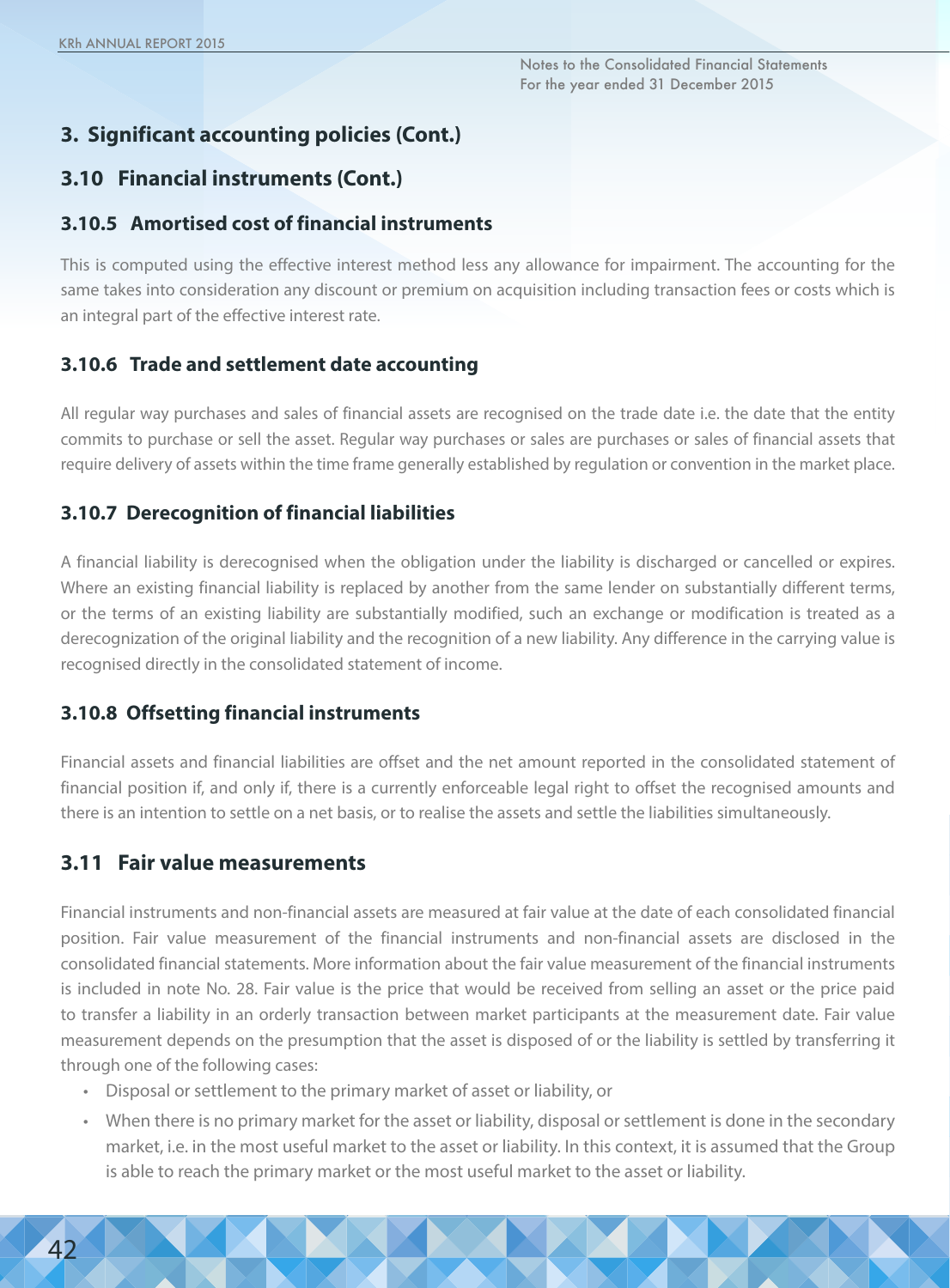## **3. Significant accounting policies (Cont.)**

#### **3.11 Fair value measurements (Cont.)**

The fair values of asset and liability are measured by using assumptions used by the participants in the market when pricing the asset or liability, and by assuming that such participants are working to reach the maximum limit of their economic interests in the best way.

Fair value measurement of non-financial assets takes into account ability of the participants in the market to achieve economic benefits for them through the best way of usage at the highest and best level of the asset, or through selling the asset to another party in the market, that is expected to use the asset in an ideal way at the highest and best level. The Group uses appropriate valuation techniques that have available sufficient data to measure the fair value while using maximum observable inputs related to the asset and reducing usage of the unobservable inputs to the maximum limit.

All assets and liabilities that its fair value is measured or disclosed are classified within the fair value hierarchy. The fair value hierarchy consists of three levels: 1. In accordance with quoted prices. 2. Valuation techniques use prices of observable current market transactions. 3. Valuation techniques use generally accepted pricing models.

With regard to assets and liabilities recognised in the consolidated financial statements of the Group measured at fair value frequently, the Group determines whether there are transfers made between levels of the fair value hierarchy through reclassification at the end of each reporting period. To present the fair value disclosures, The Group determined categories of assets and liabilities taking into consideration nature and characteristics related to the asset or liability and level of the hierarchy referred to above.

#### **3.12 Inventories**

Inventories, representing spare parts, are stated at the lower of cost and net realisable value. Cost includes all expenses directly attributable to the purchase of inventory. Net realizable value represents the estimated selling price less all completion costs necessary for the finalization of selling.

Spare parts are not intended for resale and are stated at cost after making allowance for any obsolete or slow moving items. Cost is determined on a weighted average basis.

## **3.13 Assets held for sale**

Assets (and disposal groups) classified as held for sale are measured at the lower of their carrying amount and fair value less costs to sell.

Assets and disposal groups are classified as held for sale if their carrying amount will be recovered principally through a sale transaction rather than through continuing use. This condition is regarded as met only when the sale is highly probable and the asset (or disposal group) is available for immediate sale in its present condition. Management is limited to the sale plan, whereas it is adhered to finalizing the sale completely within one year from the classification date.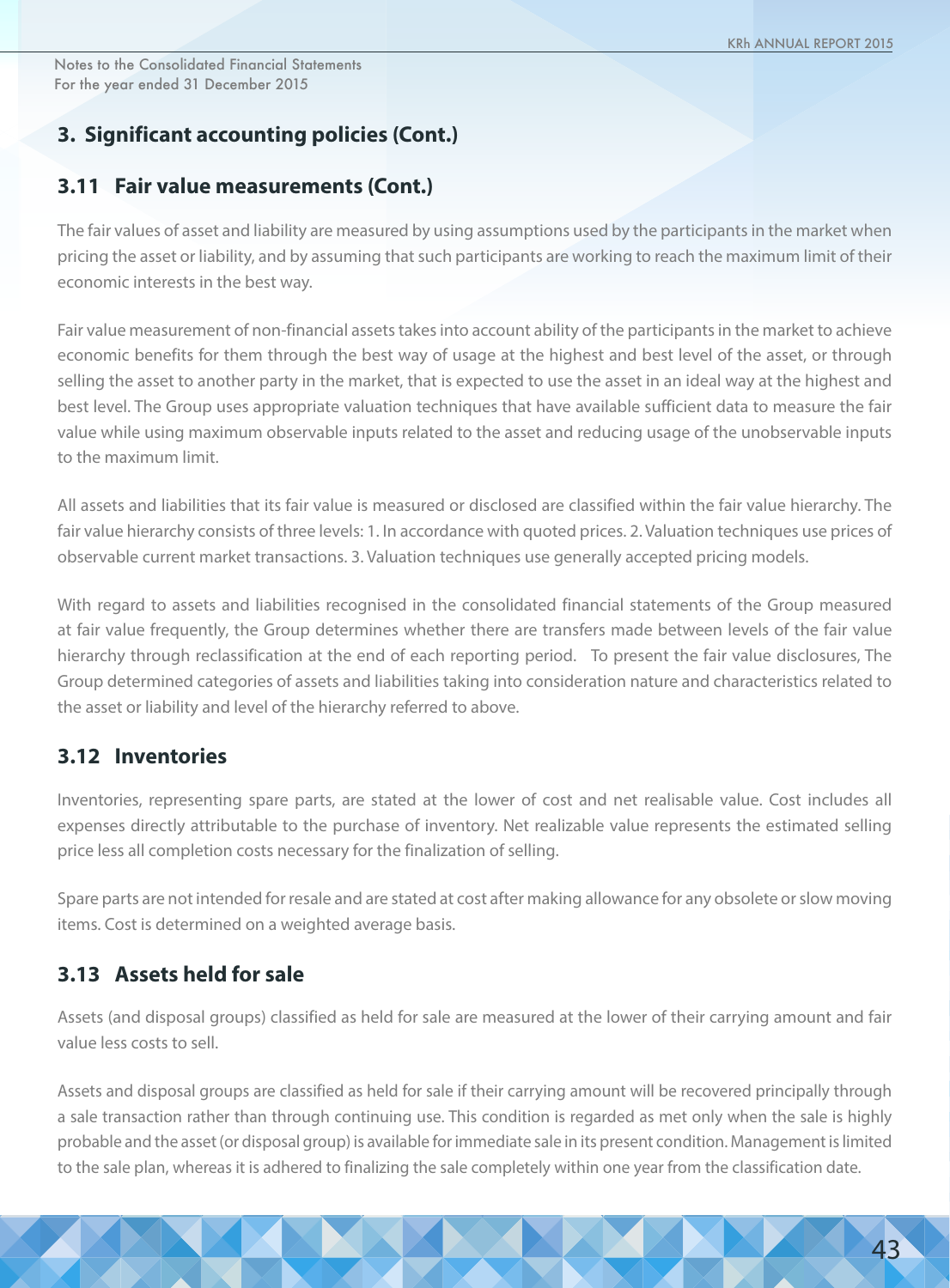## **3. Significant accounting policies (Cont.)**

## **3.13 Assets held for sale (Cont.)**

When the Group is committed to a sale plan involving loss of control of a subsidiary, all of the assets and liabilities of that subsidiary are classified as held for sale when the criteria described above are met, regardless of whether the Group will retain a non-controlling interest in its former subsidiary after the sale.

## **3.14 Equity and reserves**

Share capital represents the nominal value of shares that have been issued.

Profits and losses resulting from some financial instruments are recognized under reserves for available for sale investments.

Accumulated losses include all current and prior period accumulated losses.

## **3.15 Dividends to shareholders**

The Parent Company records an obligation to distribute cash or non-cash dividends to its shareholders when the distribution is declared and is not among the Parent Company's choices. The Parent Company records the obligation resulted from the cash and non-cash dividends directly in the liabilities while inserting an offsetting entry within the retained earnings. In accordance with Companies Law No. 1 of 2016 and its executive regulations, dividends are disclosed when approved by the shareholders at the annual general assembly meeting.

The non-cash dividends are measured at fair value of assets that will be distributed, and fair value measurement is recognized directly in equity. When distributing non-cash assets, the difference between carrying amount of the liability and carrying amount of the assets distributed to the shareholders is recognised in the consolidated statement of profit or loss.

## **3.16 Treasury shares**

Treasury shares consist of the Parent Company's own shares that have been issued, subsequently reacquired by the Parent Company and not yet reissued or cancelled. The treasury shares are accounted for using the cost method. Under the cost method, the weighted average cost of the shares reacquired is charged to a contra equity account. When the treasury shares are reissued, gains are credited to a separate account in equity (profits reserve on sale of treasury shares) which is not distributable. Any realized losses are charged to the same account to the extent of the credit balance on that account. Any excess losses are charged to retained earnings then reserves.

Profits realized subsequently on the sale of treasury shares are first used to offset any previously recorded losses in the order of reserves, retained earnings and the profit on sale of treasury shares account. No cash dividends are paid on these shares. The issue of bonus shares increases the number of treasury shares proportionately and reduces the average cost per share without affecting the total cost of treasury shares.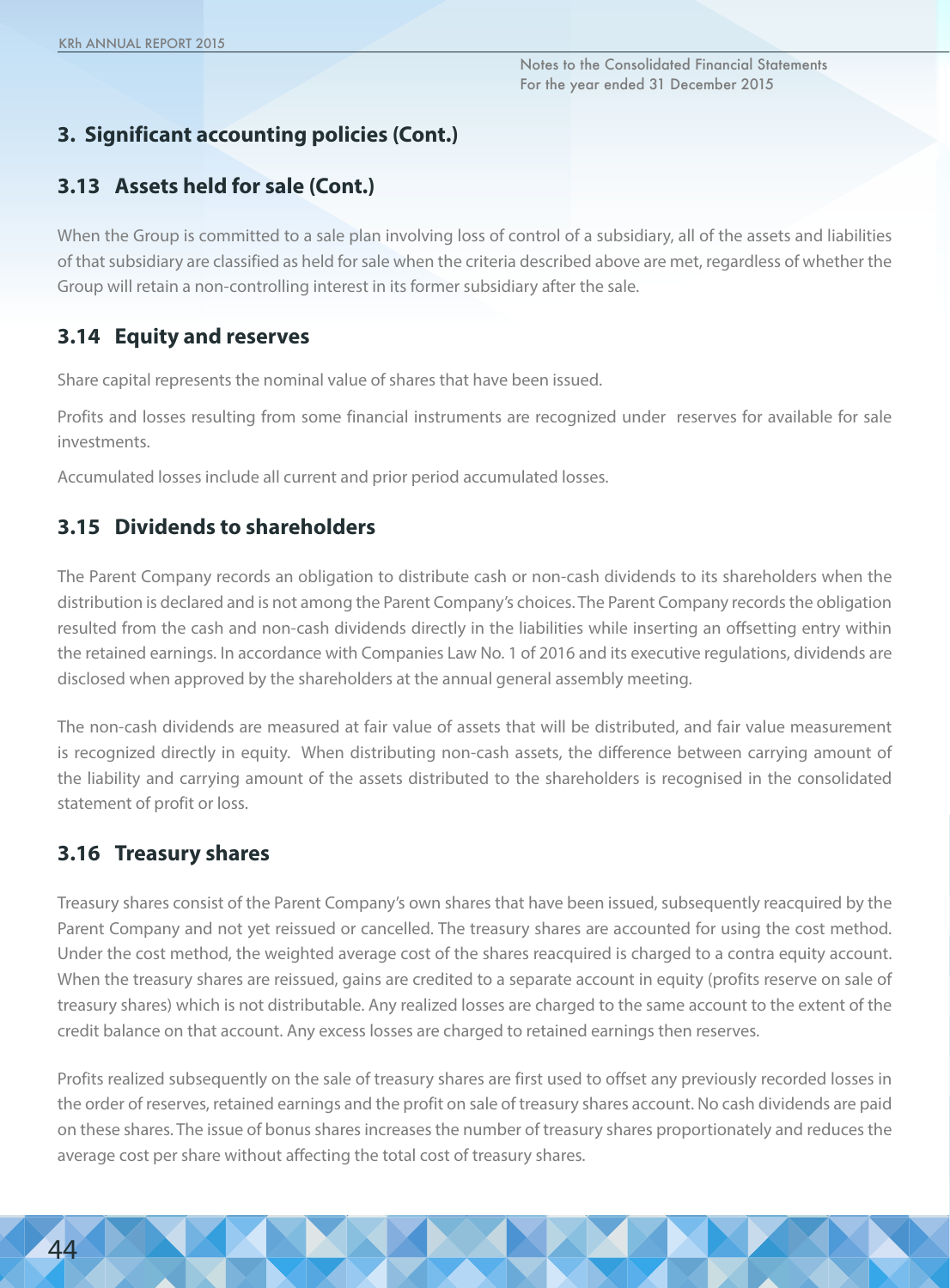## **3. Significant accounting policies (Cont.)**

## **3.17 Provision for employees' end of service indemnity**

Provision is made for amounts payable to employees under the Kuwait labor law and employment contracts. This liability, which is unfunded, represents the amount payable to each employee as a result of involuntary termination on the consolidated statement of financial position date, and approximates the present value of the final obligation.

With respect to its Kuwaiti national employees, the Group makes contributions to the Public Institution for Social Security calculated as a percentage of the employees' salaries.

The Group's obligation is limited to these contributions and they are recorded as expenses when acquired.

## **3.18 Provisions**

Provisions are recognized when the Group has a present obligation (legal or constructive) as a result of a past event, it is probable that the Group will be required to settle the obligation, and a reliable estimate can be made of the amount of the obligation.

The amount recognised as a provision is the best estimate of the consideration required to settle the present obligation at the consolidated statement of financial position date, taking into account the risks and uncertainties surrounding the obligation. Where a provision is measured using the cash flows estimated to settle the present obligation, its carrying amount is the present value of those cash flows.

When some or all of the economic benefits required to settle a provision are expected to be recovered from a third party, the receivable is recognized as an asset if it is virtually certain that reimbursement will be received and the amount of the receivable can be measured reliably.

## **3.19 Related parties transactions**

Related parties represent associated companies, major shareholders, directors and key management personnel, their families and entities controlled or significantly influenced by such parties. All transactions with related parties are executed under approval of the Group's management and in accordance with pricing polices approved by the Group's management.

## **3.20 Assets and contingent commitments**

Contingent assets are not recognised in the consolidated statement of financial position, but are disclosed when an inflow of economic benefits is probable.

Contingent liabilities are not recognised in the consolidated statement of financial position, but are disclosed unless the possibility of an outflow of resources embodying economic benefits is remote.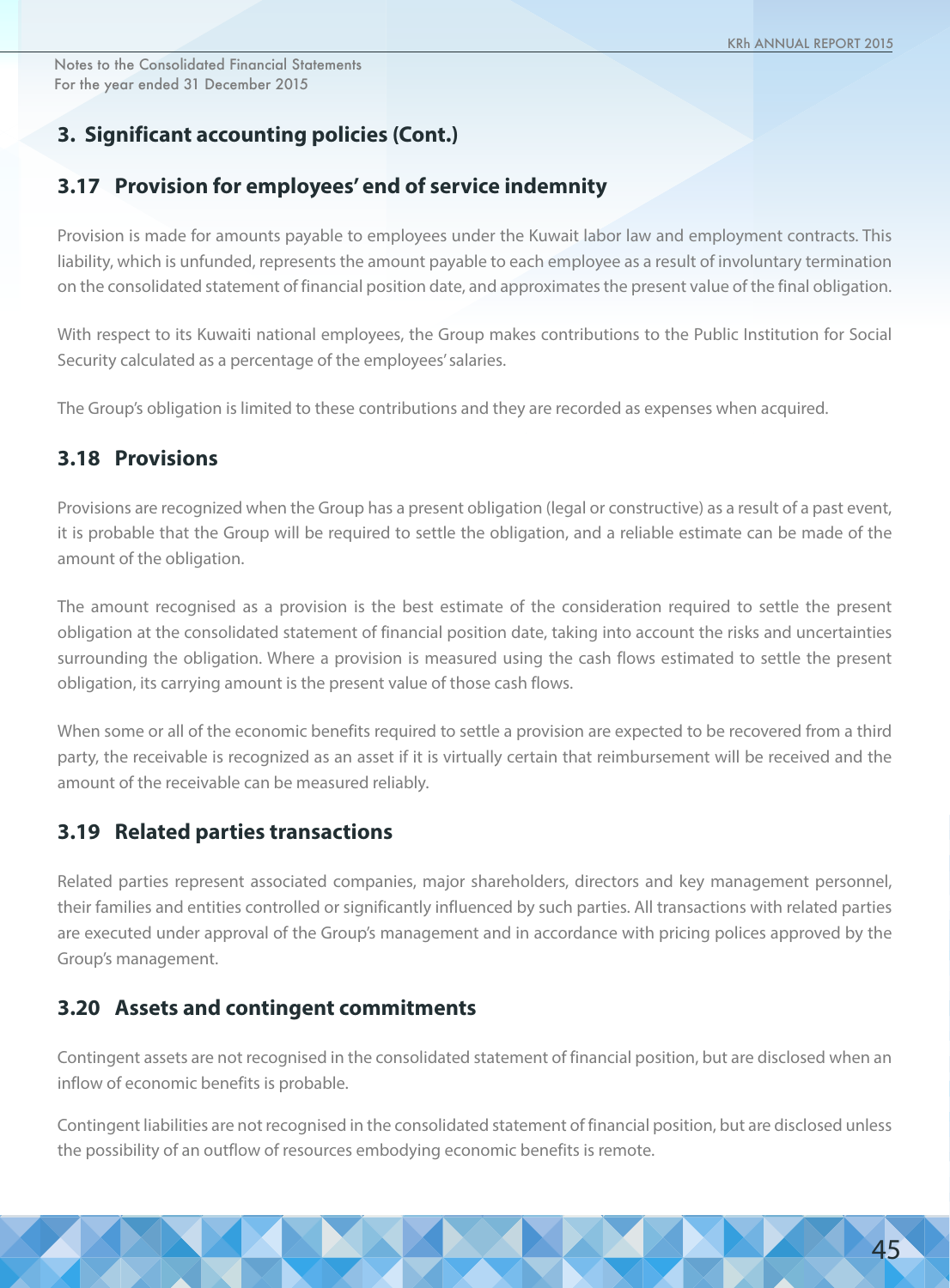## **3. Significant accounting policies (Cont.)**

## **3.21 Contribution to KFAS**

The Parent Company is legally required to contribute to the Kuwait Foundation for the Advancement of Sciences ("KFAS"). Contribution to Kuwait Foundation for the Advancement of Sciences is 1% of the profit less allowed deductions.

## **3.22 Zakat**

Contribution to Zakat is calculated at 1% of the Group's profit attributable to the Parent Company's shareholders in accordance with the Ministry of Finance resolution No. 58/2007 effective as of 10 December 2007.

Under the NLST and Zakat regulations, no carry forward of losses to the future years or any carry back to prior years is permitted.

## **3.23 National Labor Support Tax**

The Group calculates national Labour Support Tax ("NLST") in accordance with the ministry of finance resolution No. 19 of 2000.

## **3.24 Revenue recognition**

Revenue comprises the fair value of the amounts received or receivable of selling goods or providing services in the Group's normal course of business. Revenues are stated in net after returns, discounts, deductions are discounted and intra-group sales are disallowed.

The Group concluded that it works as a main entity for itself in all of its transactions (excluding managing and maintaining third party's properties) as it is the main contractor in all revenue arrangements and it has the pricing discretion. The Group is exposed to inventory risks and credit risks.

The Group recognizes revenue when the amount of revenue can be reliably measured, it is probable that future economic benefits will flow to the Group and specific criteria have been met for each of the Group's activities as described below. The amount of revenue is not considered to be reliably measurable until all contingencies relating to the sale have been resolved. The Group bases its estimates on historical results, taking into consideration the type of customer and type of transaction.

The following specific recognition criteria must also be met before revenue is recognised:

#### **Profit on sale of investments**

Profit on sale of investments is measured by the difference between the sale proceeds and the carrying amount of the investment at the date of disposal and is recognized at the same date of the sale.

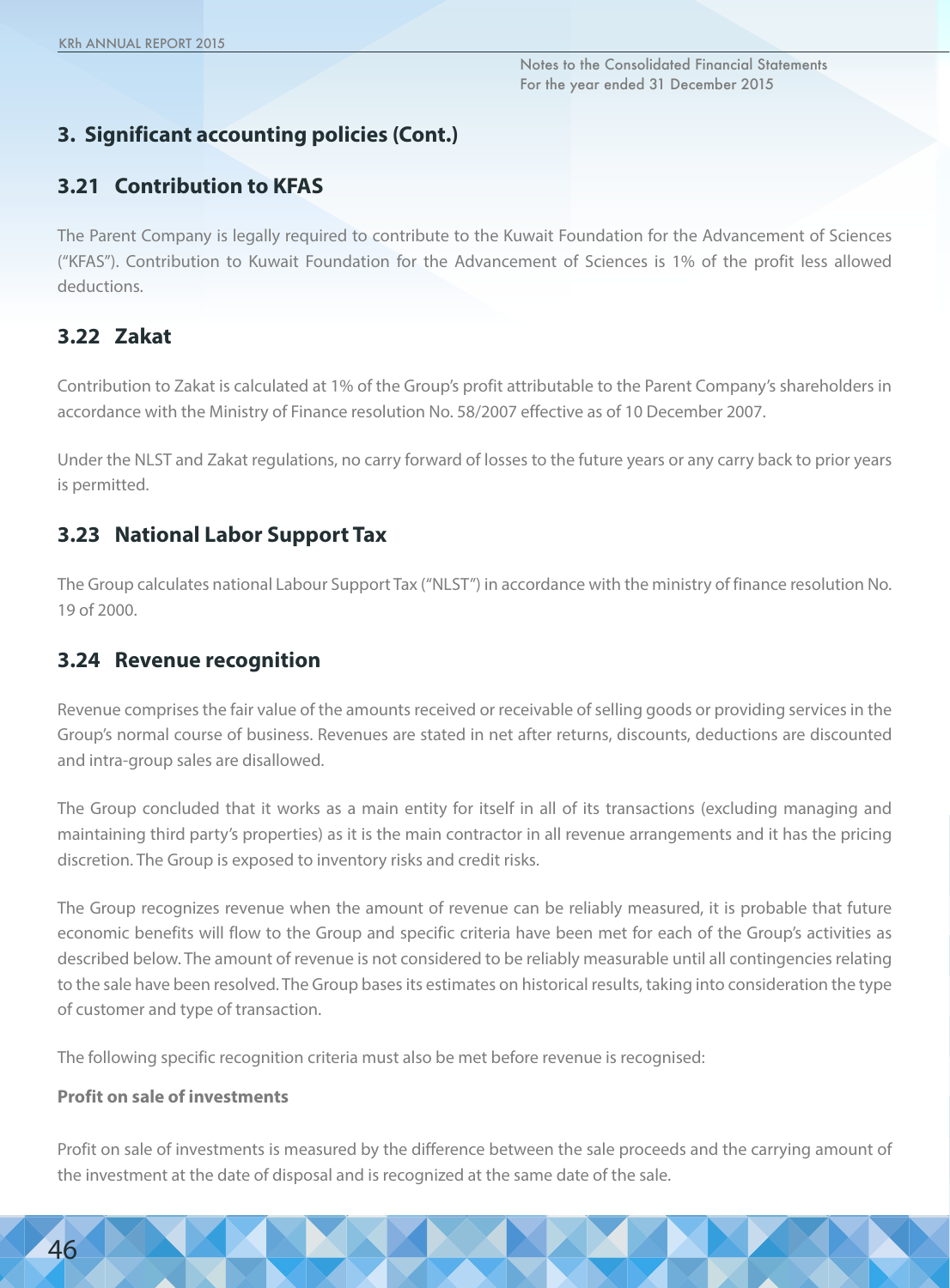## **3. Significant accounting policies (Cont.)**

## **3.24 Revenue recognition (Cont.)**

#### **Dividends**

Dividend income is recognized when the Group's right to receive payment is established. The Group's right to receive such dividends when the dividends are announced and approved by the shareholders of the investees.

#### **Rentals**

Rental income is recognized when earned on a time proportion basis.

#### **Murabaha and wakala income**

Murabaha and Wakala income is recognized as it is earned on a time proportion basis, using the effective rate of return.

#### **Revenues from sale of properties**

Revenues from sale of properties are recognized on accrual basis, when all of the following conditions are met:

- When the sale transaction is consummated and the contracts are signed.
- When the buyer investment (sale value) is sufficient to indicate his obligation to pay the property value as at the consolidated financial statements date.
- The receivables category of the Group shall not be less than the future sale.
- The Group should have transferred the regular risks and rewards and the property ownership to the buyer through sale transaction and the Group has no substantial participation in the property or its ownership.

If the works required to complete the property can be measured and recorded on accrual basis easily; if such works are not substantial to the total value of the contract. If all the above conditions are met, except the last condition, the completion percentage shall be the applied method to recognize the revenue.

Revenues of management and maintenance of third party properties

The Company operates under contracts with other parties for managing and maintaining their generating income properties in return for agreed upon percentage in the related contracts. The Group's revenues from managing these properties are represented in net commission received from managing and maintaining third party properties. In this activity, the Group works as an agent for the other counterparties.

#### **Other income**

Other income are recognized on accrual basis.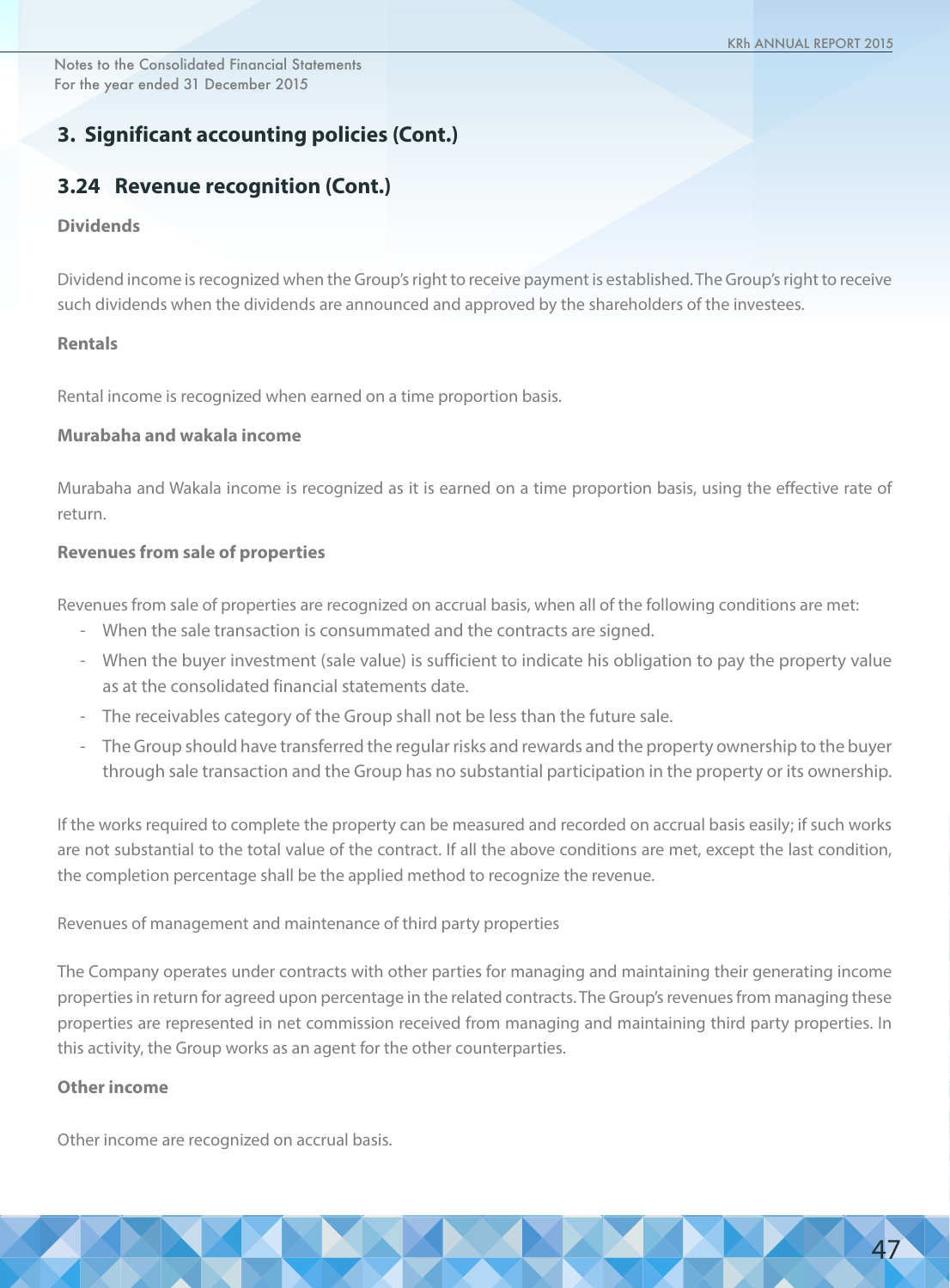## **3. Significant accounting policies (Cont.)**

## **3.25 Foreign currency translation**

Foreign currency transactions are translated into the functional currency of the respective Group entity, using the exchange rates prevailing at the dates of the transactions (spot exchange rate). Foreign exchange gains and losses resulting from the settlement of such transactions and from the remeasurement of monetary items at year-end exchange rates are recognized in consolidated statement of income.

Non-monetary items measured at historical cost are translated using the exchange rates at the date of the transaction (not retranslated). Non-monetary items measured at fair value are translated using the exchange rates at the date when fair value was determined.

In the Group's financial statements, all assets, liabilities and transactions of Group entities with a functional currency other than KD (the Group's presentation currency) are translated into KD upon consolidation. The functional currency of the entities in the Group has remained unchanged during the reporting period.

On consolidation, assets and liabilities have been translated into KD at the closing rate at the reporting date. Income and expense items are translated into the Group's presentation currency at the average rate over the reporting period.

## **3.26 Financing costs**

Financing costs primarily comprise costs on the Group's murabaha. Financing costs directly attributable to the acquisition, construction or production of qualifying assets are capitalised during the period of time that is necessary to complete and prepare the asset for its intended use or sale. Other financing costs are expensed in the period in which they are incurred and are recognised in consolidated statement of income in the period in which they are incurred.

## **3.27 Leasing**

#### **The Group as a lessor**

Rental income from operating leases is recognised on a straight-line basis over the term of the relevant lease. Initial direct costs incurred in negotiating and arranging an operating lease are added to the carrying amount of the leased assets and recognised on a straight-line basis over the lease term.

#### **The Group as a lessee**

Operating lease payments are recognised as an expense on a straight-line basis over the lease term, except where another systematic basis is more representative of the time pattern in which economic benefits from the leased asset are consumed. Contingent rentals arising under operating leases are recognized as expense in the period in which they are incurred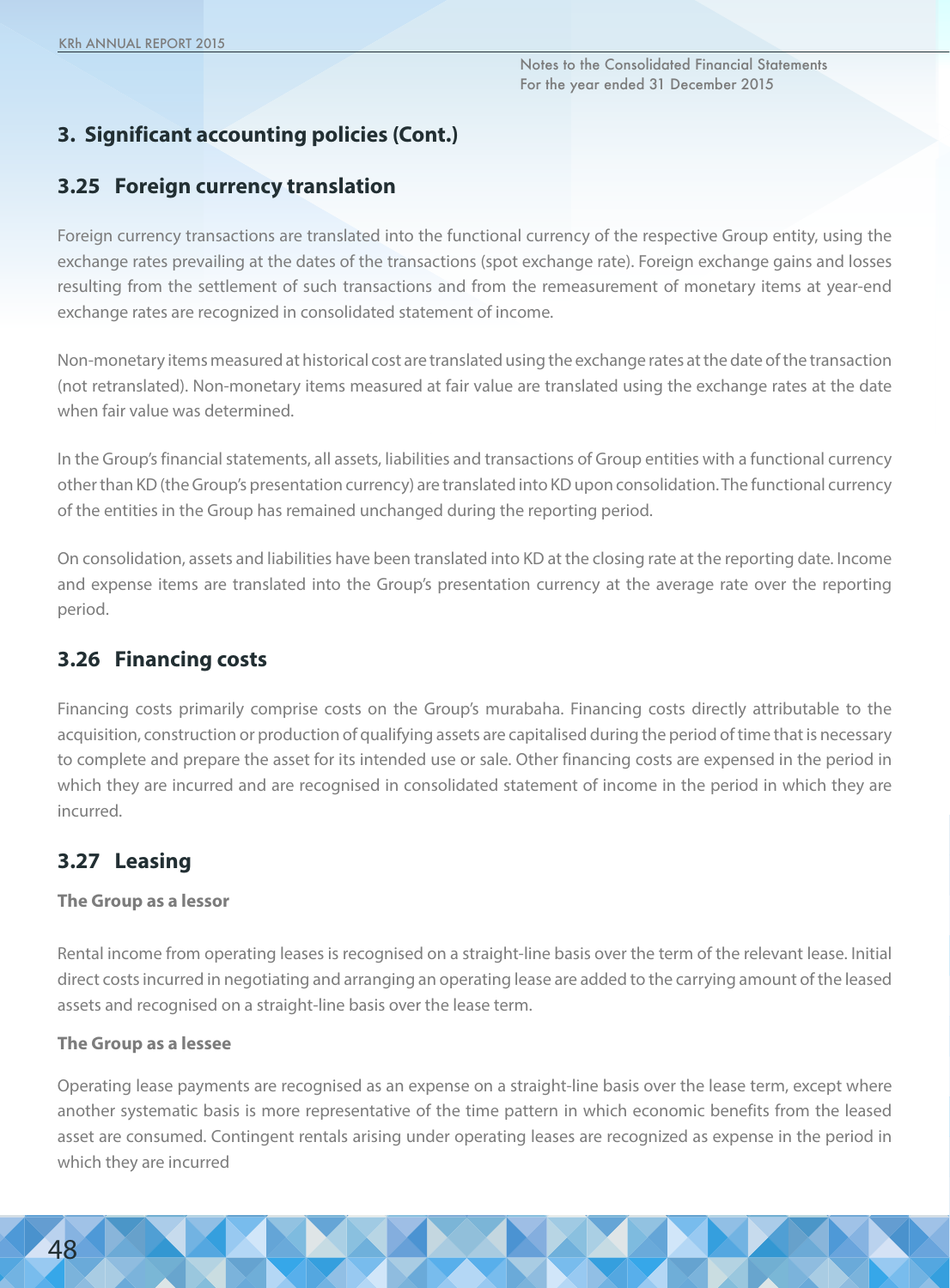## **3. Significant accounting policies (Cont.)**

## **3.27 Leasing (Cont.)**

In the event that lease incentives are received to enter into operating leases, such incentives are recognised as a liability. The aggregate benefit of incentives is recognised as a reduction of rental expense on a straight-line basis, except where another systematic basis is more representative of the time pattern in which economic benefits from the leased asset are consumed.

## **4. Significant accounting judgements and estimation uncertainity**

## **Accounting judgements**

In the process of applying the Group's accounting policies, management has used judgments and made estimates in determining the amounts recognized in the consolidated financial statements.

#### **Operating lease commitments**

The Group entered into operating commercial leases with third parties. The Group determined, based on review and valuation of conditions and provisions related to these arrangements, such as the lease term that does not form a big part from the useful economic life of the properties, and the fair value of an asset, whether it retains all significant risks and rewards of ownership of the properties leased to third parties. Consequently, the Group accounts for all these leases as operating lease arrangements.

#### **The Group as a principal**

The Group regularly makes reviews and assessments to determine whether its current status as principal or agent in its business transactions has been changed. Such review and assessment includes any change in the total relationship among the Group and other parties dealing with the Group, which would mean that its current status as principal or agent has changed. For example, if changes to the rights of the Group, or of other parties, occur, the Group reconsiders its status as a principal or agent. The initial assessment considers the market circumstances that originally led the Group to considering itself as a principal works on behalf of itself or as an agent in arrangements of the revenues contracts. The Group concluded that it works as a principal in all contracts and arrangements that result in revenues to the group excluding its activity related to managing and maintaining third party properties.

#### **Impairment of receivables**

Objective evidence of impairment for a portfolio of receivables could include the Group's experience of collecting payments, an increase in the number of delayed payments in the portfolio past the average credit period, as well as observable changes in international and financial economic conditions that correlate with default on receivables.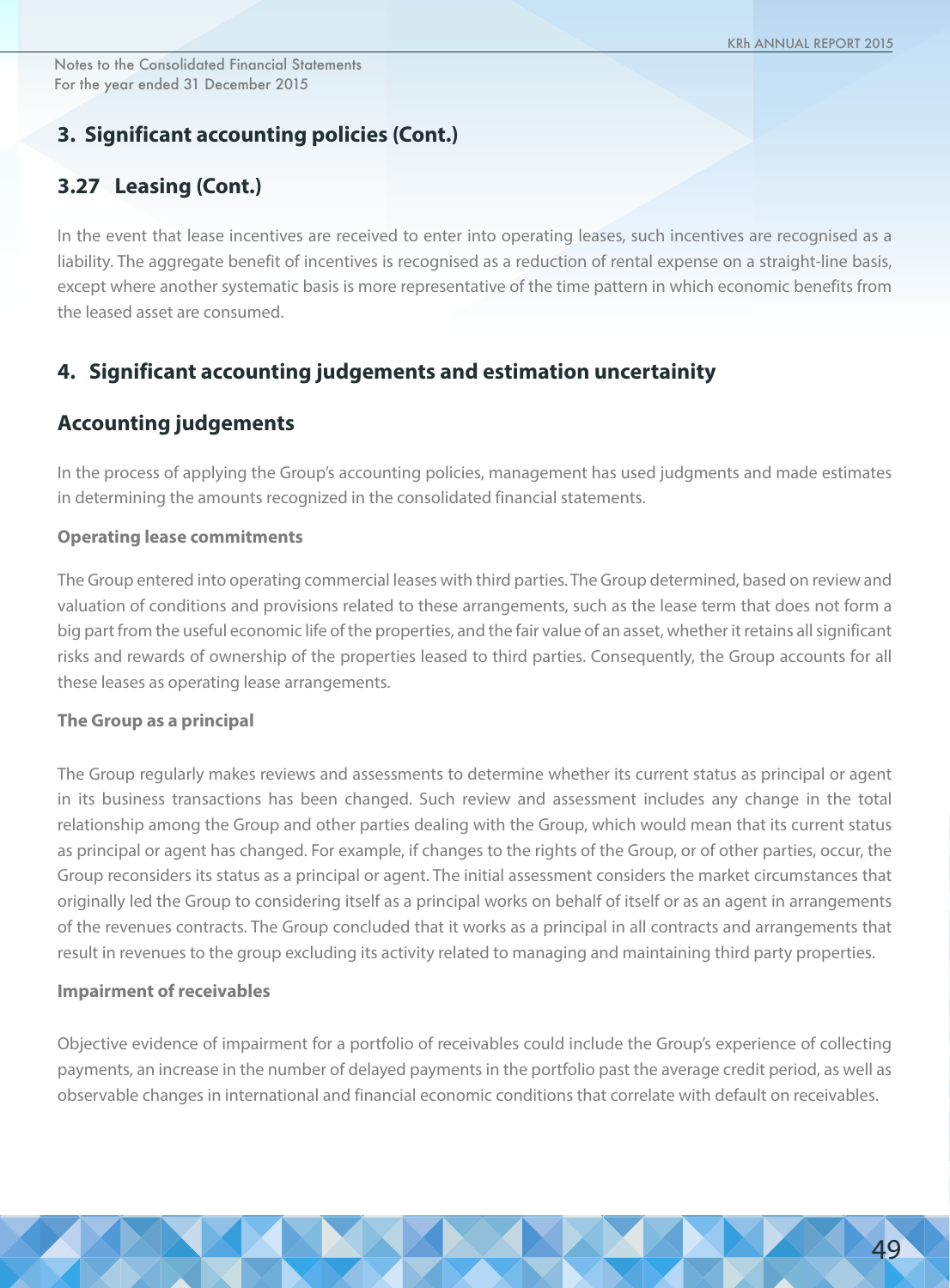## **4. Significant accounting judgements and estimation uncertainity**

## **Accounting judgements (Cont.)**

#### **Impairment of investments**

The Group treats available for sale investments as impaired when there has been a significant or prolonged decline in the fair value below its cost. The determination of what is "significant" or "prolonged" requires significant judgment. In addition, the group also evaluates among other factors, normal volatility in the share price for quoted investments and the future cash flows and the discount factors for unquoted investments.

#### **Investment classification**

Management decides on acquisition of an investment whether it should be classified as held for trading, at fair value through statement of income, available for sale or held to maturity investments.

Financial investments at fair value are investments which are designated as held for trading investments and investments at fair value, at initial recognition, through consolidated statement of income on initial recognition.

Classification of investments as investments at fair value at initial recognition through statement of income depends on how management monitors the performance of these investments. When they are not classified as held for trading but have readily available reliable fair values and the changes in fair values are reported in the management accounts.

As pert of the income statement, they are classified as at fair value at initial recognition through statement of income. All other investments are classified as available for sale or as held to maturity.

#### **Classification of investment property**

The group decides on acquisition of a real estate property whether it should be classified as trading, property held for development or investment property.

The Group classifies properties as trading properties if it is acquired principally for sale in the ordinary course of business.

The Group classifies property as property under development if it is acquired with the intention of development. The Group classifies property as investment property if it is acquired to generate Lease income or for capital appreciation, or for undetermined future use.

#### **Estimation uncertainty**

The key assumptions concerning the future and other key sources of estimation uncertainty at the balance sheet date, that have a significant risk of causing a material adjustment to the carrying amounts of assets and liabilities in the consolidated financial statements within the next financial year are discussed below: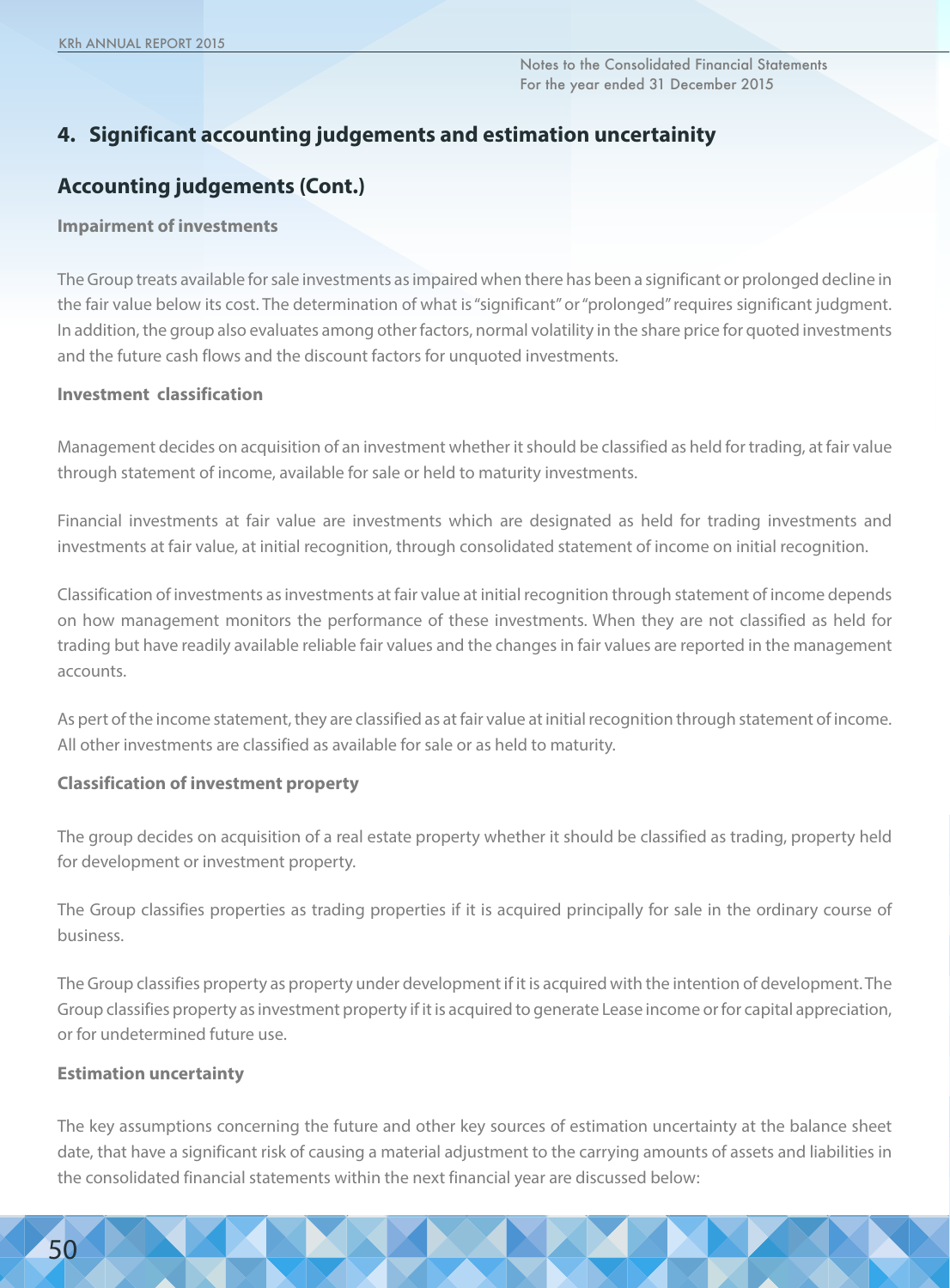## **4. Significant accounting judgements and estimation uncertainity**

## **Accounting judgements (Cont.)**

#### **Valuation of unquoted equity investments**

Valuation of unquoted equity investments is normally based on one of the following recent arm's length market transactions:

- current fair value of another instrument that is substantially the same;
- the expected cash flows discounted at current rates applicable for items with similar terms and risk characteristics; or
- Other valuation models.

The determination of the cash flows and discount factors for unquoted equity investments requires significant estimation.

#### **5. Investment properties**

|                                                       | 2015        | 2014       |
|-------------------------------------------------------|-------------|------------|
|                                                       | <b>KD</b>   | KD         |
| <b>Investment properties</b>                          |             |            |
| Balance at beginning of the year                      | 12,409,801  | 13,061,327 |
| Transfered to investment properties for sale (Note 8) | (2,880,000) |            |
| Sale of investment properties                         |             | (237, 560) |
| Change in fair value                                  | 185,000     | (413,966)  |
| Balance at end of the year                            | 9,714,801   | 12,409,801 |

Investment properties were recognized at fair value determined based on independent valuers one of them is a local bank for local properties valuation and independent valuers for properties outside Kuwait and the lower value was adopted to determine the fair value as at 31 December 2015. Data of valuers are as follows:

- State of Kuwait: Kuwait Finance House and Group Global Co.
- Kingdom of Bahrain: Silver Gate and Bin Faqeeh
- Kingdom of Saudi Arabia: Gulf Coast and Baida AlKhalij

Fair value of the Group's investment properties was reached to as at 31 December 2015 based on the valuation done on that date by independent valuers who are not related to the Group. Those valuers are licensed by the official bodies and they have qualifications and latest experience in valuation of properties at these locations. Fair value of investment properties was determined based on comparable market prices which reflect prices of recent transactions for similar real estates and method of net discounted cash flows model resulted from acquisition of such investments. To estimate the value of such real estates, it has been supposed that the current usage for the real estates is the best usage for the same.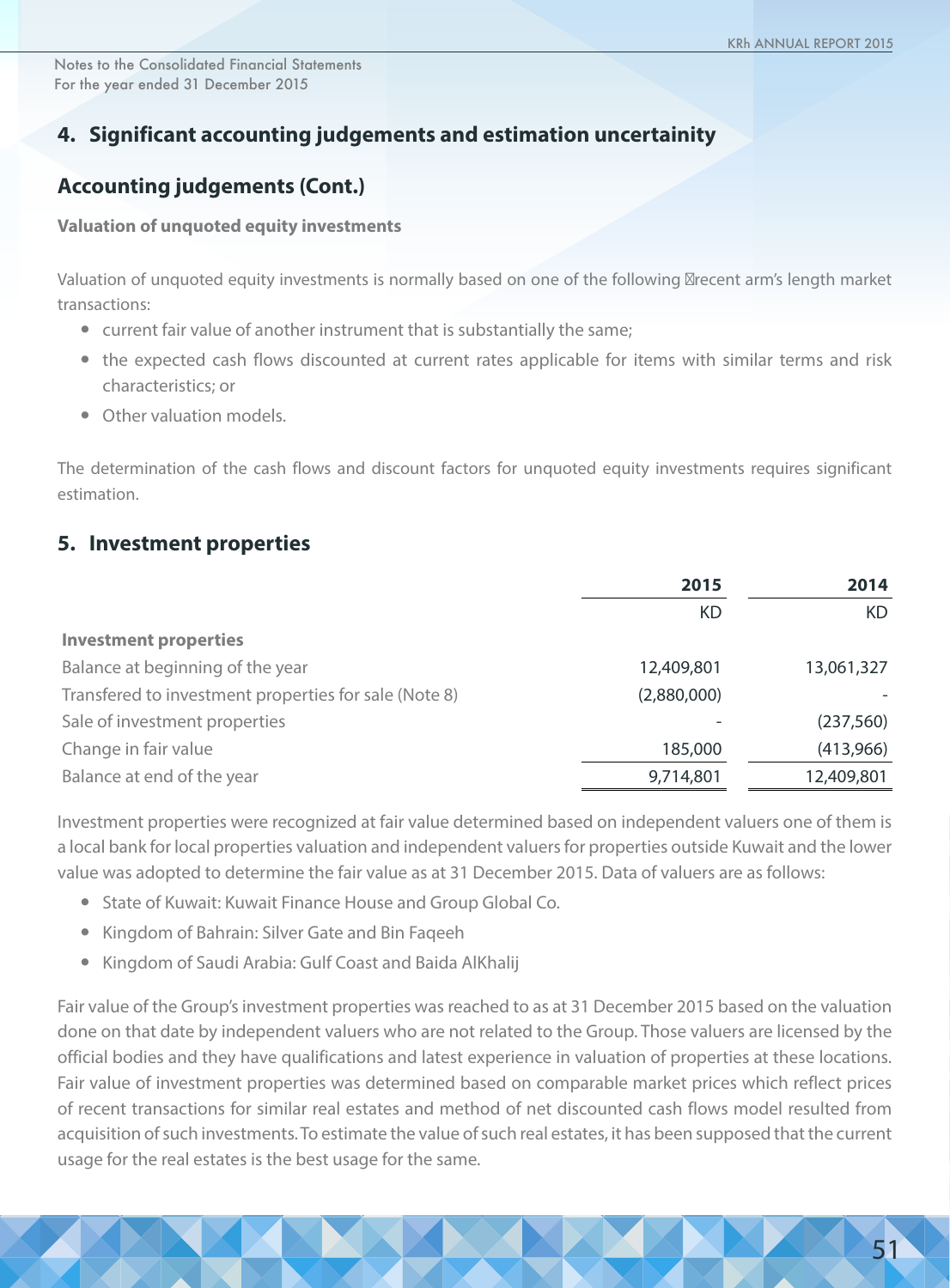#### **5. Investment properties (Cont.)**

The investment properties by geographical location are as follows:

|                              | 2015      | 2014       |
|------------------------------|-----------|------------|
|                              | <b>KD</b> | <b>KD</b>  |
| Properties - State of Kuwait |           | 2,695,000  |
| Land - Kingdom of Bahrain    | 501,729   | 501,748    |
| Land - KSA                   | 9,213,072 | 9,213,053  |
|                              | 9,714,801 | 12,409,801 |

#### **6. Investment in an associate**

The Parent Company invested a share of 24.5% in Olive FM Company (B.S.C. Holding), an associate working in telecommunications. The Parent Company has accounted for its share in the associate using equity method in the consolidated financial statements. The following table sets out summarized financial information for the Group's investment in this associate:

|                                                          | 2015       | 2014       |
|----------------------------------------------------------|------------|------------|
|                                                          | <b>KD</b>  | KD         |
| Assets                                                   | 2,275,460  | 2,205,421  |
| Liabilities                                              | (389, 818) | (345, 894) |
| Equity                                                   | 1,885,642  | 1,859,527  |
| The carried forward value of investment in the associate | 461,982    | 455,584    |

The following table sets out summarized information of the associate business results and the Group's share therefrom:

|                                              | 2015        | 2014       |
|----------------------------------------------|-------------|------------|
|                                              | <b>KD</b>   | <b>KD</b>  |
| Revenues                                     | 1,390,744   | 839,366    |
| General and administrative expenses          | (1,330,583) | (676, 274) |
| Depreciation                                 | (34, 047)   | (65, 651)  |
| Net profit for the year                      | 26,114      | 97,441     |
| Total comprehensive income                   | 26,114      | 97,441     |
| Group's share of the net profit for the year | 6,398       | 23,873     |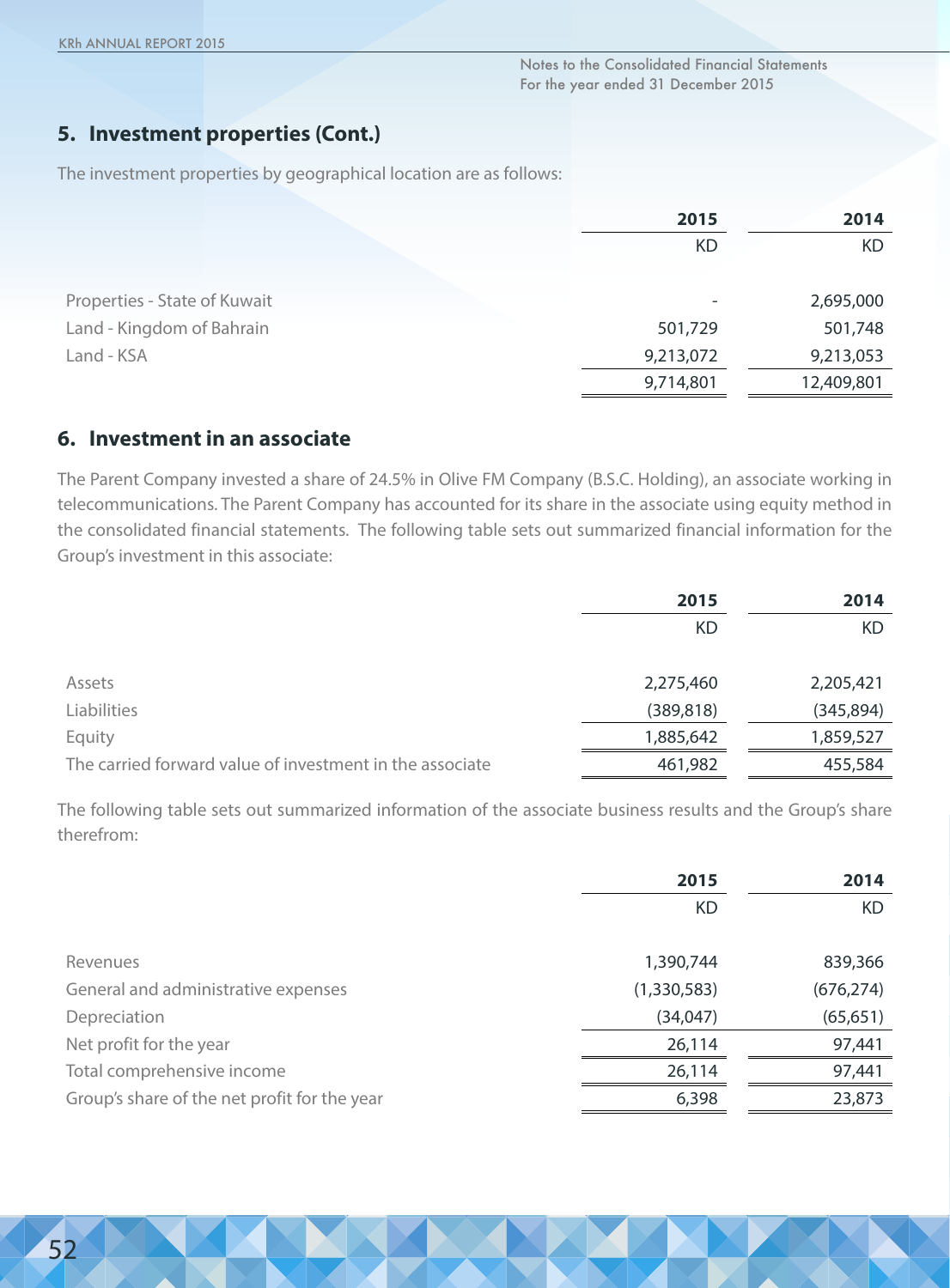## **6. Investment in an associate (Cont.)**

The movement on investments in associate is as follows:

|                                      | 2015      | 2014      |
|--------------------------------------|-----------|-----------|
|                                      | <b>KD</b> | <b>KD</b> |
| Balance at the beginning of the year | 455,584   | 431,711   |
| Group's share of associate results   | 6,398     | 23,873    |
|                                      | 461,982   | 455,584   |

#### **7. Available for sale investments**

|                                                    | 2015       | 2014       |
|----------------------------------------------------|------------|------------|
|                                                    | <b>KD</b>  | KD         |
| Local quoted available for sale investments        | 3,794,563  | 3,738,444  |
| Local unquoted equity instruments                  | 8,473,806  | 8,732,599  |
| Quoted foreign equity instruments                  | 182,103    | 107,039    |
| Investment in unquoted foreign equity instruments. | 2,002,734  | 1,835,118  |
|                                                    | 14,453,206 | 14,413,200 |

During the year ended 31 December 2015, the Group recoded impairment of available for sale investments resulted from decline in the value of such investments of KD 39,000 (31 December 2014: KD 255,504).

#### **8. Investment properties for sale**

Investment properties for sale of KD 2,880,000 are local investment properties reclassified from the investment properties (Note 5) under a decision by the management for the purpose of selling them during a year from date of the current consolidated financial statements for raising the liquidity required to meet the possibilities of payment and settlement of the debt due from the Group represented in short term murabaha payables.

## **9. Receivables and other debit balances**

|                              | 2015       | 2014       |
|------------------------------|------------|------------|
|                              | <b>KD</b>  | <b>KD</b>  |
| Trade receivables            | 923,398    | 1,134,042  |
| Other receivables            | 285,618    | 293,649    |
| Provision for doubtful debts | (856, 210) | (856, 210) |
|                              | 352,806    | 571,481    |
| Prepaid expenses             | 11,547     | 10,877     |
| Due from employees           | 14,733     | 13,706     |
| Refundable deposits          | 13,050     | 12,053     |
|                              | 392,136    | 608,117    |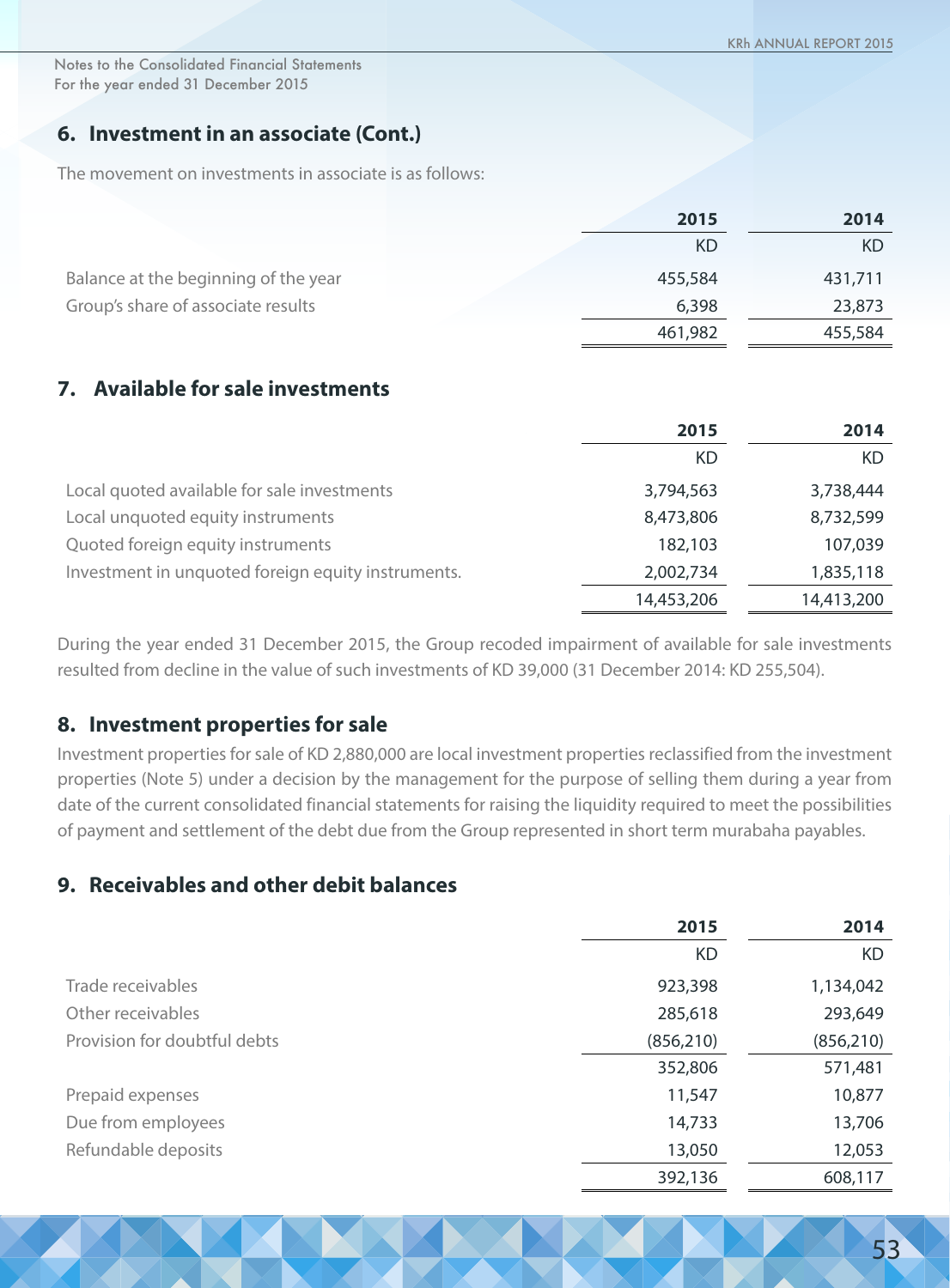#### **10. Investments at fair value through profit or loss**

|                                   | 2015      | 2014      |
|-----------------------------------|-----------|-----------|
|                                   | <b>KD</b> | <b>KD</b> |
| Quoted local financial portfolios | 1,305,680 | 1,229,840 |
| Quoted foreign investments        | 405,247   | 405,247   |
|                                   | 1,710,927 | 1,635,087 |

Certain investments at fair value through profit or loss are invested in equity instruments of a related party and managed by another related party. Their carried forward value reached KD 1,197,000 as at 31 December 2015 (31 December 20154: KD 1,071,000) (Note 22).

#### **11. Cash and cash equivalents**

| 2015      | 2014      |
|-----------|-----------|
| <b>KD</b> | <b>KD</b> |
| 1,051,646 | 814,190   |
| 500,000   | 500,000   |
| 4,620     | 347,630   |
| 2,078,830 | 1,773,089 |
| 3,635,096 | 3,434,909 |
|           |           |

A return on Company's saving account at 0.73% is realized (2014: 1.31%) annually.

The investment deposit matures within three months from placement and is automatically renewable.

#### **12. Assets held for sale**

Assets held for sale represent net assets of the associate (Kuwaiti African Holding Company) a company established in the Republic of Tunisia. The Parent Company decided to liquidate the associate due to the current political situation in the Republic of Tunisia. Agreement with other partners in the Republic of Tunisia is currently in progress to start the liquidation procedures and this shall be done within a year from the date of these financial statements. Management believes that there is no impairment in this amount at the date of the consolidated financial statements based on existence of offers from other parties to purchase the associate.

#### **13. Share capital**

The Parent Company's authorized, issued and fully paid capital is KD 19,103,898 (31 December 2014: KD 19,103,898) allocated over 191,038,980 shares of nominal value 100 fils per share (31 December 2014: 191,038,980 shares of nominal value 100 fils per share) and all shares are in cash.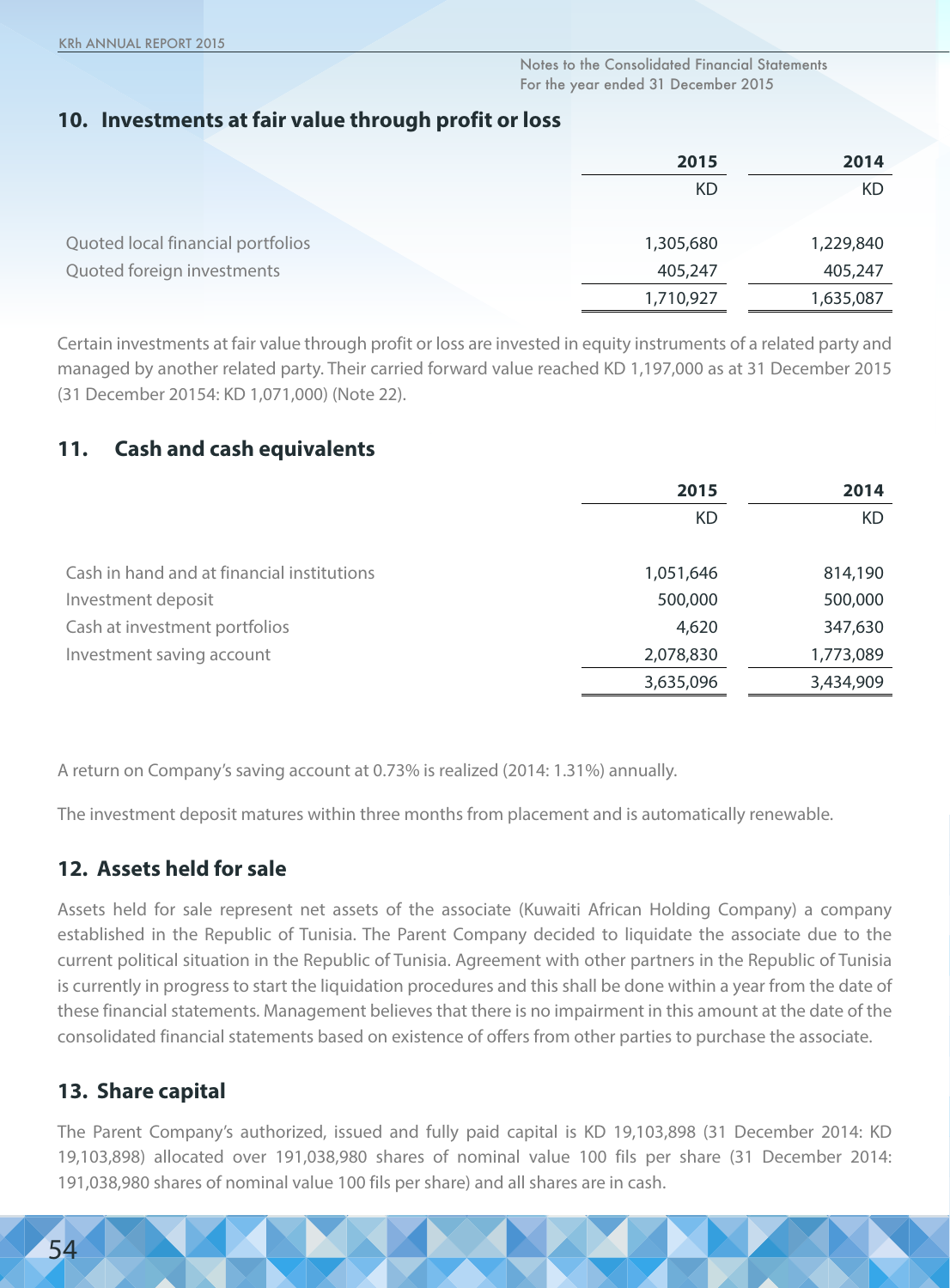#### **14. Share premium**

The share premium represents increase of the cash collected for the nominal value of shares of the issued capital, which is not distributable except to the extent stated by law.

#### **15. Statutory reserve**

In accordance with the Companies' Law, as amended, and the Parent Company's Articles of Association, 10% of the net profit for the year is required to be transferred to the statutory reserve until the reserve totals 50% of the paid up share capital.

Distribution of the statutory reserve is limited to the amount required to enable the payment of a dividend of 5% of paid-up share capital to be made in years when retained earnings are not sufficient for the payment of a dividend of that amount. No transfer to statutory reserve was made because of the accumulated losses incurred.

#### **16. Voluntary reserve**

In accordance with the parent company's articles of association, a percentage is transferred to the voluntary reserves as proposed by the board and approved by the general assembly. This transfer was stopped by a resolution of the general assembly of shareholders based on a proposition from the board of directors. No transfer to voluntary reserve was made because of the accumulated losses incurred.

#### **17. Treasury shares**

|                                 | 2015      | 2014      |
|---------------------------------|-----------|-----------|
| Number of shares (No's)         | 2,910,761 | 2,910,761 |
| Percentage of issued shares (%) | 1.52      | 1.52      |
| Market value (KD)               | 69,858    | 107,698   |
| Cost (KD)                       | 1,452,034 | 1,452,034 |

## **18. Purchase of land payables**

This item represents the value of due on purchase of land in Jebel Ali area in UAE.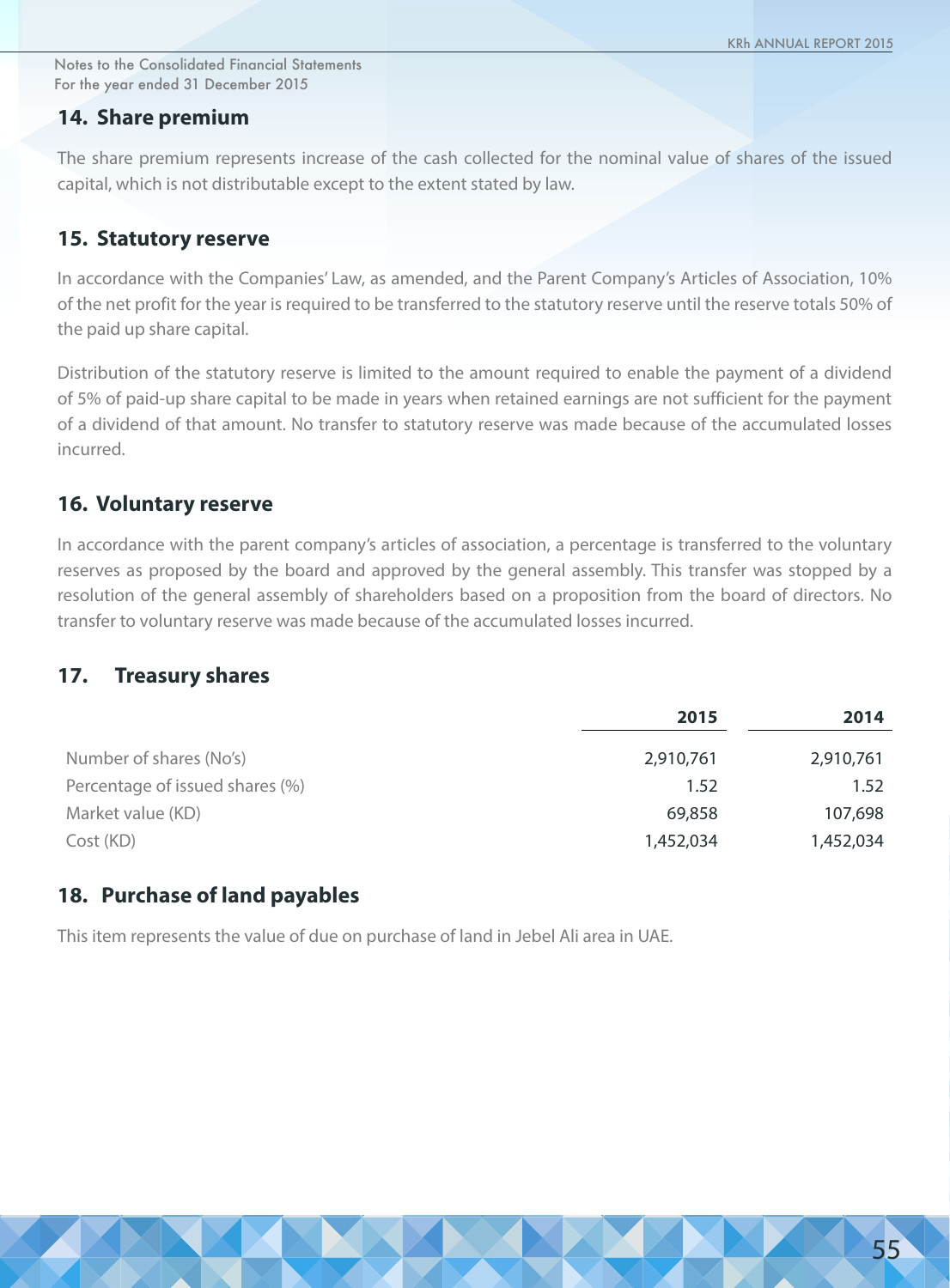#### **19. Provision for employee' end of service indemnity**

The Group provides end of service benefits to its expatriate employees in accordance with Kuwait Labor Law. The movement on this is as follows:

|                                             | 2015      | 2014       |
|---------------------------------------------|-----------|------------|
|                                             | <b>KD</b> | <b>KD</b>  |
| Balance at 1 January                        | 545,528   | 487,390    |
| Charged on consolidated statement of income | 94,972    | 176,358    |
| Paid                                        | (931)     | (118, 220) |
| <b>Balance at 31 December</b>               | 639,569   | 545,528    |

#### **20. Payables and other credit balances**

|                                                    | 2015       | 2014       |
|----------------------------------------------------|------------|------------|
|                                                    | <b>KD</b>  | <b>KD</b>  |
| Trade payables                                     | 1,211,776  | 1,149,619  |
| Accrued expenses and leave                         | 207,305    | 149,220    |
| Third party insurance                              | 99,988     | 116,011    |
| Other credit balances                              | 62,694     | 106,323    |
|                                                    | 1,581,763  | 1,521,173  |
| 21. Murabaha payables                              |            |            |
|                                                    | 2015       | 2014       |
|                                                    | <b>KD</b>  | <b>KD</b>  |
| Murabaha payable have been judged by the Court     | 5,711,992  |            |
| Murabaha payable have not been judged by the Court | 12,780,000 | 18,528,501 |
|                                                    | 18,491,992 | 18,528,501 |

Murabaha payables are granted by local financial institutions.

One of the local banks granting the finance to the Group filed a case against the Parent Company of KD 18,491,992 claiming refunding the finance.

During 2015, it was judged in favour of the bank by obliging the Parent Company to pay KD 5,711,992 due to the bank and the judgment was confirmed subsequently in 2016.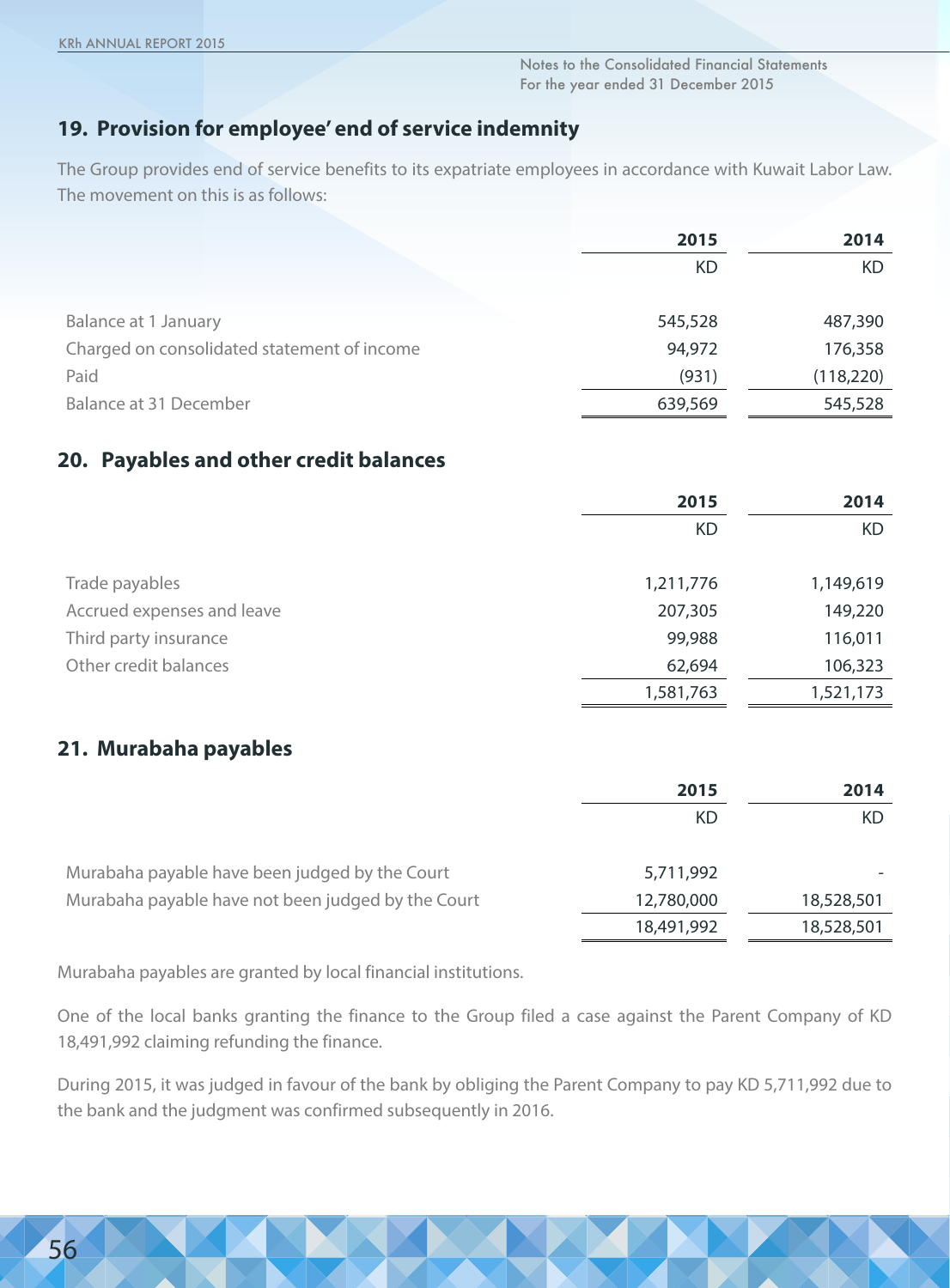## **22. Related parties transactions**

Related parties represent associated companies, major shareholders, directors and key management personnel, their families and entities controlled or significantly influenced by such parties.

Pricing policies and terms of these transactions are approved by the Group's management. Related parties transactions are as follows:

|                                                  | 2015      | 2014      |
|--------------------------------------------------|-----------|-----------|
|                                                  | <b>KD</b> | KD.       |
| Consolidated statement of financial position:    |           |           |
| Investments at fair value through profit or loss | 1,197,000 | 1,071,000 |
| Available for sale investments                   | 1,651,860 | 1,477,980 |
| Consolidated statement of income                 |           |           |
| Senior management benefits and salaries          | 247,067   | 245,183   |
| Portfolio management fees                        | 2,206     | 5,405     |
| Management and maintenance contract income       | 84,638    | 84,549    |

## **23. Net income from rent**

|                           | 2015      | 2014      |
|---------------------------|-----------|-----------|
|                           | <b>KD</b> | <b>KD</b> |
| Real estate rental income | 279,041   | 263,354   |
| Operating costs           | (27, 632) | (18, 166) |
|                           | 251,409   | 245,188   |

## **24. Net profits from management and maintenance of third parties properties**

|                                                           | 2015       | 2014       |
|-----------------------------------------------------------|------------|------------|
|                                                           | KD         | <b>KD</b>  |
| Revenues from management and maintenance of third parties |            |            |
| properties                                                | 429,994    | 511,021    |
| Operating costs                                           | (333, 259) | (432, 386) |
|                                                           | 96,735     | 78,635     |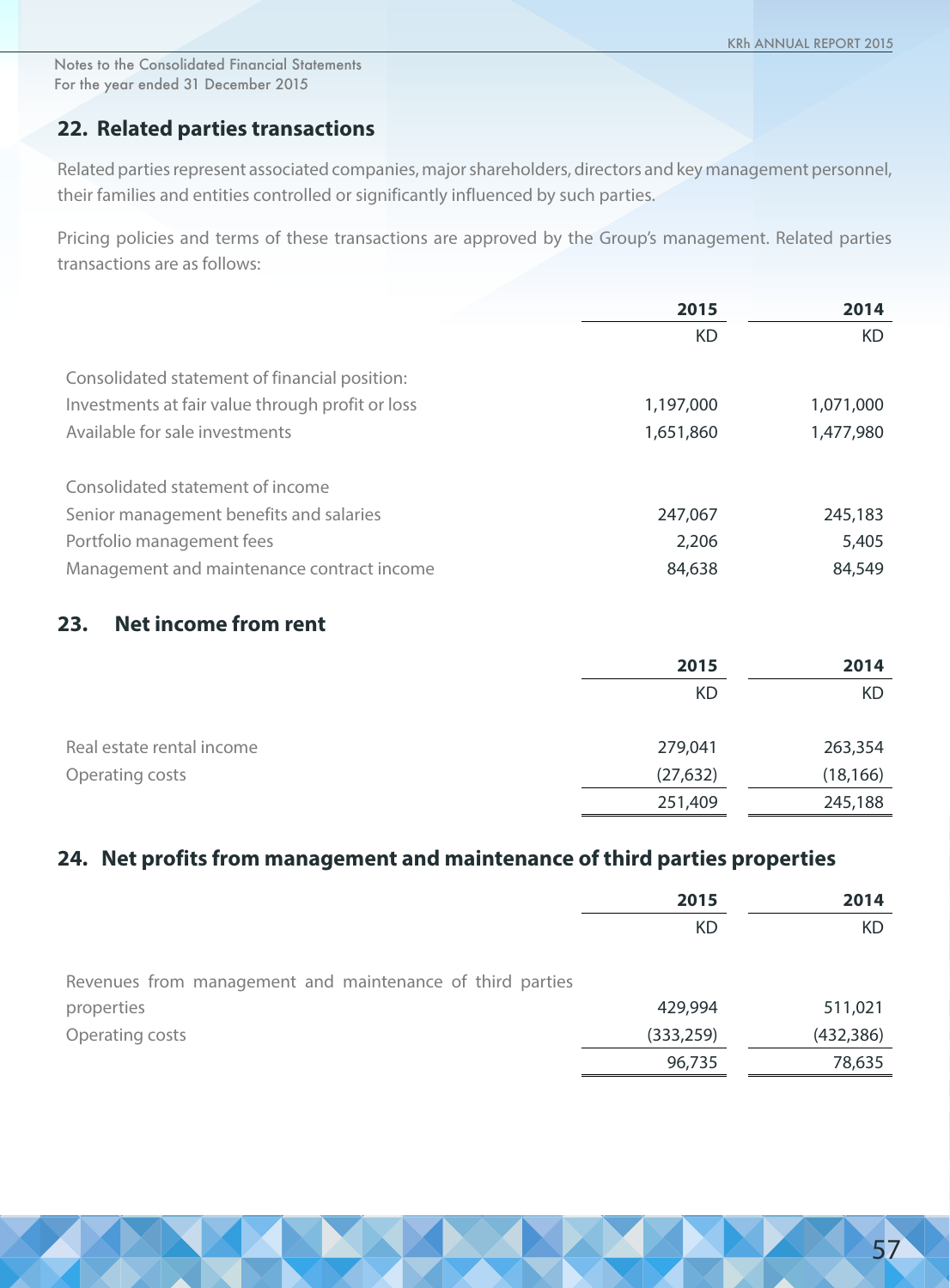KRh ANNUAL REPORT 2015

Notes to the Consolidated Financial Statements For the year ended 31 December 2015

#### **25. General and administrative expenses**

|                                         | 2015      | 2014      |
|-----------------------------------------|-----------|-----------|
|                                         | <b>KD</b> | <b>KD</b> |
| Senior management benefits and salaries | 247,067   | 245,183   |
| Staff costs                             | 488,211   | 467,209   |
| Other                                   | 245,098   | 241,243   |
|                                         | 980,376   | 953,635   |

#### **26. Basic EPS**

Basic earnings per share are calculated by dividing the net profit for the year attributable to the Parent Company owners by the weighted average number of ordinary shares determined based on number of outstanding shares of the authorized capital during the year taking into account treasury shares, as follows:

|                                                                  | 2015        | 2014        |
|------------------------------------------------------------------|-------------|-------------|
|                                                                  | <b>KD</b>   | KD          |
| Net profit for the year attributable to the owners of the Parent |             |             |
| Company (KD)                                                     | 171,676     | 692,258     |
| Weighted average number of outstanding shares (share)            | 188,128,219 | 188,128,219 |
| Basic EPS (fils)                                                 | 0.91        | 3.68        |

## **27. Operating Segments**

Operating segments are identified on the basis of internal reports about the Group's components which are regularly reviewed by the chief operating decision maker in order to assess its performance. The management has classified the Group's products and services into the following operational segments according to the IFRS 8: Operating Segments":

- Real Estate Management
- Supervision Management
- Investment Properties
- Financial Investments
- Other

The inter transactions between operating segments are priced at cost. Only the operating segments revenues from external clients are stated, whereas the inter transactions between these segments are excluded. The operating segments profit represents the profit realized from each segment without distributing the general and administrative expenses and other expenses according to the policy adopted in preparing and submitting the internal reports to the chairman and the managing director to take operating decision.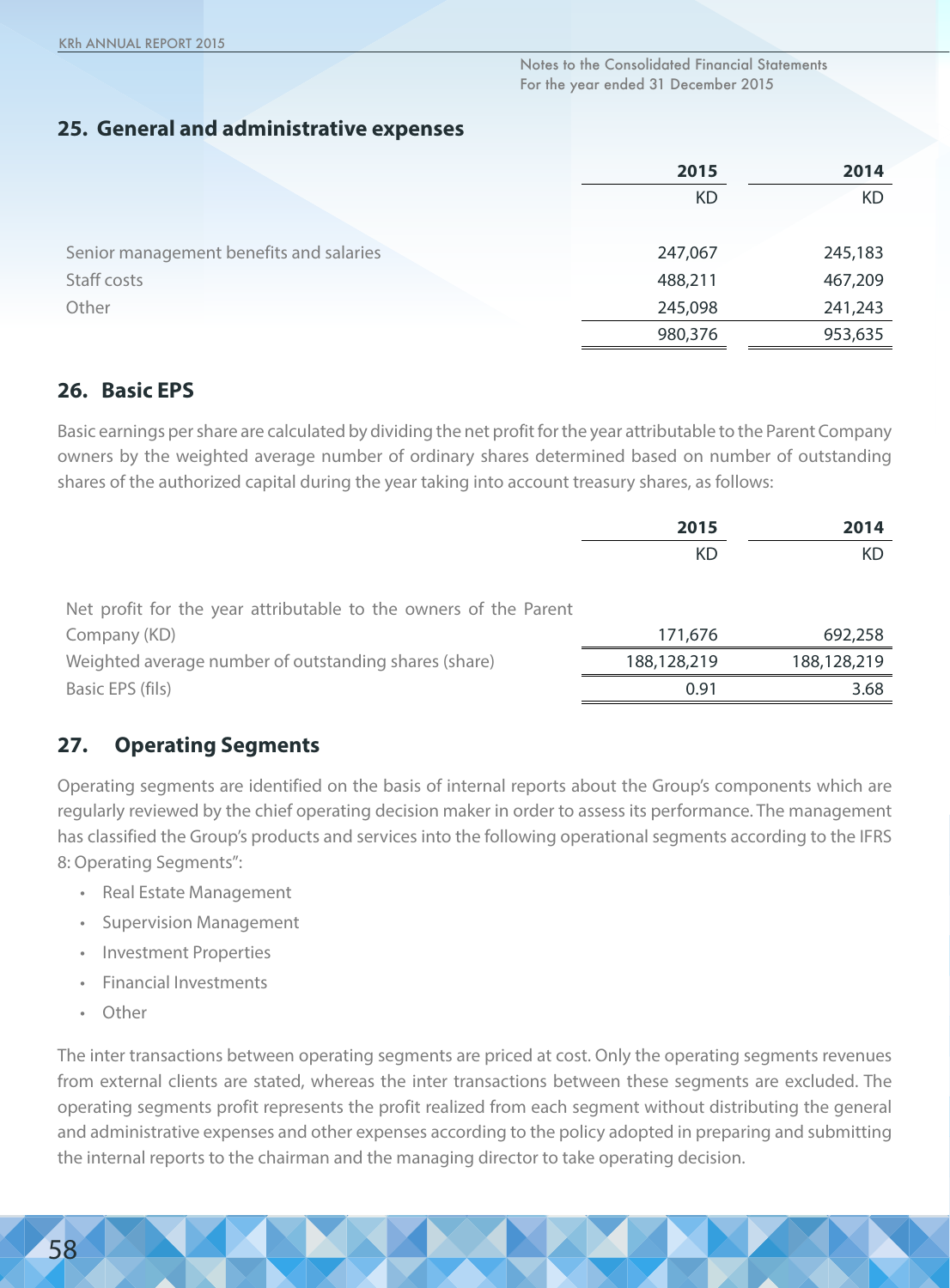## **27. Operating Segments (Cont.)**

|                                         | <b>Revenues from operating</b> |           | <b>Operating segments</b> |           |  |
|-----------------------------------------|--------------------------------|-----------|---------------------------|-----------|--|
|                                         | segments                       |           | profits                   |           |  |
|                                         | 2015<br>2014                   |           | 2015                      | 2014      |  |
|                                         | <b>KD</b>                      | <b>KD</b> | <b>KD</b>                 | <b>KD</b> |  |
| <b>Real Estate Management</b>           | 709,035                        | 460,338   | 348,144                   | 323,823   |  |
| <b>Supervision Management</b>           | 1,971                          | 53,367    | 779                       | 17,192    |  |
| Investment properties                   | 185,000                        | (413,966) | 185,000                   | (413,966) |  |
| Investments                             | 643,039                        | 713,793   | 604,039                   | 711,084   |  |
|                                         | 1,539,045                      | 813,532   | 1,137,962                 | 638,133   |  |
| Other                                   | 20,718                         | 2,709     | 20,718                    | 2,709     |  |
|                                         | 1,559,763                      | 816,241   | 1,158,680                 | 640,842   |  |
| General and administrative expenses     |                                |           | (980, 376)                | (953,635) |  |
| Write back of unclaimed finance charges |                                |           |                           | 1,037,144 |  |
| Zakat and NLST                          |                                |           |                           | (23, 924) |  |
| Net profit for the year                 |                                |           | 178,304                   | 700,427   |  |

The following is the analysis of assets and liabilities of operating segments for the purposes of monitoring segment performance and allocation of resources among them:

|                                | <b>As at 31 December</b> |            |  |  |
|--------------------------------|--------------------------|------------|--|--|
|                                | 2105                     | 2014       |  |  |
|                                | <b>KD</b>                | <b>KD</b>  |  |  |
| <b>Assets</b>                  |                          |            |  |  |
| <b>Real Estate Management</b>  | 112,006                  | 110,542    |  |  |
| <b>Supervision Management</b>  | 148,294                  | 148,932    |  |  |
| <b>Real Estate Investments</b> | 13,349,801               | 13,187,948 |  |  |
| <b>Financial Investments</b>   | 20,093,715               | 19,957,440 |  |  |
|                                | 33,703,816               | 33,404,862 |  |  |
|                                | <b>As at 31 December</b> |            |  |  |
|                                | 2105                     | 2014       |  |  |
|                                | <b>KD</b>                | <b>KD</b>  |  |  |
| <b>Liabilities</b>             |                          |            |  |  |
| <b>Real Estate Management</b>  | 118,502                  | 119,818    |  |  |
| <b>Supervision Management</b>  | 723                      | 2,140      |  |  |
| <b>Real Estate Investments</b> | 8,600,865                | 8,644,476  |  |  |
| <b>Financial Investments</b>   | 14,322,658               | 14,158,192 |  |  |
|                                | 23,042,748               | 22,924,626 |  |  |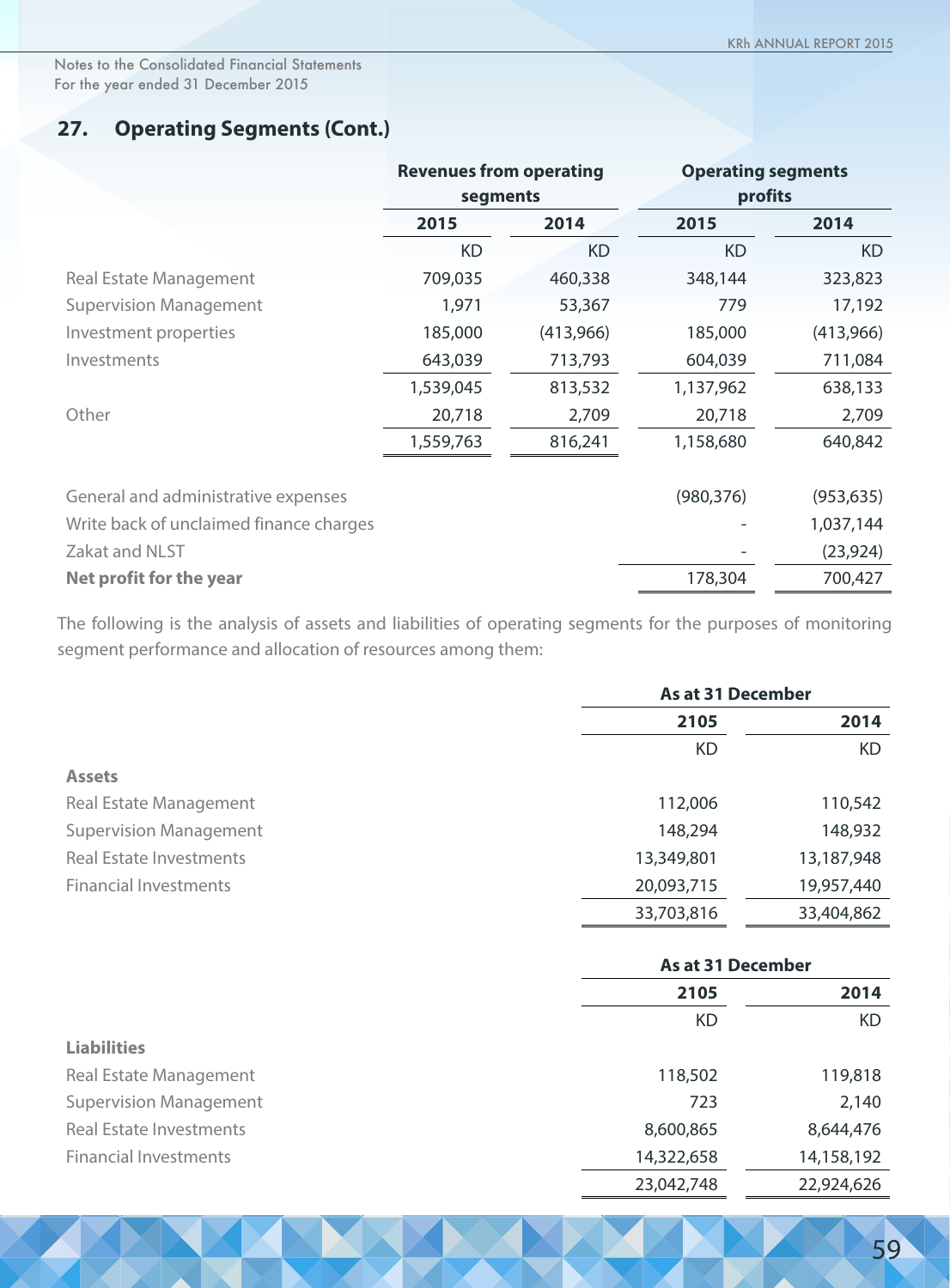## **27. Operating Segments (Cont.)**

**Geographical segments:**

|                             |              | <b>Assets</b> | (Losses)  |           |
|-----------------------------|--------------|---------------|-----------|-----------|
|                             | 2014<br>2015 |               | 2015      | 2014      |
|                             | <b>KD</b>    | <b>KD</b>     | <b>KD</b> | <b>KD</b> |
| State of Kuwait             | 20,330,146   | 20,153,995    | 1,116,657 | 53,205    |
| Outside the State of Kuwait | 13,373,670   | 13,250,867    | 42,023    | 587,637   |
|                             | 33,703,816   | 33,404,862    | 1,158,680 | 640,842   |

#### **28. Financial instruments**

#### **(a) Capital risk management**

The Group's objectives when managing capital are to safeguard the Group's ability to continue as a going concern, through the optimisation of the debt and equity balance so that it can continue to provide returns for shareholders and benefits for other stakeholders and to provide an adequate return to shareholders by pricing products and services commensurately with the level of risk.

The Group sets the amount of capital in proportion to risk. The Group manages the capital structure and makes adjustments to it in the light of changes in economic conditions and the risk characteristics of the underlying assets. In order to maintain or adjust the capital structure, the group may adjust the amount of dividends paid to shareholders, return capital to shareholders, issue new shares or debt and or sell assets to reduce debt.

Consistent with the industry norm, the Group monitors capital on the basis of percentage of borrowing rate, which is calculated by net borrowing value divided by total invested capital. Net debt is calculated as total borrowings (murabaha payables) less cash and cash equivalents. Total invested capital is calculated by total equity and net borrowing.

#### **Gearing ratio**

| 2015        | 2014        |
|-------------|-------------|
| <b>KD</b>   | <b>KD</b>   |
| 18,491,992  | 18,528,501  |
| (3,635,096) | (3,434,909) |
| 14,856,896  | 15,093,592  |
| 8,780,461   | 8,620,590   |
| 23,637,357  | 23,714,182  |
| 62.85%      | 63.65%      |
|             |             |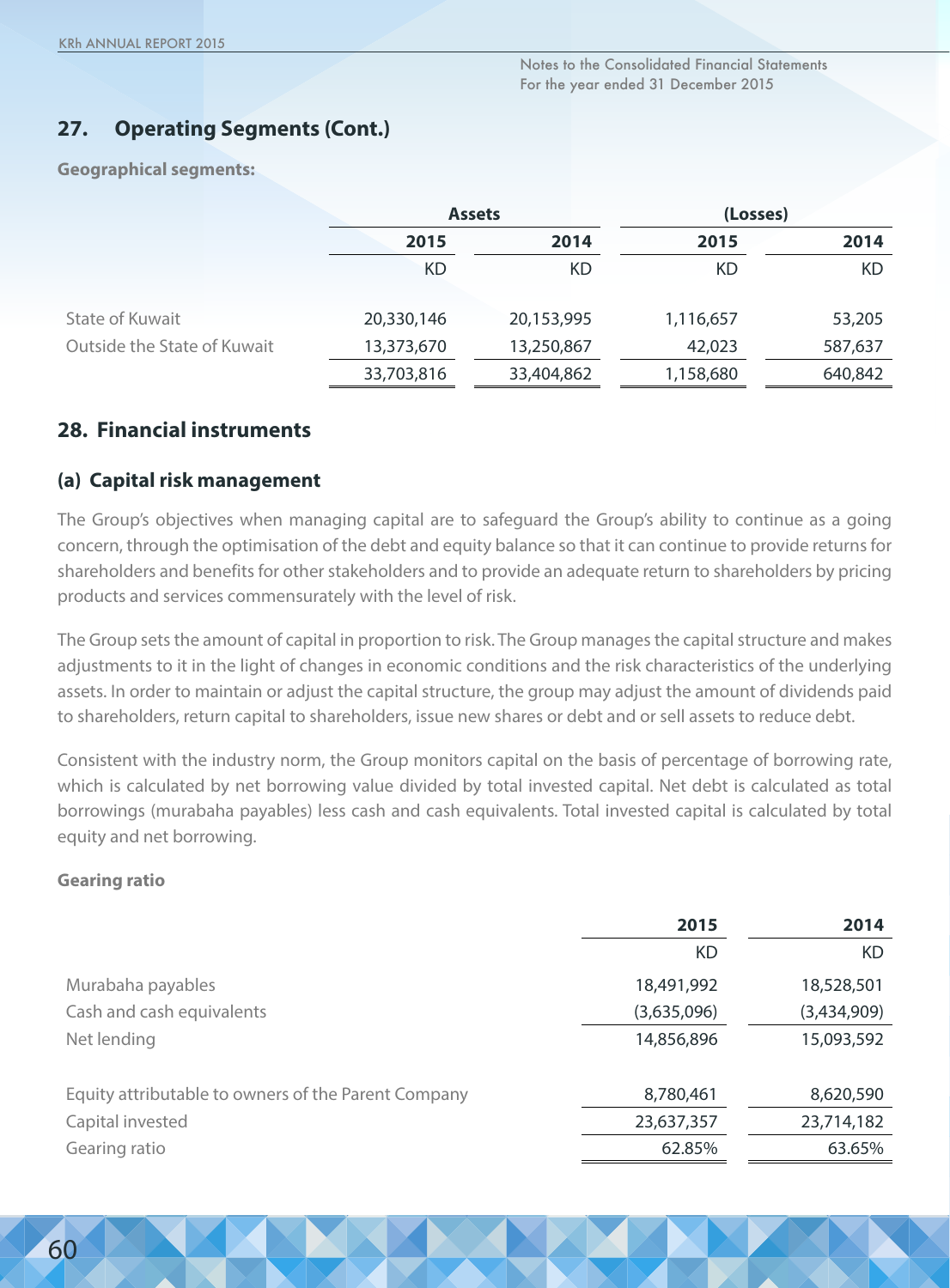#### **28. Financial instruments (Cont.)**

#### **(b) Credit risk**

Credit risk is the risk that one party to a financial instrument will fail to discharge an obligation and cause the other party to incur a financial loss. The Group's credit policy and exposure to credit risk are monitored on an ongoing basis. The Group seeks to avoid undue concentration of risks with individuals or group of customers in specific locations or business through diversification of lending activities and obtaining the suitable guarantees when appropriate. The maximum credit risk exposure is not materially different from the carrying values in the consolidated statement of financial position.

#### **(c) Equity price risk**

Equity price risk is the risk that the value of financial instruments will fluctuate as a result of changes in equity prices. Financial instruments, which potentially subject the Group to equity price risk, consists principally of investments at fair value through statement of income and available for sale investments. The Group manages this risk by diversifying its investments on the basis of the pre- determined asset allocations across various categories, continuous appraisal of market conditions and trends and management estimate of long and short term changes in fair value.

The following table demonstrates the sensitivity of the changes in fair value to reasonably possible changes in equity prices, with all other variables held constant. The effect of decreases in equity prices is expected to be equal and opposite to the effect of the increases shown.

|                                                        | 2015                            |                                                            |                                                                                                        | 2014                            |                                                            |                                                                                                        |  |
|--------------------------------------------------------|---------------------------------|------------------------------------------------------------|--------------------------------------------------------------------------------------------------------|---------------------------------|------------------------------------------------------------|--------------------------------------------------------------------------------------------------------|--|
|                                                        | Change<br>in<br>equity<br>price | <b>Effect on</b><br>consolidated<br>statement of<br>income | <b>Effect on the</b><br>consolidated<br>statement<br>of income<br>and other<br>comprehensive<br>income | Change<br>in<br>equity<br>price | <b>Effect on</b><br>consolidated<br>statement of<br>income | <b>Effect on the</b><br>consolidated<br>statement<br>of income<br>and other<br>comprehensive<br>income |  |
|                                                        | $\frac{0}{0}$                   | <b>KD</b>                                                  | <b>KD</b>                                                                                              | $\frac{0}{0}$                   | <b>KD</b>                                                  | <b>KD</b>                                                                                              |  |
| Investments at fair<br>value through profit or<br>loss | $+5$                            | 85,546                                                     | $\overline{\phantom{a}}$                                                                               | $+5$                            | 81,754                                                     |                                                                                                        |  |
| Available for sale<br>investments                      | $+5$                            | $\qquad \qquad -$                                          | 722,660                                                                                                | $+5$                            |                                                            | 720,660                                                                                                |  |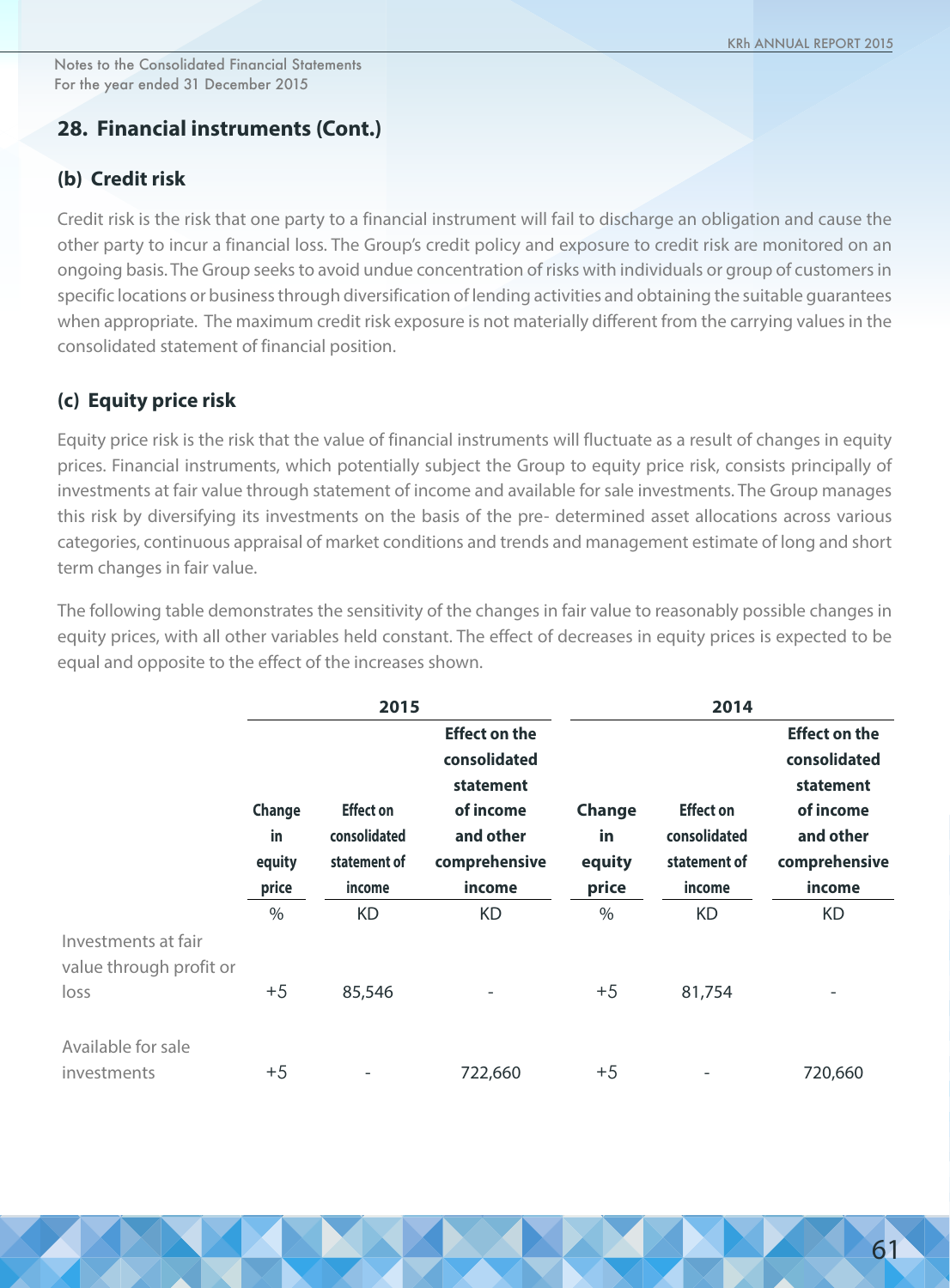## **28. Financial instruments (Cont.)**

#### **(d) Foreign currency risk management**

Foreign currency risk is the risk that the value of a financial instrument will fluctuate due to changes in foreign exchange rates. The group undertakes certain transactions denominated in foreign currencies. Hence, exposures to exchange rate fluctuations arise. The management monitors the positions on a daily basis to ensure positions are maintained within established limits.

 The effect on profit (due to change in the fair value of net assets), as a result of change in currency rate, with all other variables held constant is shown below:

|                      | 2015                     |           |
|----------------------|--------------------------|-----------|
|                      | <b>KD</b>                | <b>KD</b> |
| Saudi Riyal          | 10,368,902               | 9,213,053 |
| <b>UAE Dirham</b>    | 722,749                  | 854,106   |
| <b>US Dollar</b>     | $\overline{\phantom{a}}$ | 370,712   |
| <b>Bahrain Dinar</b> | 1,670,518                | 501,729   |
| Omani Riyal          |                          | 124,034   |

Assuming an increase in foreign exchange by 5%, the statement of income shall be affected by an amount of KD 638,811 for the year ended 31 December 2015 (KD 553,182 for the year ended 31 December 2014).

## **(e) Liquidity risk**

Liquidity risk is the risk that the Group will encounter difficulty in raising funds to meet commitments associated with financial instruments. To manage this risk, the Group periodically invests in bank deposits or other investments that are readily realisable. The maturity profile is monitored by management to ensure adequate liquidity is maintained.

The table below summarises the maturity profile of the Group's undiscounted financial liabilities based on contractual undiscounted repayment obligations.

|                              | <b>Within</b> | $1 - 3$   | $3 - 12$   | $1 - 5$                  | Over                     |              |
|------------------------------|---------------|-----------|------------|--------------------------|--------------------------|--------------|
| <b>31 December 2015</b>      | months        | months    | months     | <b>vears</b>             | 5 years                  | <b>Total</b> |
|                              | <b>KD</b>     | <b>KD</b> | <b>KD</b>  | <b>KD</b>                | <b>KD</b>                | <b>KD</b>    |
| Murabaha payables            |               |           | 18,491,992 |                          | $\overline{\phantom{a}}$ | 18,491,992   |
| Payables and other credit    |               |           |            |                          |                          |              |
| balances                     |               |           | 1,581,763  |                          | $\overline{\phantom{a}}$ | 1,581,763    |
| Purchase of land payables    |               |           | -          | 2,329,424                | -                        | 2,329,424    |
| Provision for employees' end |               |           |            |                          |                          |              |
| of service indemnity         |               |           |            | $\overline{\phantom{a}}$ | 639,569                  | 639,569      |
| <b>Total liabilities</b>     |               |           | 20,073,755 | 2,329,424                | 639,569                  | 23,042,748   |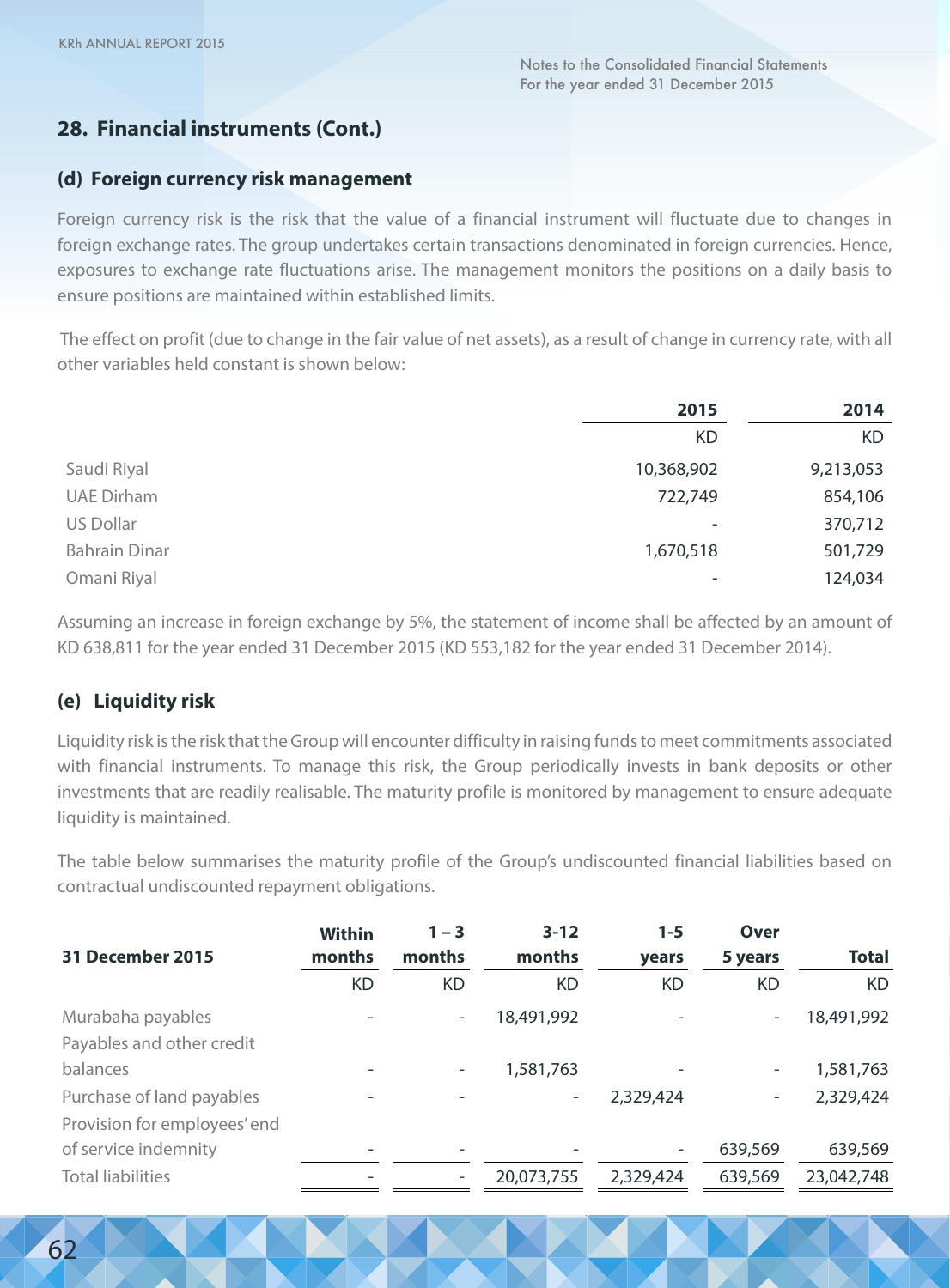## **28. Financial instruments (Cont.)**

|                              | <b>Within</b> | $1 - 3$   | $3 - 12$   | $1 - 5$      | <b>Over</b> |              |
|------------------------------|---------------|-----------|------------|--------------|-------------|--------------|
| <b>31 December 2015</b>      | months        | months    | months     | <b>years</b> | 5 years     | <b>Total</b> |
|                              | <b>KD</b>     | <b>KD</b> | <b>KD</b>  | <b>KD</b>    | <b>KD</b>   | <b>KD</b>    |
|                              |               |           |            |              |             |              |
| Murabaha payables            |               |           | 18,528,501 |              |             | 18,528,501   |
| Payables and other credit    |               |           |            |              |             |              |
| balances                     |               |           | 1,521,173  |              |             | 1,521,173    |
| Purchase of land payables    |               |           | -          | 2,329,424    |             | 2,329,424    |
| Provision for employees' end |               |           |            |              |             |              |
| of service indemnity         |               |           |            | -            | 545,528     | 545,528      |
| <b>Total liabilities</b>     |               |           | 20,049,674 | 2,329,424    | 545,528     | 22,924,626   |

#### **(f) Fair value of financial instruments**

#### **(a)Valuation techniques and assumptions applied for the purposes of measuring fair value**

The fair values of financial assets are determined as follows.

- The fair values of financial assets (quoted equity securities) with standard terms and conditions and traded on active liquid markets are determined with reference to quoted market prices.
- The fair values of financial assets (unquoted funds and bonds) are determined based on prices from observable current market transactions.
- The fair values of other financial assets (unquoted equity securities) are determined in accordance with the acceptable pricing models.

#### **(b ) Fair value measurements recognized in the consolidated statement of financial position**

The following table provides an analysis of financial instruments that are measured subsequent to initial recognition at fair value, Grouped into Levels 1 to 3 based on the degree to which the fair value is observable:

- Level 1 fair value measurements are those derived from quoted prices (unadjusted) in active markets for identical financial assets.
- Level 2 fair value measurements are those derived from inputs other than quoted prices included within Level 1 that are supported by observable sources for the assets, either directly (i.e. as prices) or indirectly (i.e. derived from prices).
- Level 3 fair value measurements are those derived from valuation techniques that include inputs for the assets that are not based on observable market data (unobservable inputs).

All assets and liabilities that its fair value is measured or disclosed are classified within the fair value hierarchy. The fair value hierarchy consists of three levels: Level 1: In accordance with quoted prices. Level 2: Valuation techniques use prices of observable current market transactions. Level 3: Valuation techniques use generally accepted pricing models.